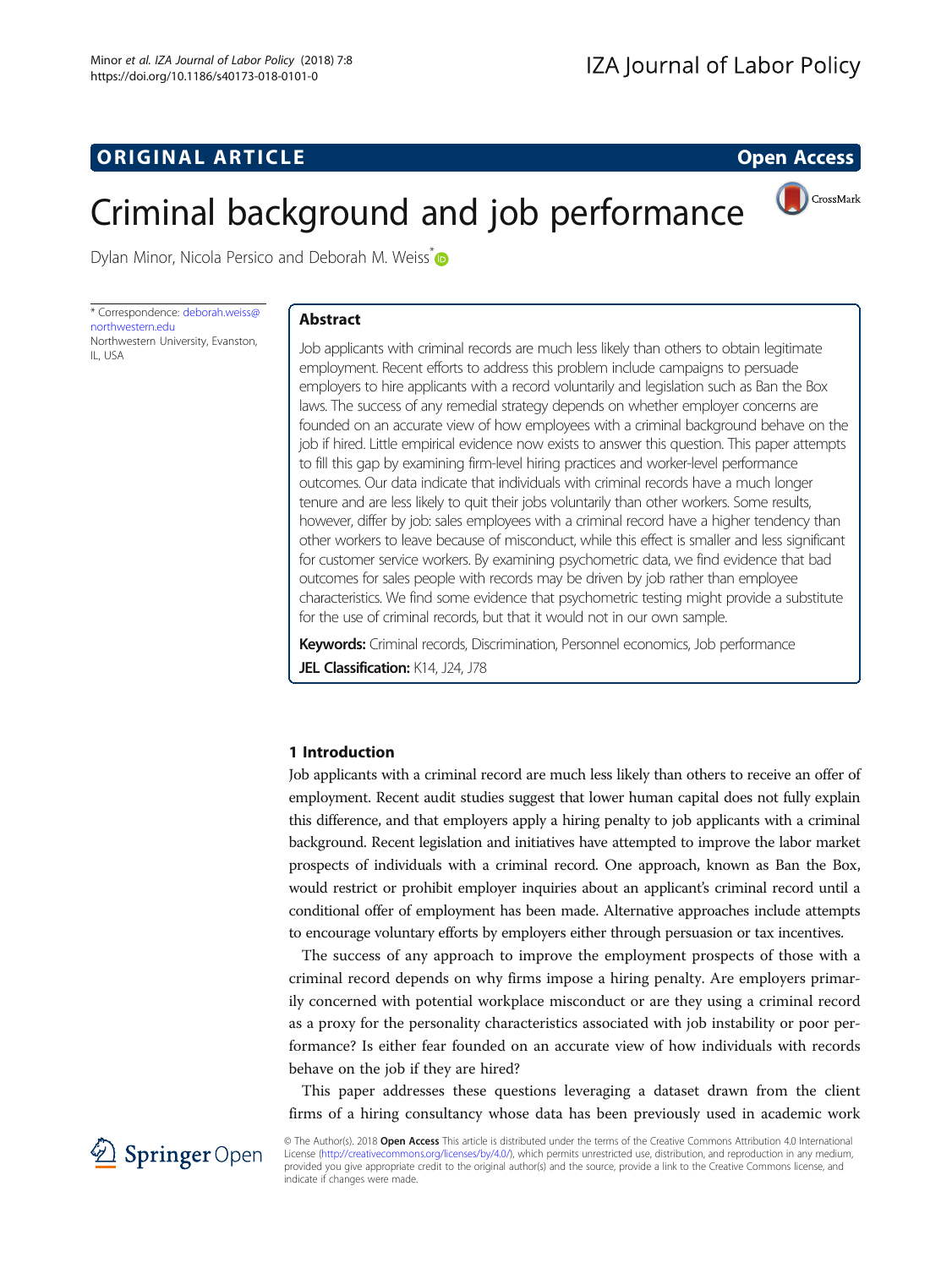(Burks et al. [2015\)](#page-47-0). The data consists of observations of individual applicants to, and employees holding, low-skill white-collar jobs, primarily at call centers. The data includes information available at the time of hiring, such as criminal record and job qualifications, and for those hired, it contains tenure-related outcomes such as length of service and, if the employee separated, the circumstances of separation.

In positions in which turnover is a major labor cost determinant, we find that workers with criminal records have a longer tenure and are less likely to quit their jobs voluntarily than other workers. This finding suggests that individuals with criminal records represent an untapped productivity pool. However, when we disaggregate by job, we find that the association between criminal record and termination for misconduct is heterogeneous and differs between customer service and sales, suggesting the need for caution in drawing general conclusions.

We examine the differences in outcomes between jobs using psychometric test results of the type commonly used in hiring. First, we find striking differences between the psychometric predictors of poor outcomes in sales jobs and customer service jobs. Second, we find psychometric differences between sales people and customer service workers with criminal records. These results suggest that bad outcomes for sales people with records may be driven by differences either in worker or in job characteristics.

We then use detailed psychometric data on workers to show that criminal background predicts longer tenure even after controlling for personality traits. In theory, psychometric testing might provide a mechanism to allow employers to ignore criminal records entirely by testing directly for the characteristics that cause difficulties in a subset of employees with criminal records. In our data, we find that the psychometric variables have a reasonable degree of association with both a criminal record and job outcomes. However, they do not reduce the value of a criminal record in predicting misconduct, and further research is required to determine whether they could do so.

In considering the policy implications of these findings, one qualification is critical. Especially since employers apply a hiring penalty to individuals with criminal records, those who are actually hired are presumably more qualified than those who are not, and the instances in which we find better performance of employees with a criminal record cannot be generalized to the entire applicant pool. However, we believe we can make some reasonable inferences about marginal hires with a criminal record, and our results suggest that some employers could be missing profitable opportunities to hire low turnover workers. Our contribution to the existing literature is as follows. To the best of our knowledge this is the first paper to study the correlation between criminal background and productivity in a civilian setting. Unusually, we have data on the criminal background and psychological characteristics of all applicants merged with tenure data. Consistent with the literature that focuses on the hiring process, we find that applicants with criminal records are penalized at the hiring stage conditional on observable characteristics. Furthermore, we find that criminal history seems to be associated with better performance overall in customer service positions and is ambiguous in sales positions. These associations persist even after conditioning on psychological characteristics and other observables that employers use in the hiring process. These findings suggest that, at least with regard to customer service positions, there are unexploited opportunities to expand marginally the hiring toward applicants with a criminal background in a way that makes sense both on efficiency and on moral grounds.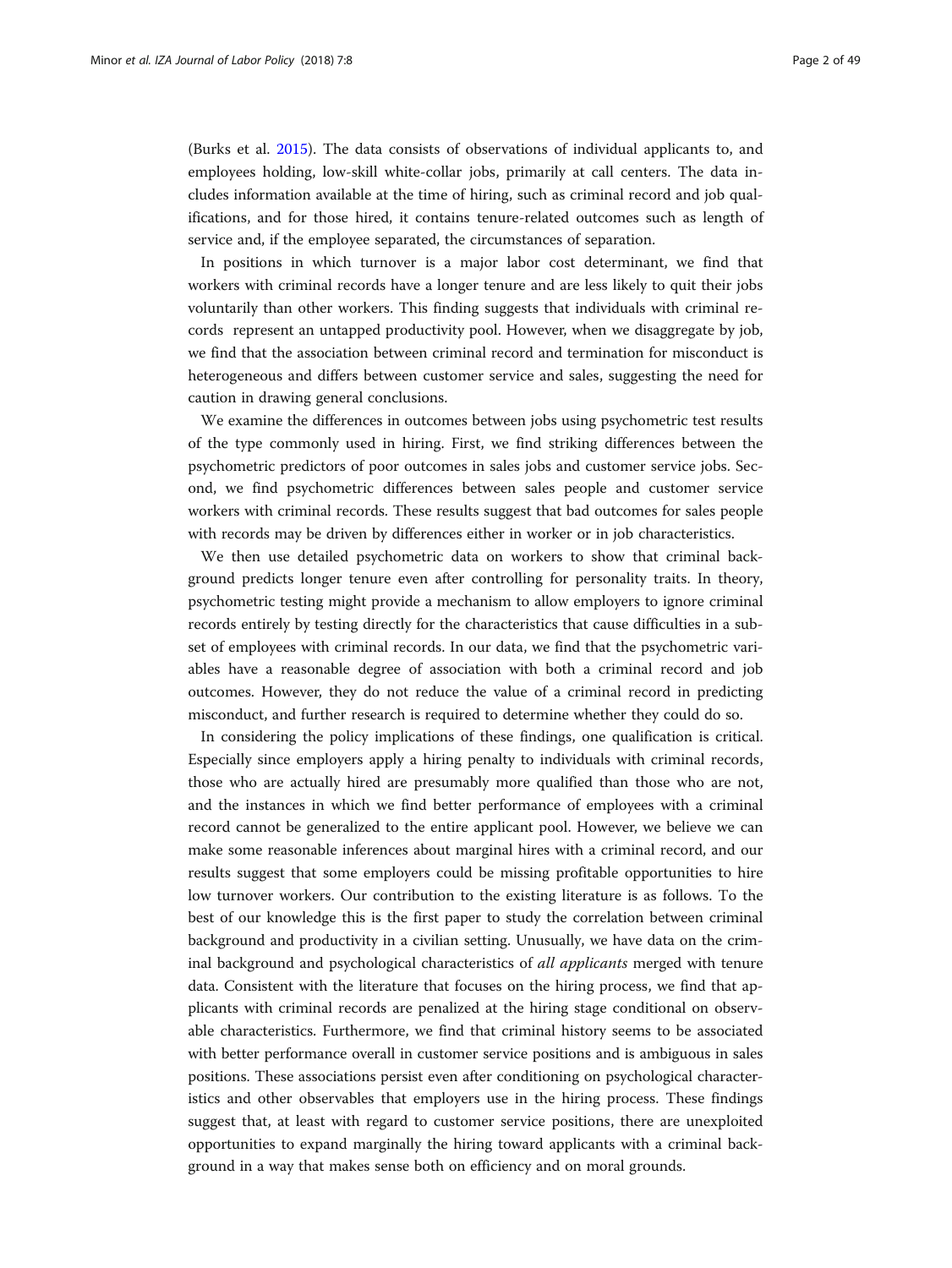# <span id="page-2-0"></span>2 Related literature

Observational studies have repeatedly found that job applicants with criminal records are much less likely than others to obtain legitimate employment (Western et al. [2001](#page-48-0)). Six months or so after release, 50 to 80% of the formerly incarcerated are not employed in the legitimate labor market (Visher et al. [2011;](#page-48-0) Petersilia [2003\)](#page-48-0).

Establishing whether a causal relation exists between a criminal record and poor employment prospects is difficult, but studies using a variety of methods suggest that traditional human capital measures alone do not explain the hiring penalty associated with a criminal record, and that employers consider a criminal record a liability in job applicants.<sup>1</sup> Survey evidence confirms these findings and indicates that 69% of organizations conduct criminal background checks on all of their job candidates (Holzer et al. [2004](#page-48-0); Society for Human Resource Management [2012](#page-48-0)).

The poor employment prospects of individuals with criminal records are of considerable policy concern. Technological changes continue to make background checking easier, and evidence suggests that lower costs have driven the increased use of these checks (Bushway [2004;](#page-47-0) Finlay [2009\)](#page-48-0). The incarceration rate in the USA has grown considerably over the past several decades and now far exceeds that of any other country in the world. Over 650,000 offenders are released from prison each year (Carson and Golinelli [2013](#page-47-0)). The post-release employment prospects of inmates are of great practical consequence. Over half of released prisoners are reconvicted within 3 years (Durose et al. [2014\)](#page-48-0). A failure to obtain legitimate employment is one of the strongest correlates of criminal recidivism, and recent evidence suggests that this relation may be causal (Uggen and Shannon [2014](#page-48-0); Yang [2017](#page-48-0)).

Recent legislation and initiatives have attempted to improve the labor market prospects of applicants with criminal records. Some approaches restrict the use that employers can make of a criminal record. Ban the Box statutes prohibit employer inquiries about an applicant's criminal record until a conditional offer of employment has been made and sometimes restrict the type of records that can be used or prohibit the employer from withdrawing the offer unless certain conditions are met. $2$  The Equal Employment Opportunity Commission (EEOC) has challenged criminal background checks on the grounds that they have a disparate impact on African Americans and encourages employers to meet the requirements of disparate impact doctrine by procedures similar to those in Ban the Box laws.<sup>3</sup>

Alternative policy approaches attempt to encourage voluntary employer efforts. The Obama administration launched an initiative called "Take the Fair Chance Pledge." Businesses and educational institutions have been asked to commit to employing fairly those with a criminal record. Over 100 organizations in a variety of industries signed on, including such companies as American Airlines, Coca-Cola, Koch Industries, Google, Starbucks, and Walmart.<sup>4</sup> Related policies attempt to provide incentives or remove disincentives for hiring people with criminal records. The Work Opportunity Tax Credit allows employers to reduce their federal income tax liability by \$2400 for hiring ex-felons within 1 year after their conviction or release from prison.<sup>5</sup>

An employer who hires an applicant with a criminal record faces a double risk: the employee's criminal record will preclude the employer from obtaining private insurance against misconduct, and if the employee commits a wrongdoing on the job that harms another individual, the criminal record is generally admissible as evidence of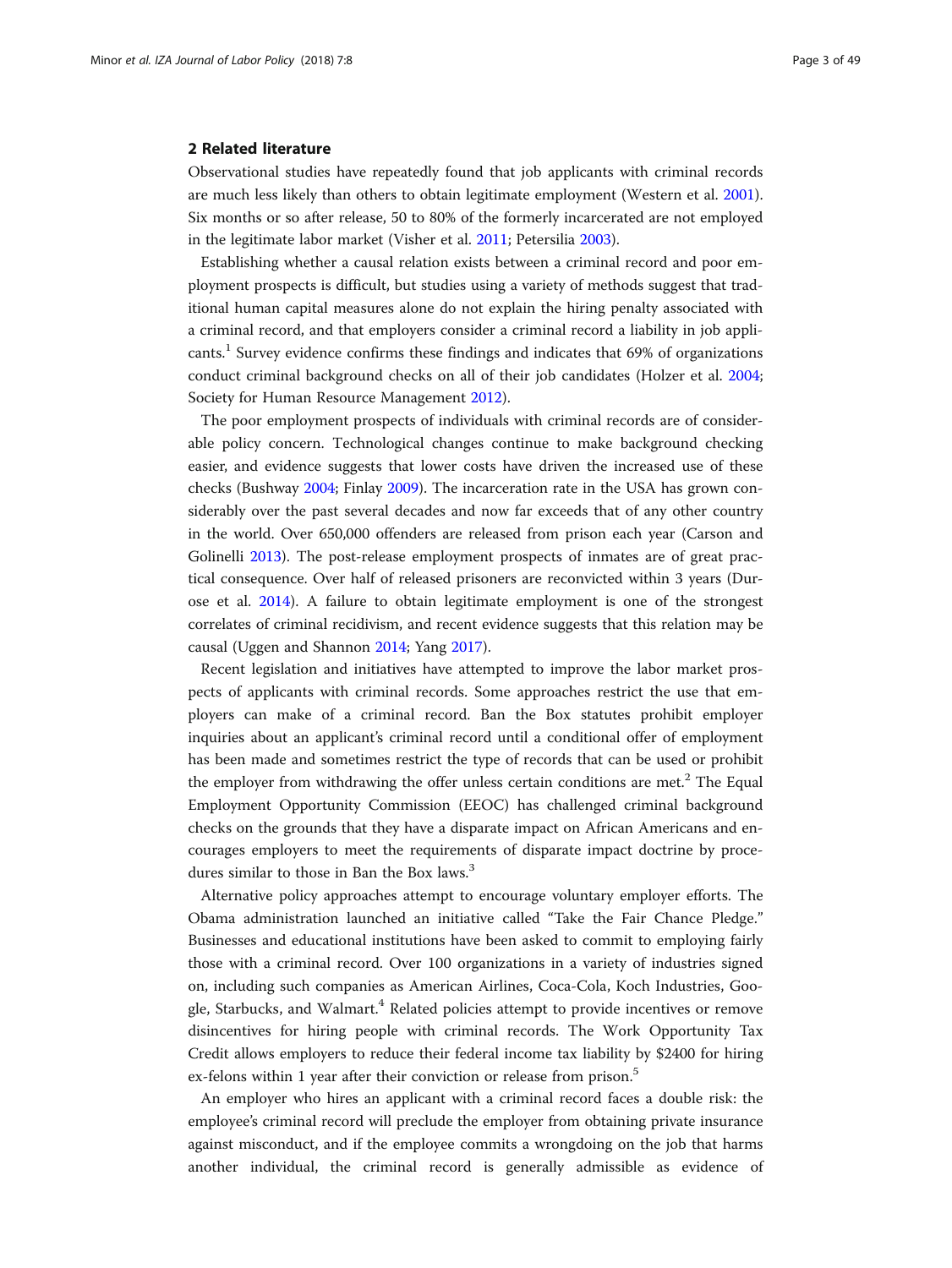negligence. To address this, the Federal Bonding Program provides limited bonding for some employers during the first 6 months of an eligible employee's employment.<sup>6</sup> Some jurisdictions have limited the extent to which an employee's criminal record can be the basis of employer liability for negligent hiring.<sup>7</sup>

Yet another approach attempts to improve the employability of people with criminal records by identifying those at low risk for recidivism<sup>8</sup> or improving human capital through job training or services directed toward individual change (Visher et al. [2017](#page-48-0)).

These policies are based on widely varying assumptions about the nature and accuracy of the business rationale for the hiring penalty. Employers often claim to use criminal records primarily from concern about liability for negligent hiring.<sup>9</sup> Fewer state, when asked, that they are using criminal records as evidence regarding the personality characteristics they seek. However, studies have found that employers overstate their overall willingness to hire applicants with a criminal record (Pager and Quillian [2005](#page-48-0)), and in surveys, they may well de-emphasize reasons for non-hiring that they perceived as socially disfavored, such as using criminal records as a personality proxy.<sup>10</sup>

If little is known about exactly why employers use criminal records, still less is known about whether this use is based on accurate assumptions about how those with criminal records perform once hired or whether there are general characteristics that explain why employees with criminal records are at higher risk of bad job outcomes. Our paper aims to shed some light on these issues.

Only one other paper examines the job performance of people with criminal records. Lundquist et al. [\(2018](#page-48-0)) compare the performance of felons and non-felons using data drawn from the military. Like us, Lundquist et al. [\(2018](#page-48-0)) find that military personnel with a felony record are more attached to the job than other personnel and appear better on some performance dimensions, though different ones than we use. In contrast to our results, they find weaker performance and retention among those with a history of lesser offenses. On the other hand, Lundquist et al. ([2018](#page-48-0)) provide an extensive qualitative analysis of selection procedures but not an estimate of the hiring penalty, while we provide an estimate of the hiring penalty with less institutional detail regarding the hiring process itself. We thus view the two papers as complementary, examining different labor markets, civilian, and military, and providing different perspectives on the selection process.

Somewhat more evidence bears on the personality characteristics of those with criminal records and the value of personality in predicting work outcomes. Psychologists define personality as "enduring patterns of perceiving, relating to, and thinking about the environment and oneself that are exhibited in a wide range of social and personal contexts" (American Psychiatric Association and others [2013,](#page-47-0) Glossary). In the last 20 years, the most frequently used framework for personality psychology has been trait theory, which typically begins with the responses of adult lay subjects to self-descriptive words (Goldberg [1990\)](#page-48-0) or sentences (Costa and McCrae [1992a,](#page-48-0) [1992b\)](#page-48-0). The personality evidence in our data consists of responses to 15 sentences of the type used in trait methodology.

The descriptive categories of trait analysis were developed by grouping the responses of a pool of subjects using factor analysis (Block  $2010$ ).<sup>11</sup> The most specific, lowest-level category is called a facet, of which there are generally thought to be about 25–30. Researchers agree that there is at least one higher-level category, factors, and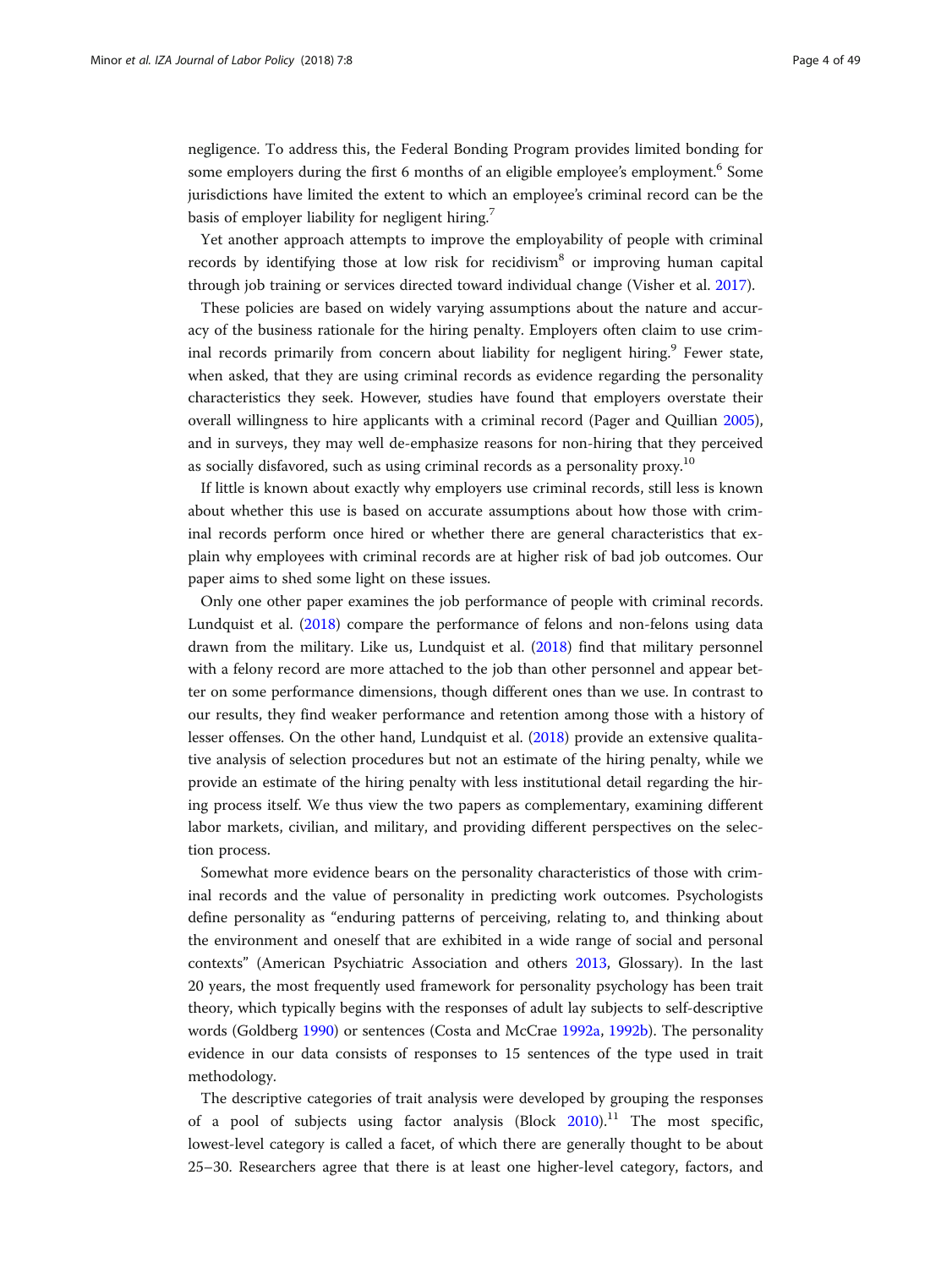the most common number of top levels is five, notably in the Five Factor Approach (FFA), sometimes called the Big Five (Lee and Ashton [2004\)](#page-48-0). A commonly used version of the FFA describes the five factors as conscientiousness, agreeableness, neuroticism, extraversion, and openness to experience (Costa and McCrae [1992a,](#page-48-0) [1992b\)](#page-48-0).

Although early work focused on higher-level factor analysis, more recent work has found that the less aggregated facet level is more predictive (Judge et al. [2013;](#page-48-0) Paunonen and Ashton [2001\)](#page-48-0). Factors do remain useful because of data constraints as well as their use by much of the existing literature. For instance, each of the 15 questions in our data can be roughly associated with a factor, although, as will always be the case, most sentences load on more than one factor.

Although a number of previous studies have examined the predictive value of FFA in employment settings, most of these studies are small and study highly specific outcomes. Useful conclusions, therefore, require meta-analyses, of which the most comprehensive and recent are Judge et al. ([2013](#page-48-0)) and Barrick et al. ([2001](#page-47-0)). Both find that neuroticism usually has a negative effect on work outcomes and that, broadly speaking, all other factors have on average a positive effect, with conscientiousness the most important. However, there is a great deal of occupation and task specificity, with different factors predictive in different settings. The more recent of the two meta-analyses stresses that lower-level traits like facets are much more predictive than higher-level factors (Judge et al. [2013\)](#page-48-0).

Relatively little work has been done on the relation between FFA and criminal behavior due both to the relative newness of the FFA and to the unpopularity among criminologists of personality-based theories compared with theories based on factors such as social class (Andrews and Bonta [2014](#page-47-0); Jones et al. [2011](#page-48-0)).

Within this literature, most studies do find that the population of interest differs from the population as a whole in some personality traits. Most commonly, people with criminal records or related traits score high in extraversion and neuroticism and low in conscientiousness and agreeableness (Jones et al. [2011;](#page-48-0) O'Riordan and O'Connell [2014](#page-48-0)). Since low neuroticism and high scores on other factors tend to predict good job outcomes, these findings suggest that people with criminal records may not perform well on the job.

# 3 Data description and summary statistics

The dataset contains information on all the applicants to low-skilled white-collar jobs—typically, customer service or sales representatives in a call center. Unsuccessful applicants show up only once in the data. Successful applicants will typically occur repeatedly in the dataset, with reoccurrences indicating key HR events such as changes in position or termination. The data cover the period May 2008 to January 2014. The data are provided by a hiring consultancy whose business model was to provide a number of corporate clients with hiring recommendations. In the process, the consultancy administered pre-employment exams, including the psychological questions examined here.

After dropping repeated observations referring to the same worker, we are left with 1,163,384 observations, each of which refers to a unique applicant. We further drop a comparatively small number of observations that pertain to establishments located outside of the USA. We are left with 1,144,575 observations and will refer to this dataset as the "applicant pool." Table [1,](#page-5-0) panel A, provides summary statistics about the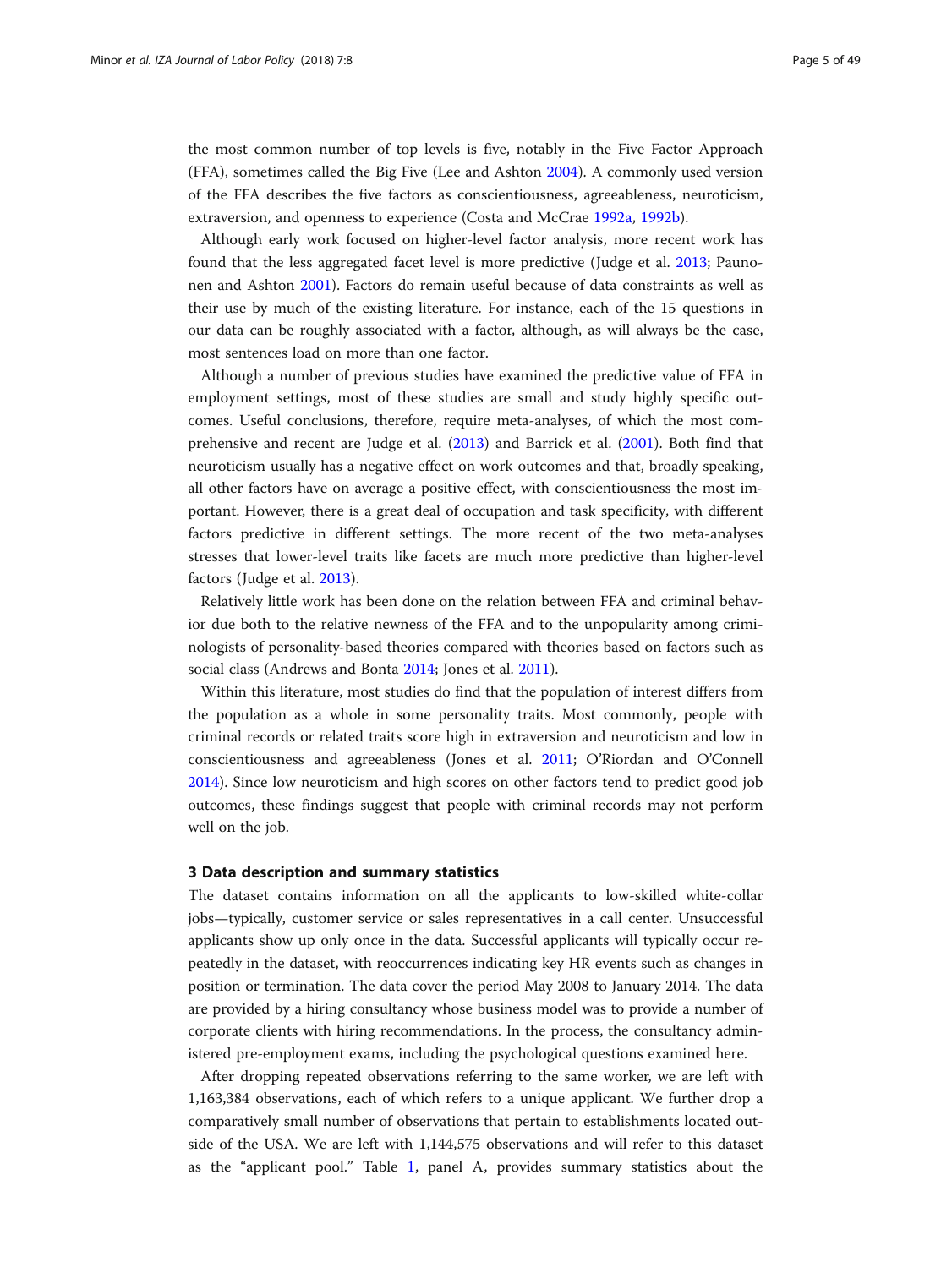|                                                                      | Mean        | sd             | Min          | Max  | Count     |
|----------------------------------------------------------------------|-------------|----------------|--------------|------|-----------|
| Panel A: Summary statistics for the applicant pool, all observations |             |                |              |      |           |
| crim rec                                                             | .0850228    | .2789161       | $\mathbf{0}$ | 1    | 264,094   |
| school                                                               | .4339291    | .4956163       | $\mathbf 0$  | 1    | 285,065   |
| fewer_short_jobs                                                     | $-1.783947$ | .8724028       | $-5$         | $-1$ | 753,259   |
| longest_job                                                          | 4.351786    | 1.417482       | 1            | 6    | 760,943   |
| position_id                                                          | 520.7322    | 304.4393       | 193          | 1233 | 264,094   |
| loc_new                                                              | 86.18591    | 53.31425       | 1            | 148  | 242,681   |
| job_app_                                                             | .2060669    | .4044793       | $\mathbf{0}$ | 1    | 1,144,575 |
| hired                                                                | .0515274    | .221071        | $\mathbf 0$  | 1    | 1,144,575 |
| Observations                                                         | 1,144,575   |                |              |      |           |
| Panel B: Summary statistics for the applicant pool, sample estimated |             |                |              |      |           |
| crim rec                                                             | .0996549    | .2995413       | $\mathbf{0}$ | 1    | 73,885    |
| school                                                               | .2711511    | .4445569       | $\mathbf 0$  | 1    | 73,885    |
| fewer_short_jobs                                                     | $-1.85966$  | .861079        | $-5$         | $-1$ | 73,885    |
| longest_job                                                          | 4.431501    | 1.29493        | 1            | 6    | 73,884    |
| position_id                                                          | 398.3541    | 235.7445       | 193          | 1117 | 73,885    |
| loc_new                                                              | 91.80543    | 58.9545        | 1            | 147  | 73,885    |
| job_app_                                                             | 1           | $\overline{0}$ | 1            | 1    | 73,885    |
| hired                                                                | .1934628    | .3950153       | 0            | 1    | 73,885    |
| Observations                                                         | 73,885      |                |              |      |           |

<span id="page-5-0"></span>Table 1 Summary statistics for the applicant pool

available variables for the applicant pool. Note that fields are often missing. We believe this occurred because different clients requested that the consultancy collect different data and provided different elements of their own data for merging. For most applicants, we have data on schooling and prior jobs. The school variable is an indicator that equals 1 if the applicant has schooling above high school.<sup>12</sup> Two variables indicate the applicant's stability on previous jobs. The fewer\_short\_jobs variable codes the answer to the question "In the last five years, how many full-time jobs have you held for less than six months, other than jobs you had while in school?" This variable takes value − 1 when the answer was "None," − 2 when the answer was "One job," all the way down to − 5 when the answer was "More than 6 jobs." The variable longest\_job codes the answer to the question "What is the longest amount of time that you ever worked for a single company?" This variable takes value 1 when the answer was "Not applicable/Less than 3 months," all the way up to 6 when the answer was "More than 5 years." The variable hired records whether the applicant was in fact hired.

The variable pre\_crim is a field that can be zero or one, depending on whether the applicant is recorded as having a criminal history. This field is recorded for only about 264,000 observations out of the entire sample. Because this is the key variable in this paper, we investigated possible reasons why it could be missing. We concluded, based on a cross-analysis with other missing fields, that the occurrences in which pre\_crim is missing reflect a deliberate decision by an employer not to collect criminal records information, rather than a choice by an applicant to not respond.<sup>13</sup> We are somewhat reassured by this conclusion, but still we acknowledge that a selection bias might occur if, even within our narrow occupational range, some jobs entailed a higher risk or cost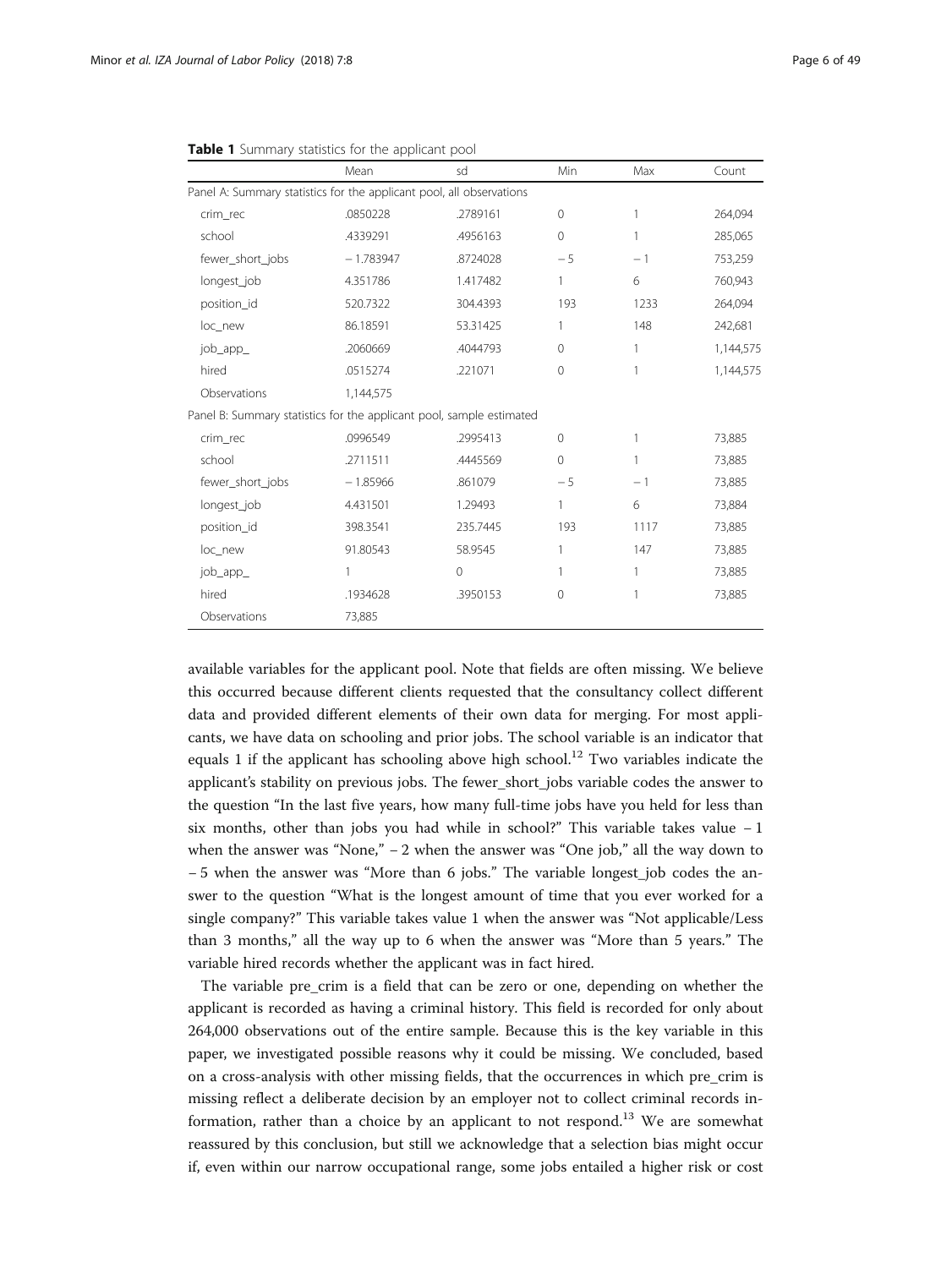of crime. Such employers would be less likely than average to hire applicants with a criminal record. However, no evidence of such selection is evident in our data.<sup>14</sup> The applicant pool contains 110,023 observations that have data on criminal record, schooling, and job stability. The data do not contain the position\_type, firm, or location for applicants who were not hired, but for many non-hired applicants we were able to reconstruct the values for position and location.<sup>15</sup> We were not able to reconstruct values for the firm applied to. However, the data indicate a good though not perfect association between firms and location. As discussed below, our sample of the hired was limited to sales and customer service workers, so for consistency, we also limited our applicant sample to these jobs. After dropping observations for other positions and where key fields were missing, we were left with 73,885 observations described in Table [1,](#page-5-0) panel B.

Table [2](#page-7-0), panel A, provides summary statistics for the subset of applicants who were in fact hired. We refer to this subset as the "hired pool." A number of additional variables are available for hired workers. For example, hired employees have an anonymized identifier of their employer called firm\_id; a location field that encodes the city and state in which the employee was hired<sup>16</sup>; a position\_type field describing the type of job held by the worker (agent, customer service, sales, technical support, or other)<sup>17</sup>; a variable LOE recording the length of employment, in days<sup>18</sup>; and the cause of termination either voluntary (TERM\_V) or involuntary (TERM\_I) when known.<sup>19</sup> For 4.5% of our employees, the cause of termination was "misconduct." All applicants took a personality test that including three proprietary questions and 15 FFA questions. The 15 FFA questions were grouped by the consultancy's industrial psychologist into the standard FFA categories of conscientiousness, agreeableness, neuroticism, extraversion, and openness to experience.20 Our variables neurtot, opentot, extratot, contot, and agreetot represent the sum total of answers chosen that support the respective personality factor of the FFA. These values can range from zero to three for each of these variables. Our variables neur1-neur3 and so on represent answers to individual questions that support the respective personality factor of the FFA. The three proprietary variables—badservice, confidence\_regress, and rulebreaker—will be described in greater detail in Section [6](#page-29-0).

The total number of hired applicants is 58,977. Criminal record was only available for a subset of the sample, leaving 18,142 observations of hired workers. In most of our estimates, the employee's position was an important control, and the limited availability of pre\_crim reduced the number of observations for jobs other than sales and customer support below the usable level.<sup>21</sup> Retaining only customer service and sales left 17,256 observations, or over 95% of all those hired for whom we had criminal record information. Finally, we eliminated observations which did not have all of our explanatory variables (job stability, school, and the psychometric variables) or outcome variables (related to turnover), leaving a total sample of 10,699 hired workers described in Table [2,](#page-7-0) panel B.

# 4 Hiring penalty attached to criminal record and selection bias

We examine the hiring penalty attached to a criminal record and the resulting selection bias in the pool of employees with a criminal record. We restrict attention to the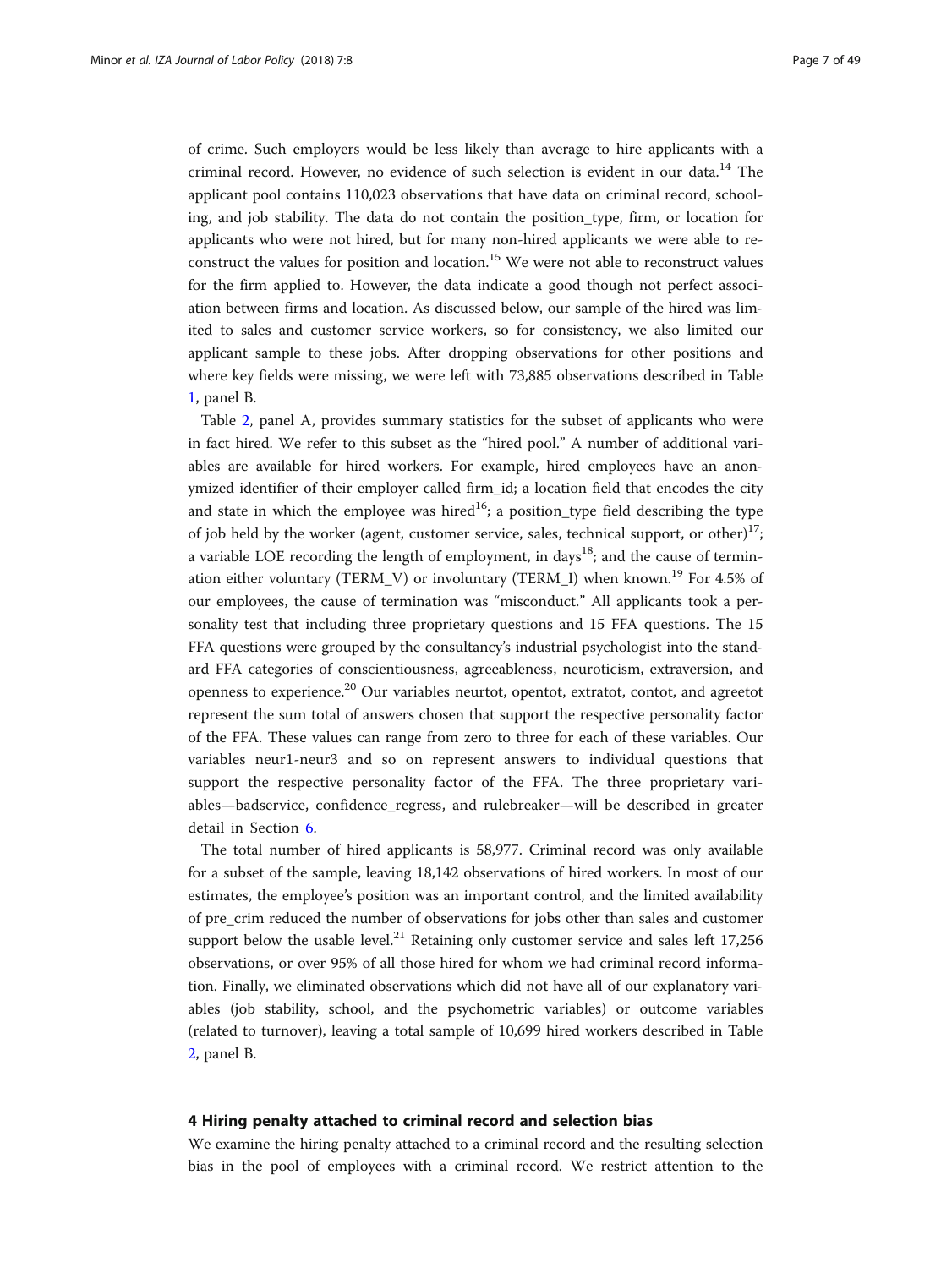<span id="page-7-0"></span>

| Table 2 Summary statistics for the hired pool |             |          |              |              |        |
|-----------------------------------------------|-------------|----------|--------------|--------------|--------|
|                                               | Mean        | sd       | Min          | Max          | Count  |
| Panel A: Hired pool, all                      |             |          |              |              |        |
| pre_crim                                      | .1188468    | .3236171 | 0            | 1            | 18,141 |
| school                                        | .2770204    | .4475335 | 0            | 1            | 32,716 |
| fewer_short_jobs                              | $-1.692396$ | .8102683 | $-5$         | $-1$         | 57,704 |
| longest_job                                   | 4.429908    | 1.268667 | 1            | 6            | 57,703 |
| position_id                                   | 360.3037    | 188.725  | 193          | 1117         | 18,141 |
| location                                      | 91.05809    | 47.74724 | 1            | 148          | 58,856 |
| position_type                                 | 3.097801    | .6080918 | 1            | 5            | 58,977 |
| firm_id                                       | 135.2293    | 55.54774 | 3            | 224          | 58,508 |
| neurtot                                       | 1.489581    | .7607951 | 0            | 3            | 58,977 |
| opentot                                       | 1.049375    | .7420475 | 0            | 3            | 58,977 |
| extratot                                      | 1.301863    | .7302858 | 0            | 3            | 58,977 |
| contot                                        | 1.426064    | .7932229 | $\mathbf{0}$ | 3            | 58,977 |
| agreetot                                      | 1.685233    | .7598676 | 0            | 3            | 58,977 |
| <b>LOE</b>                                    | 164.3096    | 175.8667 | 1            | 1936         | 58,287 |
| TERM_ANY                                      | .8002611    | .3998074 | 0            | 1            | 58,977 |
| TERM I                                        | .3349611    | .4719809 | 0            | 1            | 58,977 |
| TERM V                                        | .4616715    | .498533  | 0            | 1            | 58,977 |
| misconduct                                    | .0482466    | .2142892 | $\mathbf{0}$ | 1            | 47,651 |
| badservice                                    | .1423275    | .3493887 | 0            | 1            | 57,178 |
| confidence                                    | .0060283    | .2351492 | $-.2419459$  | .9176778     | 58,977 |
| rulebreaker1                                  | .102916     | .3038519 | 0            | 1            | 54,355 |
| Observations                                  | 58,977      |          |              |              |        |
| Panel B: Hired pool, sample estimated         |             |          |              |              |        |
| pre_crim                                      | .114964     | .3189934 | $\circ$      | $\mathbf{1}$ | 10,699 |
| school                                        | .242546     | .4286428 | 0            | $\mathbf{1}$ | 10,699 |
| fewer_short_jobs                              | $-1.791382$ | .8344094 | $-5$         | $-1$         | 10,699 |
| longest_job                                   | 4.335545    | 1.316852 | 1            | 6            | 10,699 |
| position_id                                   | 340.2147    | 153.4029 | 193          | 1117         | 10,699 |
| location                                      | 100.6803    | 49.02598 | 1            | 147          | 10,699 |
| position_type                                 | 3.504907    | .4999993 | 3            | 4            | 10,699 |
| firm_id                                       | 117.5748    | 51.10813 | 3            | 217          | 10,699 |
| neurtot                                       | 1.573792    | .8154937 | 0            | 3            | 10,699 |
| opentot                                       | 1.108421    | .7627664 | 0            | 3            | 10,699 |
| extratot                                      | 1.471166    | .7601654 | 0            | 3            | 10,699 |
| contot                                        | 1.293766    | .7155625 | 0            | 3            | 10,699 |
| agreetot                                      | 1.831853    | .727405  | 0            | 3            | 10,699 |
| LOE                                           | 168.9602    | 190.5253 | 1            | 1936         | 10,699 |
| TERM_ANY                                      | .772876     | .418993  | 0            | 1            | 10,699 |
| TERM_I                                        | .3318067    | .470884  | 0            | 1            | 10,699 |
| TERM_V                                        | .4377979    | .496139  | 0            | 1            | 10,699 |
| misconduct                                    | .0453313    | .2080395 | 0            | 1            | 10,699 |
| badservice                                    | .1856248    | .3888218 | $\mathbf 0$  | 1            | 10,699 |
| confidence                                    | .0324628    | .2456392 | $-.2419459$  | .9033776     | 10,699 |
|                                               |             |          |              |              |        |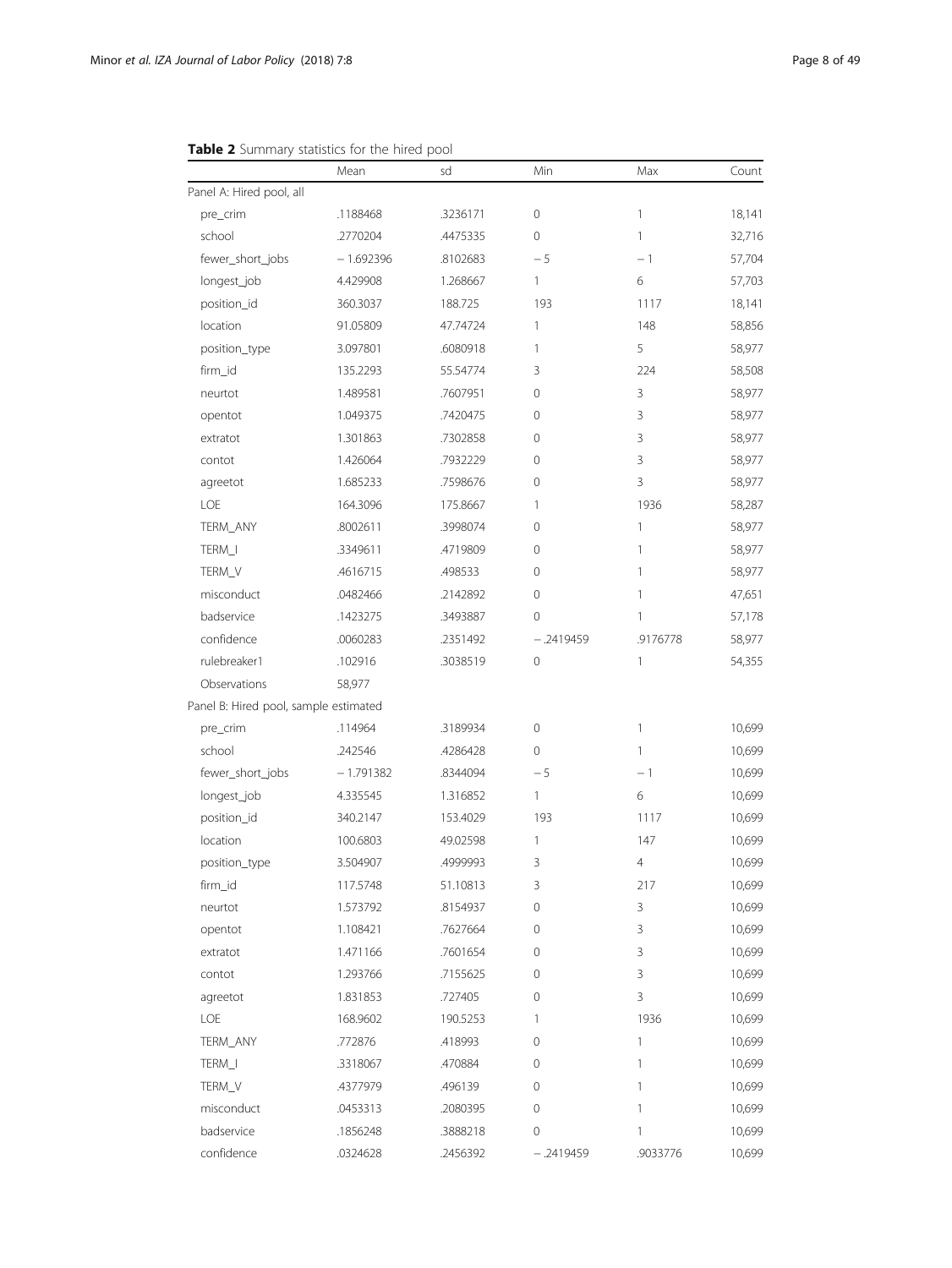<span id="page-8-0"></span>Table 2 Summary statistics for the hired pool (Continued)

|              | Mean    | sd      | Min | Max | Count  |
|--------------|---------|---------|-----|-----|--------|
| rulebreaker1 | 1040284 | 3053117 |     |     | 10,699 |
| Observations | 10.699  |         |     |     |        |

sample of applicants for sales or customer service jobs for whom we have information about criminal record and all controls.

Our model of hiring, whose results are shown in Table 3, is as follows:

 $y_{ijl} = \alpha_l + \beta$ •pre\_crim<sub>i</sub> + **X**<sub>i</sub>⋅ $\gamma$  +  $\delta$ ⋅ $j$  +  $\zeta$  · (pre\_crim<sub>i</sub> \*  $j$ ) +  $\varepsilon_{ijl}$ ,

where  $y_{ijl}$  is a dummy which equals 1 if applicant i was hired in any job (sales or customer service) and in any location;  $a_l$  is a location fixed effect; pre \_ crim<sub>i</sub> is a dummy that equals 1 if individual *i* has a criminal record;  $X_i$  is a vector of applicant-specific characteristics including education and job history;  $j$  is a dummy which equals 1 if the job to which the worker applied was a sales job; and (pre \_ crim<sub>i</sub> \* j) is an interaction term. Following a referee's suggestion, we cluster standard errors at the location level as a proxy for clustering at the firm level. We were not able to reconstruct firm for the applicant sample, but regard location, which we could reconstruct, as a reasonable substitute, since it captures some of the variation associated with firms, $^{22}$  and since the residual might also be correlated with the local labor market conditions. Without any controls, we find that having a criminal record per se does not have a hiring penalty: a criminal history is actually positively correlated with the probability of being hired

|                    | (1)         | (2)         | (3)          | (4)         | (5)          | (6)         |
|--------------------|-------------|-------------|--------------|-------------|--------------|-------------|
|                    | Hired       | Hired       | Hired        | Hired       | Hired        | Hired       |
| pre_crim           | $0.0410*$   | $0.0440*$   | $-0.0398***$ | $-0.0280*$  | $-0.0394***$ | $-0.0263$   |
|                    | (1.73)      | (1.84)      | $(-3.02)$    | $(-1.77)$   | $(-2.98)$    | $(-1.59)$   |
| school             |             | $-0.0142$   |              |             | 0.0062       | 0.0061      |
|                    |             | $(-1.14)$   |              |             | (1.28)       | (1.28)      |
| fewer_short_jobs   |             | $0.0225***$ |              |             | $0.0183***$  | $0.0182***$ |
|                    |             | (5.43)      |              |             | (11.52)      | (11.60)     |
| longest_job        |             | $-0.0081$   |              |             | 0.0041       | 0.0042      |
|                    |             | $(-1.55)$   |              |             | (1.62)       | (1.64)      |
| pos_applied==Sales |             |             |              | $0.2752***$ | $-0.1357$    | $-0.1308$   |
|                    |             |             |              | (4.42)      | $(-1.10)$    | $(-1.05)$   |
| crim*sales         |             |             |              |             |              | $-0.0282$   |
|                    |             |             |              |             |              | $(-1.16)$   |
| Constant           | $0.1894***$ | $0.2706***$ | $0.1556***$  | $0.1219***$ | $0.1674***$  | $0.1671***$ |
|                    | (4.91)      | (4.53)      | $(4.27e+11)$ | (9.06)      | (14.78)      | (14.82)     |
| location dummies   | No          | No          | Yes          | No          | Yes          | Yes         |
| Observations       | 73,885      | 73,884      | 73,885       | 73,885      | 73,884       | 73,884      |
| R-squared          | 0.001       | 0.004       | 0.248        | 0.094       | 0.250        | 0.251       |
| Adjusted R-squared | 0.001       | 0.004       | 0.248        | 0.094       | 0.250        | 0.250       |

Table 3 Correlates of hiring rates (customer service and sales)

Sample contains only applicants for whom information about criminal background is available. t-statistics in parentheses. Standard errors clustered by location

 $*p < 0.10, **p < 0.05, **p < .01$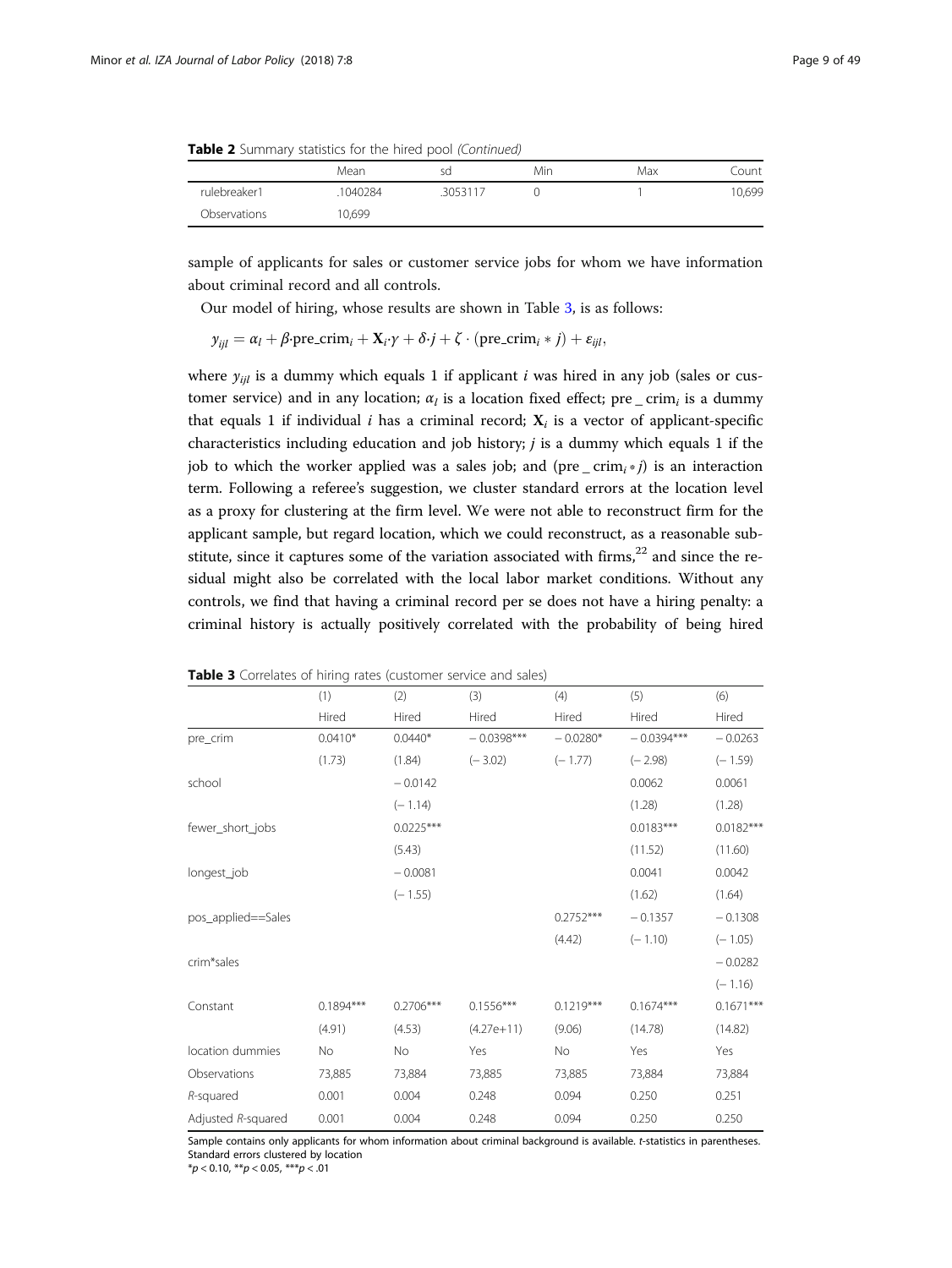(Table [3,](#page-8-0) column 1). This average effect can be gleaned directly from a comparison with pre\_crim means in Tables [1](#page-5-0) and [2](#page-7-0), which shows that there are more individuals with a criminal background among the hired than in the applicant pool. The human capital controls alone do not change the positive effect of the criminal record (Table [3,](#page-8-0) column 2).

However, after controlling for either location or the position to which the applicant applied, the effect of a criminal record becomes negative (Table [3,](#page-8-0) columns 3–4), as suggested by previous studies (Pager [2003](#page-48-0); Holzer et al. [2004,](#page-48-0) [2006](#page-48-0); Uggen et al. [2014](#page-48-0); Agan and Starr [2018](#page-47-0); Doleac and Hansen [2016\)](#page-48-0). With full controls other than the position interaction term (column 5), a criminal record lowers the probability of being hired about 4% from the 20% absolute probability of being hired in our sample. Comparable results for the sign and magnitude of the effect of a criminal record are found when a logit model of the same variables is estimated (Table 15 in [Appendix 1](#page-38-0)).

This coefficient reversal from columns 1 and 2 to 3 through 6 suggests that those with a criminal history in our sample are applying to jobs and in locations with better hiring rates than those of the average position. To explore whether these higher hiring rates are for the job generally or represent a greater willingness to hire applicants with criminal records, we add an interaction of sales with pre\_crim. The results, which are reported in column 6, suggest possible heterogeneity of the hiring penalty across positions. The baseline customer service positions have a penalty of 2.6% while sales positions have a hiring penalty of an additional 2.8% for a total of 5.4%, although neither coefficient is significant. The logit version does not show a significant difference between the hiring penalty for the two jobs (Table 15 in [Appendix 1,](#page-38-0) column 6).

# 5 Tenure and separation of employees with a criminal record

Job performance can include many potential measures, which may vary depending on the type of position. Tenure is an important measure of employment outcomes, as finding and training a new worker can be very expensive.<sup>23</sup> Of course, there are many other potentially important measures of job performance. However, due to data availability, we focus on job tenure, separation, and reason for separation. We restrict analysis to the 10,698 observations for which all of our explanatory variables and outcome measures are available.

To measure whether employees with a criminal record have longer tenure, we construct a variable called length of employment (LOE). This variable measures the number of days that elapse between the hire date and the termination date or the date of final data entry, whichever is smaller. The average length of employment in our sample is 169 days (Table [2,](#page-7-0) panel B). Note that this variable is subject to right-censoring.

Table [4](#page-10-0) takes a first pass at the data by regressing LOE on pre\_crim. We run the following model:

 $LOE_{ij\beta} = \alpha_f + \alpha_l + \beta$ •pre\_crim<sub>i</sub> + **X**<sub>i</sub>⋅ $\gamma$  +  $\delta$ ⋅ $j$  +  $\zeta$  · (pre\_crim<sub>i</sub> \*  $j$ ) +  $\varepsilon_{ij\beta}$ ,

where  $LOE_{ijfl}$  is the employment duration of employee i who was hired to perform job j (sales or customer service) by firm f at location l;  $\alpha_f$  is a fixed effect for firm;  $\alpha_l$  is a fixed effect for location; pre \_ crim<sub>i</sub> is a dummy that equals 1 if individual *i* has a criminal record; j is a dummy which equals 1 if the job to which the worker applied was a sales job; and  $X_i$  is a vector of employee-specific characteristics which, in addition to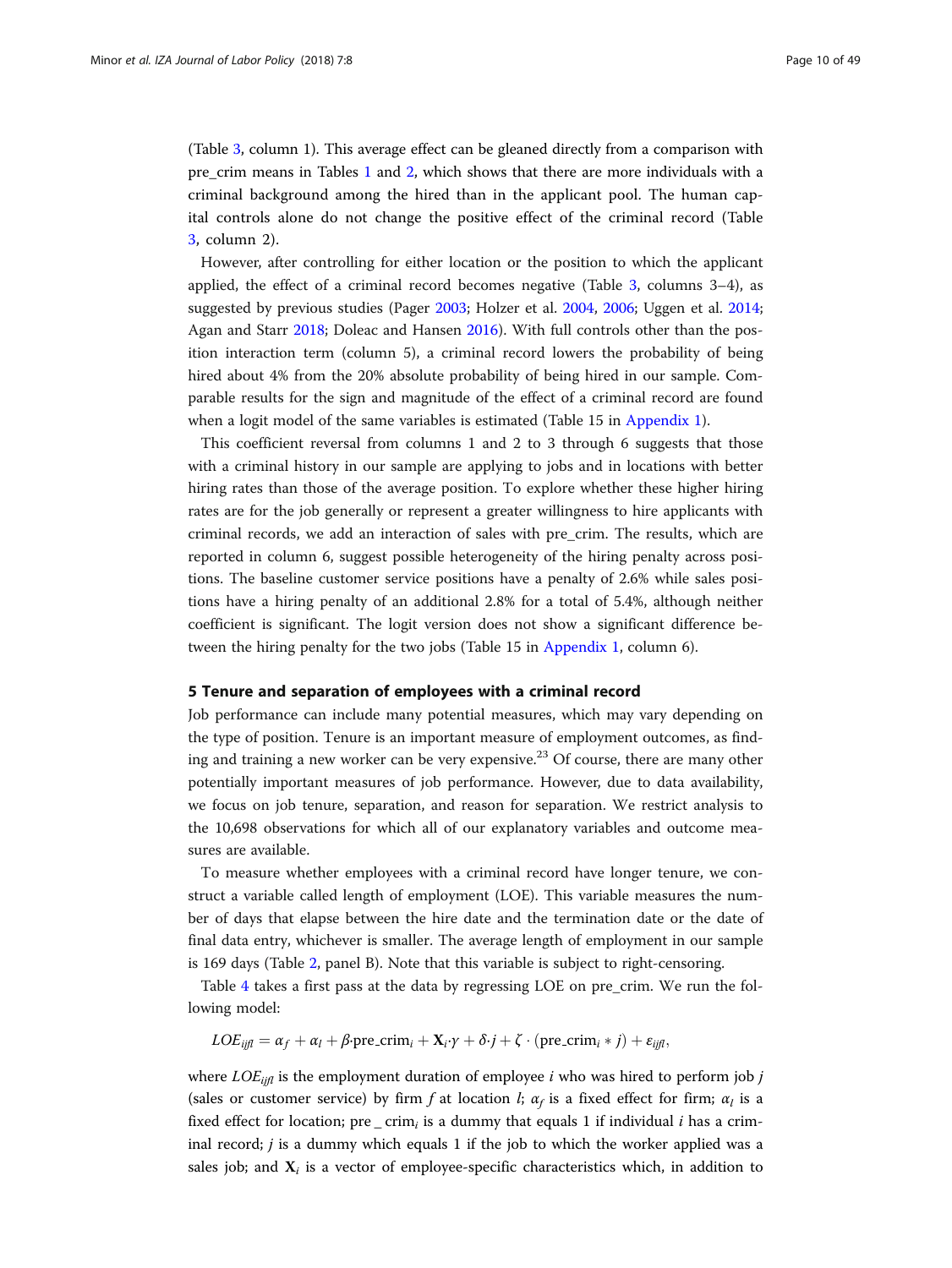<span id="page-10-0"></span>

| Table 4 Correlates of length of employment, OLS |                |                |                           |                           |         |                |               |                |                |                                                     |                |              |
|-------------------------------------------------|----------------|----------------|---------------------------|---------------------------|---------|----------------|---------------|----------------|----------------|-----------------------------------------------------|----------------|--------------|
|                                                 | $\in$          | $\odot$        | $\odot$                   | $\bigoplus$               | $\odot$ | $\circledcirc$ | $\circ$       | $\circledcirc$ | $\circledcirc$ | $\begin{array}{c} \bigcirc \\ \bigcirc \end{array}$ | $\binom{1}{1}$ | $(1 2)$      |
|                                                 | $\equiv$       | $\equiv$       | $\overline{\overline{z}}$ | $\overline{\overline{z}}$ | Salles  | Sales          | Sales         | Sales          | Cust. Serv.    | Cust. Serv.                                         | Cust. Serv.    | Cust. Serv.  |
| pre_crim                                        | 18.9664**      | $16.7731**$    | 16.5098**                 | 17.7470**                 | 18.6532 | 15.5804        | 15.1885       | 16.0485        | 20.6284**      | 19.6851**                                           | 19.4344**      | 22.4486**    |
|                                                 | (2.41)         | (2.40)         | (2.35)                    | (2.61)                    | (1.69)  | (1.62)         | (1.59)        | (1.68)         | (2.23)         | (2.12)                                              | (2.03)         | (2.46)       |
| sales                                           | $-113.4119***$ | $-118.8626***$ | $-124.0721***$            | $-69.9048***$             |         |                |               |                |                |                                                     |                |              |
|                                                 | $(-7.46)$      | $(-7.56)$      | $(-8.27)$                 | $(-3.24)$                 |         |                |               |                |                |                                                     |                |              |
| school                                          |                | $-1.2225$      | $-2.4141$                 | $-1.7923$                 |         | 1.9270         | 0.9519        | 0.5464         |                | $-3.3279$                                           | $-4.6141*$     | $-3.1864$    |
|                                                 |                | $(-0.48)$      | $(-0.91)$                 | $(-0.71)$                 |         | (0.50)         | (0.23)        | (0.14)         |                | $(-1.36)$                                           | $(-1.69)$      | $(-1.12)$    |
| fewer_short_jobs                                |                | 8.3934***      | *** 12508                 | 7.3944***                 |         | 8.6225*        | 8.3008*       | 8.0564*        |                | 7.9525***                                           | 7.4542***      | $6.2850***$  |
|                                                 |                | (3.45)         | (3.29)                    | (3.11)                    |         | (1.96)         | $(1.87)$      | (1.80)         |                | (3.84)                                              | (3.54)         | (3.09)       |
| longest_job                                     |                | 7.8540***      | 7.4660***                 | 3.2519***                 |         | 8.9060***      | 8.4112***     | 9.4796***      |                | 5.3588***                                           | 5.8821 ***     | 6.9036***    |
|                                                 |                | (4.72)         | (4.44)                    | (4.96)                    |         | (3.33)         | (3.10)        | (3.72)         |                | (5.45)                                              | (5.43)         | (5.56)       |
| badservice                                      |                |                | 4.7773                    |                           |         |                | 8.3546        |                |                |                                                     | $-2.3144$      |              |
|                                                 |                |                | (1.19)                    |                           |         |                | (1.19)        |                |                |                                                     | $(-0.68)$      |              |
| confidence                                      |                |                | $-25.6951***$             |                           |         |                | $-25.8342***$ |                |                |                                                     | $-27.5452*$    |              |
|                                                 |                |                | $(-3.58)$                 |                           |         |                | $(-4.78)$     |                |                |                                                     | $(-1.75)$      |              |
| rulebreaker1                                    |                |                | 4.6127                    |                           |         |                | $-3.8881$     |                |                |                                                     | 15.0785**      |              |
|                                                 |                |                | $(1.07)$                  |                           |         |                | $(-0.94)$     |                |                |                                                     | (2.66)         |              |
| open1                                           |                |                |                           | $10.7522***$              |         |                |               | 10.9779**      |                |                                                     |                | $10.5110***$ |
|                                                 |                |                |                           | (3.24)                    |         |                |               | (2.37)         |                |                                                     |                | (2.18)       |
| open2                                           |                |                |                           | $-29.8031*$               |         |                |               | 72.8791***     |                |                                                     |                | $-39.7706**$ |
|                                                 |                |                |                           | $(-1.78)$                 |         |                |               | (6.21)         |                |                                                     |                | $(-2.51)$    |
| open <sub>3</sub>                               |                |                |                           | 1.5238                    |         |                |               | $-0.8795$      |                |                                                     |                | 3.5340       |
|                                                 |                |                |                           | (0.37)                    |         |                |               | $(-0.15)$      |                |                                                     |                | (0.52)       |
| $\overline{1}$                                  |                |                |                           | 4.2707                    |         |                |               | 1.0363         |                |                                                     |                | $7.7012**$   |
|                                                 |                |                |                           |                           |         |                |               |                |                |                                                     |                |              |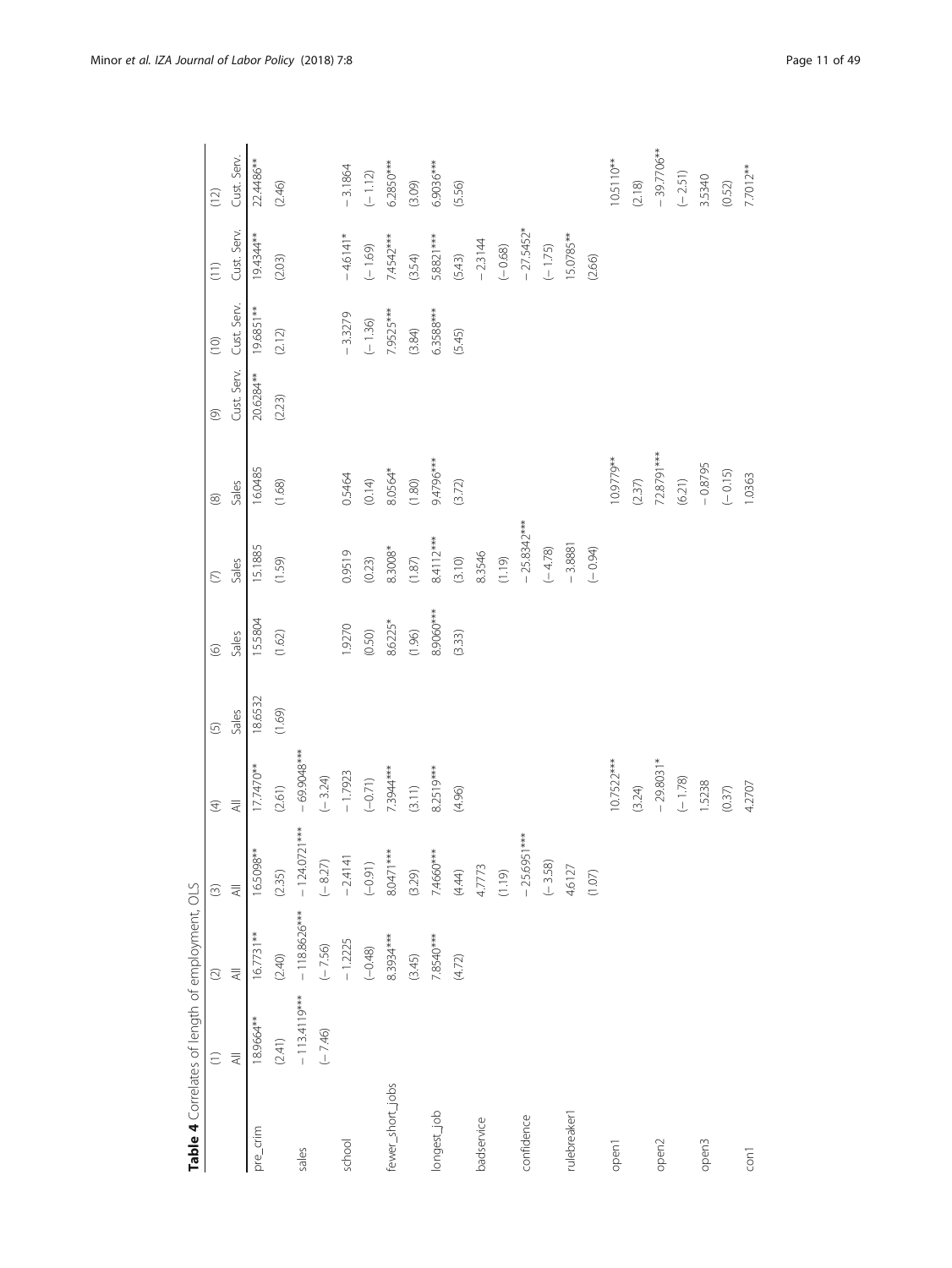|                   |                    |          | Table 4 Correlates of length of employment, OLS (Continued) |               |         |                |                     |               |                |             |                                                     |               |
|-------------------|--------------------|----------|-------------------------------------------------------------|---------------|---------|----------------|---------------------|---------------|----------------|-------------|-----------------------------------------------------|---------------|
|                   | $\widehat{\equiv}$ | $\odot$  | $\widehat{\odot}$                                           | $\bigoplus$   | $\odot$ | $\circledcirc$ | $\circlearrowright$ | $\circledR$   | $\circledcirc$ | (10)        | $\left( \begin{matrix} 1 \\ 1 \end{matrix} \right)$ | $(1\,2)$      |
|                   | $\equiv$           | $\equiv$ | $\overline{\preccurlyeq}$                                   | $\equiv$      | Sales   | Sales          | Sales               | Sales         | Cust. Serv.    | Cust. Serv. | Cust. Serv.                                         | Cust. Serv.   |
|                   |                    |          |                                                             | (1.54)        |         |                |                     | (0.26)        |                |             |                                                     | (2.47)        |
| $\frac{2}{\pi}$   |                    |          |                                                             | 6.5186**      |         |                |                     | 4.9525        |                |             |                                                     | 8.4729        |
|                   |                    |          |                                                             | $(2.00)$      |         |                |                     | (0.84)        |                |             |                                                     | (1.64)        |
| con <sub>3</sub>  |                    |          |                                                             | $-19.4901***$ |         |                |                     | $-9.5269$     |                |             |                                                     | $-21.9944***$ |
|                   |                    |          |                                                             | $(-4.17)$     |         |                |                     | $(-0.48)$     |                |             |                                                     | $(-4.48)$     |
| extra1            |                    |          |                                                             | $-7.9939***$  |         |                |                     | $-15.3407***$ |                |             |                                                     | 1.3196        |
|                   |                    |          |                                                             | $(-2.20)$     |         |                |                     | $(-3.34)$     |                |             |                                                     | (0.26)        |
| extra2            |                    |          |                                                             | $-10.7999*$   |         |                |                     | $-14.3397***$ |                |             |                                                     | $-3.9990$     |
|                   |                    |          |                                                             | $(-1.79)$     |         |                |                     | $(-5.00)$     |                |             |                                                     | $(-0.26)$     |
| extra3            |                    |          |                                                             | $11.5721***$  |         |                |                     | $12.8660***$  |                |             |                                                     | 10.5244**     |
|                   |                    |          |                                                             | (4.09)        |         |                |                     | (4.44)        |                |             |                                                     | (2.24)        |
| agree1            |                    |          |                                                             | 5.5521        |         |                |                     | 12.7077       |                |             |                                                     | $-2.5295$     |
|                   |                    |          |                                                             | (1.02)        |         |                |                     | (1.69)        |                |             |                                                     | $(-0.60)$     |
| agree2            |                    |          |                                                             | 0.7225        |         |                |                     | $-4.5640$     |                |             |                                                     | 5.6775        |
|                   |                    |          |                                                             | (0.24)        |         |                |                     | $(-1.19)$     |                |             |                                                     | (1.09)        |
| agree3            |                    |          |                                                             | $-44.5771***$ |         |                |                     | 50.9987***    |                |             |                                                     | $-44.5049**$  |
|                   |                    |          |                                                             | $(-2.56)$     |         |                |                     | (11.38)       |                |             |                                                     | $(-2.55)$     |
| neur1             |                    |          |                                                             | $-0.4072$     |         |                |                     | $-1.6039$     |                |             |                                                     | 1.1931        |
|                   |                    |          |                                                             | $(-0.10)$     |         |                |                     | $(-0.25)$     |                |             |                                                     | (0.25)        |
| neur <sub>2</sub> |                    |          |                                                             | 2.0334        |         |                |                     | 3.8971        |                |             |                                                     | 0.0249        |
|                   |                    |          |                                                             | (0.69)        |         |                |                     | $(0.84)$      |                |             |                                                     | (0.01)        |
| neur <sub>3</sub> |                    |          |                                                             | 9.5797**      |         |                |                     | 6.7000        |                |             |                                                     | $17.1011***$  |
|                   |                    |          |                                                             | (2.12)        |         |                |                     | (0.89)        |                |             |                                                     | (4.07)        |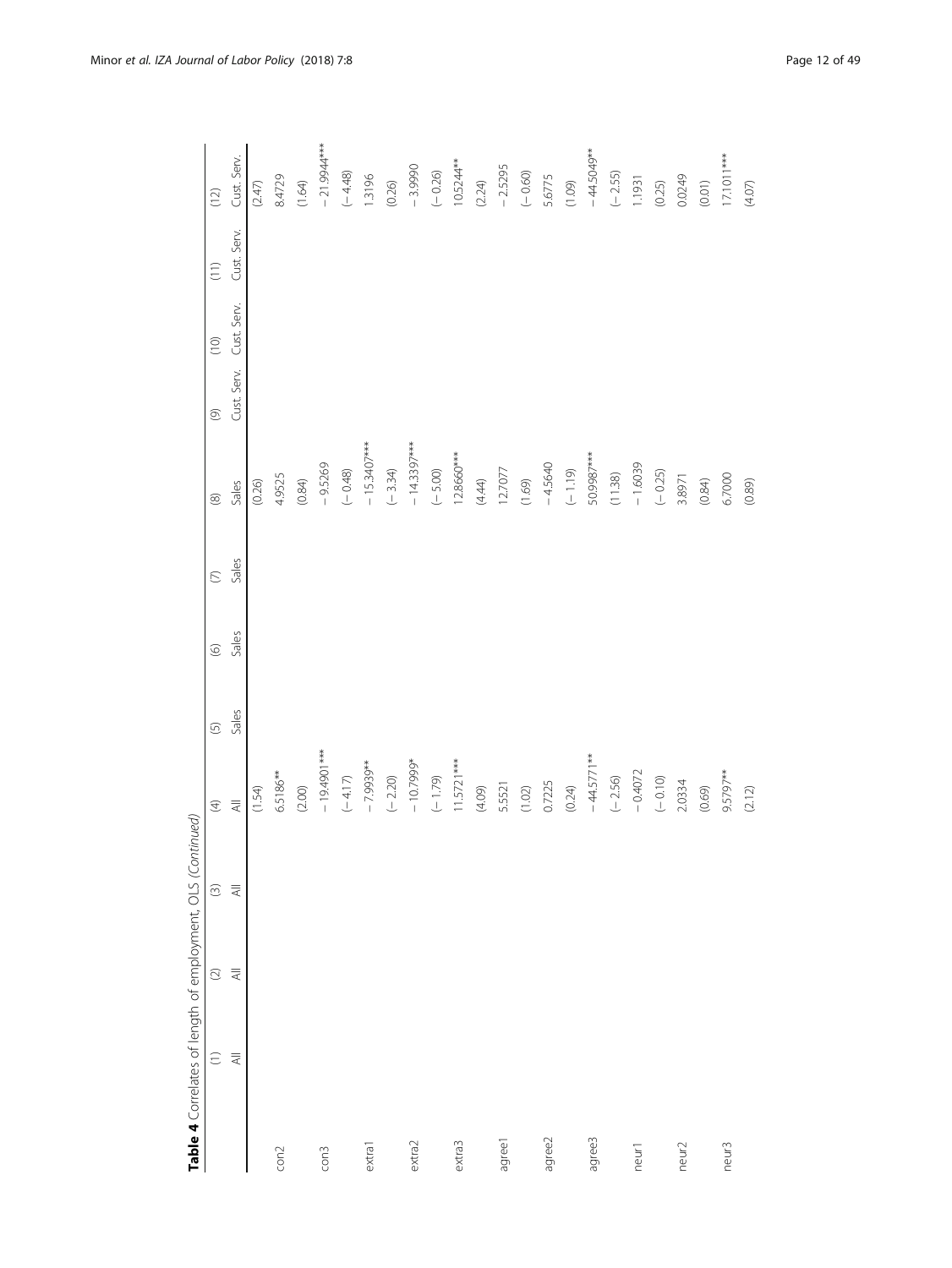|                                                                                                                                                                                                             |          |             | וניו יעכשו  |            |               |              |               |                |          |                                     |             |             |
|-------------------------------------------------------------------------------------------------------------------------------------------------------------------------------------------------------------|----------|-------------|-------------|------------|---------------|--------------|---------------|----------------|----------|-------------------------------------|-------------|-------------|
|                                                                                                                                                                                                             |          |             |             |            | ⊙             |              |               | ⊚              |          |                                     |             | (12)        |
|                                                                                                                                                                                                             |          |             |             |            | Sales         | Sales        | Sales         | Sales          |          | Cust. Serv. Cust. Serv. Cust. Serv. |             | Cust. Serv. |
| Constant                                                                                                                                                                                                    | 247.0000 | 240.7641*** | 233.9013*** | ***878.457 | $-41.5923***$ | $-66.989$ ** | $-78.0466***$ | $-125.3095***$ | 247.0000 | 245.4222***                         | 227.7935*** | 279.5057*** |
|                                                                                                                                                                                                             |          | (23.63)     | (24.17)     | 17.88)     | $(-4.30)$     | $(-2.90)$    | $(-3.23)$     | $(-3.51)$      |          | (26.80)                             | (21.28)     | 17.30)      |
| firm_id dummies Yes                                                                                                                                                                                         |          | Yes         | (es         | Ýes        | Yes           | Yes          | Ýes           | Yes            | (es      | Yes                                 | Yes         | Yes         |
| location dummies Yes                                                                                                                                                                                        |          | Yes         | Yes         | Yes        | Yes           | Yes          | Yes           | Yes            | Yes      | Yes                                 | Yes         | Yes         |
| Observations 10,699                                                                                                                                                                                         |          | 10,699      | 10,699      | 10,699     | 5402          | 5402         | 5402          | 5402           | 5297     | 5297                                | 5297        | 5297        |
| Notes: Sample contains only hired workers for which information about criminal background is available. t-statistics in parentheses. Standard errors clustered by firm<br>$*p < 0.10, **p < 0.05, **p < 01$ |          |             |             |            |               |              |               |                |          |                                     |             |             |

Table 4 Correlates of length of employment, OLS (Continued) Table 4 Correlates of length of employment, OLS (Continued)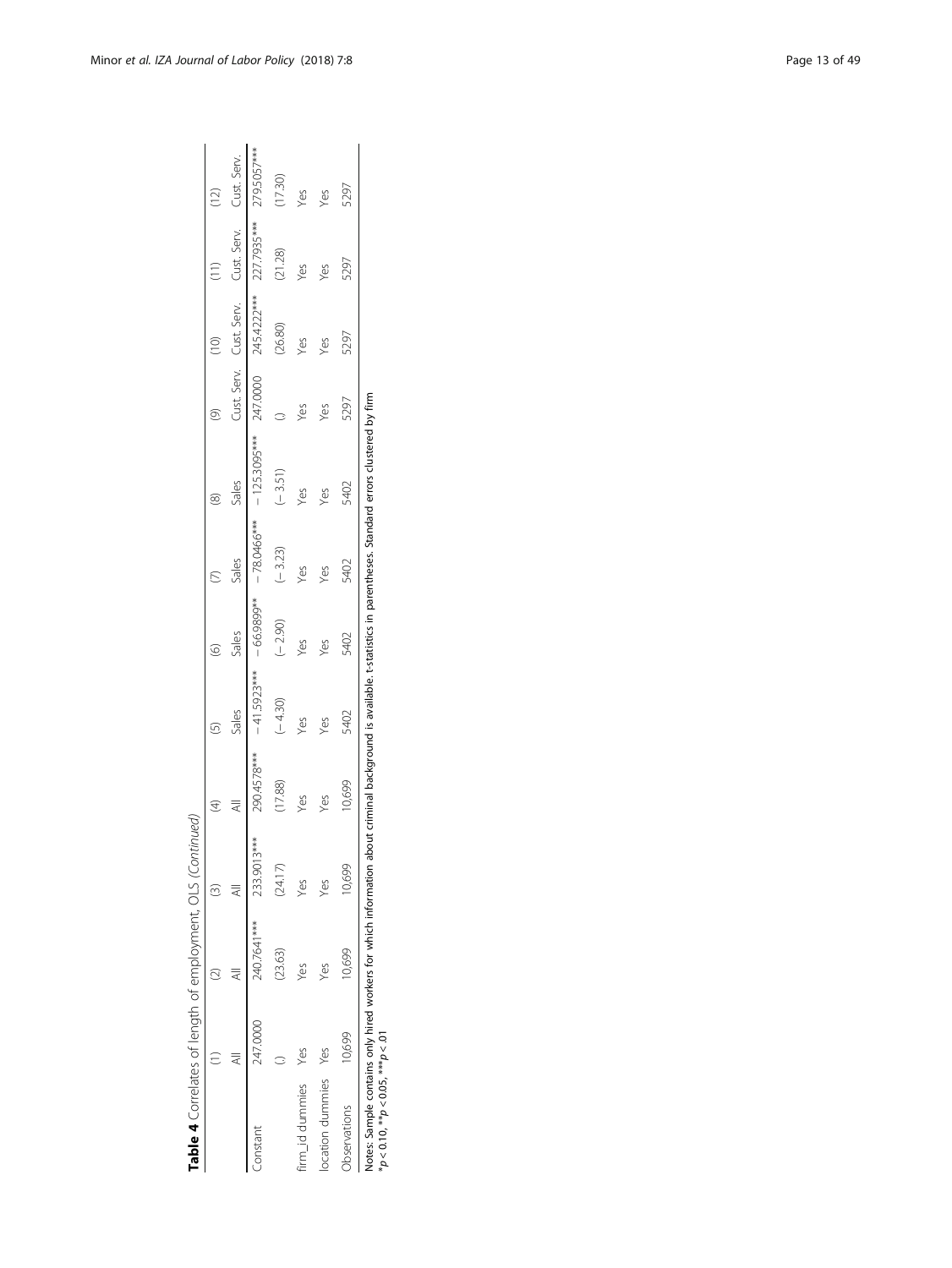education and job history, now includes psychometric measurements. Following a referee's suggestion we cluster standard errors at the firm level.

For the sample of both sales and customer service employees and with controls only for location, position, and firm, the estimates indicate that employees with a criminal background stay employed on average 19 days longer than those who do not have a criminal background (Table [4,](#page-10-0) column 1).

LOE combines the effect of voluntary and involuntary terminations. Involuntary termination is by definition associated with weaker performance, while studies indicate that voluntary termination is most common among highest and lowest performers.<sup>24</sup> The expected sign of the human capital variables is thus ambiguous, since departing employees include both the best and the worst. Schooling does not predict LOE, but the coefficients on both job history variables are positive and statistically significant in all specifications (Table [4](#page-10-0), columns 2–4). Job history and school together reduce the LOE as-sociated with pre crim by about 2 days (Table [4,](#page-10-0) columns  $1-2$ ). Controlling for proprietary psychometric variables and FFA reduce the additional LOE of employees with criminal records to about 16.5 and 17.7 days, respectively (Table [4](#page-10-0), columns 3–4). The effect of the psychometric variables will be considered at more length in the next section.

To quantify the economic significance of longer LOE, we obtained estimates from the consultancy on the average cost of replacing a worker found in our dataset. This figure amounted to \$4000 per termination. At average values of other variables, a worker without a criminal record lasts 167 days while a worker with a record lasts 183 days.<sup>25</sup> Since the average wage for call center employees is about \$30,000 per year, this amounts to a savings of about 2.5% of wages per year for these employees.<sup>26</sup> However, if applicants with records were hired in greater numbers, their quality, and therefore the associated employer savings, might well drop.

The LOE of employees varies strikingly with the job held (Table [4,](#page-10-0) columns 1–4). Because the effect is so large, we examine the possibility that different models underlie each job (Table [4](#page-10-0), columns 5–12). With only location and firm as controls, sales people with criminal records last about 19 days longer than others, while customer service agents with a record last about 21 days longer. The coefficient in the sales estimate is not significant; the  $p$  values are between .11 and .14. Schooling has no effect in any estimate. In most specifications, the job stability and school variables together reduce the effect of a criminal record slightly. The psychometric variables will be discussed in the next section.

We next conduct a more refined analysis to account both for different types of separation and for the censoring that results from the unknown ultimate length of employment of those workers who were employed when the data collection ended. About 77% of all workers had separated by the end of data collection, and about 55% of all separations were voluntary. We run the following Cox proportional hazards model to predict employment tenure:

$$
h_{ij\beta} = h_0(t) \cdot \exp(\alpha_f + \alpha_l + \beta \cdot \text{pre\_crim}_i + \mathbf{X}_i \cdot \gamma + \delta \cdot j),
$$

where  $h_{i\hat{i}}$  is the hazard that employee i, who was hired to perform job j (sales or customer service) by firm f at location l, separates t days after being hired;  $h_0(t)$  is the baseline hazard rate;  $\alpha_f$  is a fixed effect for firm;  $\alpha_l$  is a fixed effect for location; pre crim<sub>i</sub> is a dummy that equals 1 if individual i has a criminal record;  $X_i$  is a vector of employee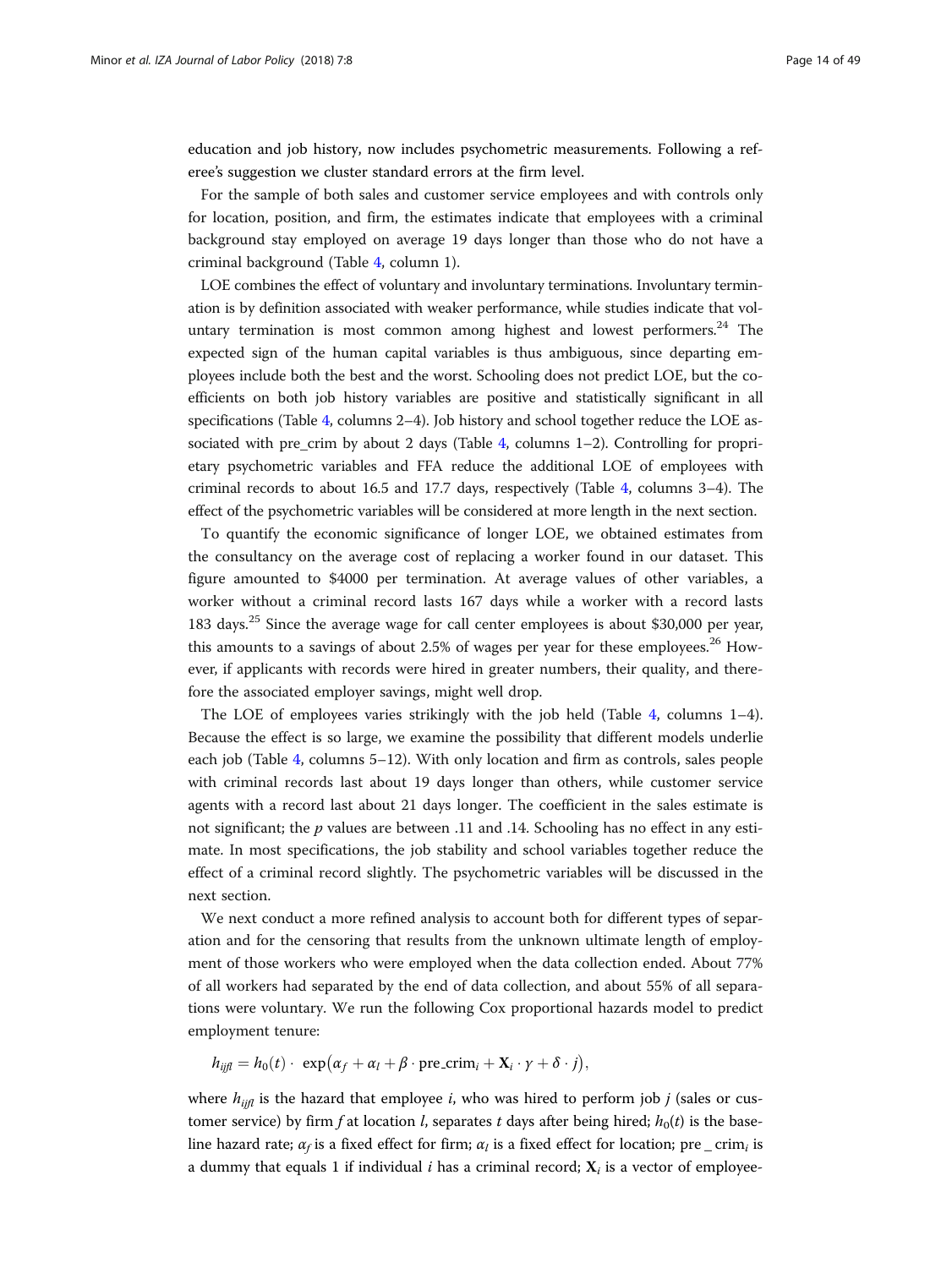specific characteristics; and  $j$  is a dummy which equals 1 if the job to which the worker applied was a sales job.

We begin by applying this model to voluntary separations. Table [5](#page-15-0) provides the estimated coefficients of a Cox proportional hazard model in which only voluntary separations are counted as "failures." For the whole pool, a criminal background has a consistently negative and statistically significant impact on voluntary separations, suggesting that having a criminal background makes an employee less likely to leave voluntarily (Table [5,](#page-15-0) columns 1–4). This result could be due to several factors. Workers with a criminal record presumably have fewer external labor market opportunities. They may also feel a sense of loyalty or gratitude to an employer who has given them a second chance. Again, the coefficient on job type is highly significant (Table [5,](#page-15-0) columns 1–4), and we therefore also examine each job separately (Table [5](#page-15-0), columns 5–12). A criminal record decreases the voluntary separation rates of customer service employees more than that of sales employees, though both effects are significant and negative (Table [5,](#page-15-0) columns 5–12). Like LOE, voluntary departures are driven by a mix of high and low performers, and thus, the expected signs on the human capital coefficients are ambiguous. Schooling seldom predicts voluntary separation for either the entire sample or for the sales sample, but for the customer service sample is positive and significant at the [5](#page-15-0) or 10% level (Table 5, columns  $2-4$ , 6-8, and  $10-12$ ). One of the job history variables, longest job, is significant and negative for the whole sample and sales, but is insignificant for customer service; the other, fewer\_short\_jobs is significant (and positive) for customer service only and insignificant otherwise (Table [5,](#page-15-0) columns 2–4, 6–8, and 10–12). Two psychometric variables are predictive for sales and one is predictive for customer service––we discuss these in more detail later.

Table [6](#page-18-0) provides the estimated coefficients of the Cox proportional hazard model in which only involuntary terminations are counted as failures. Since involuntary termination is associated with lower quality workers, coefficients should now have the sign associated with lower quality. For the whole sample, a criminal background predict involuntary terminations at the 10% significance level in two of four specifications. (Table [6](#page-18-0), columns 1–4). Other variables are much more significant. As expected, involuntary terminations are more likely among workers who would be regarded as lower quality by traditional measures: better schooling (Table [6](#page-18-0), columns 2–4) and higher job stability (Table [6](#page-18-0), columns 2–4) reduce involuntary termination in all four specifications at the 1% significance level. Again, the coefficient on a sales position is highly significant (Table [6](#page-18-0), columns  $1-4$ ), so we examine the two jobs separately. A criminal record does not predict involuntary termination for customer service jobs (Table [6,](#page-18-0) columns 9–12) but is highly predictive for sales jobs in all specifications (Table [6,](#page-18-0) columns 5–8). School and one job stability variable are, as expected, negative and significant in all specifications in both positions. The other job stability variable is negative for all specifications, but significant only for customer service. Again, the psychometric predictors are somewhat different for the two jobs, a finding we discuss further in the next section.

So far, the evidence on tenure has shown that having a criminal background makes an employee less likely to leave voluntarily and likely to have a longer tenure. Employees with a criminal record are no more likely to be terminated involuntarily in customer service positions, but more likely in a sales position. Since involuntary turnover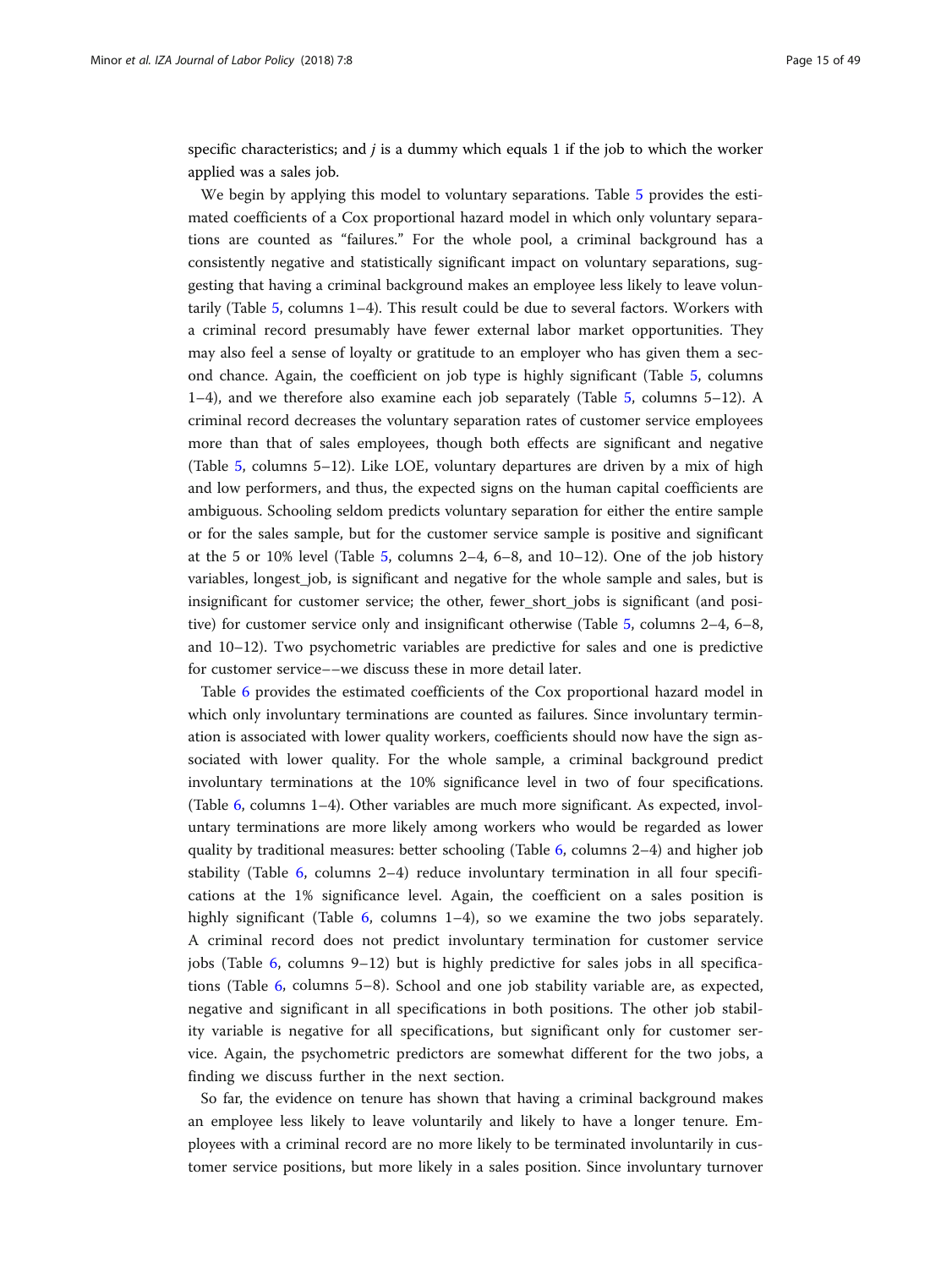<span id="page-15-0"></span>

| Table 5 Correlates of voluntary separation, Cox Proportional Hazard Model |               |              |                           |                           |                    |                |              |              |                |             |             |              |
|---------------------------------------------------------------------------|---------------|--------------|---------------------------|---------------------------|--------------------|----------------|--------------|--------------|----------------|-------------|-------------|--------------|
|                                                                           | $\widehat{=}$ | $\odot$      | $\odot$                   | $\bigoplus$               | $\widehat{\Theta}$ | $\circledcirc$ | $\odot$      | $\circledR$  | $\circledcirc$ | (10)        | (11)        | (12)         |
|                                                                           | ₹             | $\equiv$     | $\overline{\overline{z}}$ | $\overline{\overline{z}}$ | Sales              | Sales          | Sales        | Sales        | Cust. Serv.    | Cust. Serv. | Cust. Serv. | Cust. Serv.  |
| pre_crim                                                                  | $-0.1894***$  | $-0.1726***$ | $-0.1730***$              | $-0.1780***$              | $-0.1750**$        | $-0.1574***$   | $-0.1571**$  | $-0.1582***$ | $-0.2136**$    | $-0.1988**$ | $-0.2000**$ | $-0.2115***$ |
|                                                                           | $(-3.35)$     | $(-3.21)$    | $(-3.28)$                 | $(-3.47)$                 | $(-2.46)$          | $(-2.32)$      | $(-2.38)$    | $(-2.34)$    | $(-2.32)$      | $(-2.15)$   | $(-2.12)$   | $(-2.55)$    |
| sales                                                                     | $0.3762***$   | $0.3773***$  | $0.3763***$               | $0.3811***$               |                    |                |              |              |                |             |             |              |
|                                                                           | (5.94)        | (5.76)       | (5.65)                    | (5.32)                    |                    |                |              |              |                |             |             |              |
| school                                                                    |               | 0.0393       | 0.0405                    | $0.0492*$                 |                    | $-0.0026$      | $-0.0026$    | 0.0029       |                | $0.0902*$   | $0.0938**$  | $0.1009***$  |
|                                                                           |               | (1.42)       | (1.44)                    | (1.73)                    |                    | $(-0.11)$      | $(-0.11)$    | (0.11)       |                | (1.91)      | (2.05)      | (2.02)       |
| fewer_short_jobs                                                          |               | 0.0178       | 0.0164                    | 0.0210                    |                    | $-0.0141$      | $-0.0159$    | $-0.0104$    |                | $0.0807***$ | $0.0806***$ | $0.0856***$  |
|                                                                           |               | (0.84)       | (0.75)                    | (0.93)                    |                    | $(-0.58)$      | $(-0.61)$    | $(-0.38)$    |                | (2.04)      | (2.02)      | $(2.27)$     |
| longest_job                                                               |               | $-0.0374***$ | $-0.0381***$              | $-0.0388***$              |                    | $-0.0460***$   | $-0.0463***$ | $-0.0472***$ |                | $-0.0180$   | $-0.0184$   | $-0.0216$    |
|                                                                           |               | $(-3.16)$    | $(-3.14)$                 | $(-3.23)$                 |                    | $(-3.54)$      | $(-3.39)$    | $(-3.41)$    |                | $(-0.87)$   | $(-0.89)$   | $(-1.06)$    |
| badservice                                                                |               |              | $-0.0594$                 |                           |                    |                | $-0.0602$    |              |                |             | $-0.0413$   |              |
|                                                                           |               |              | $(-1.24)$                 |                           |                    |                | $(-0.96)$    |              |                |             | $(-0.69)$   |              |
| confidence                                                                |               |              | $-0.0007$                 |                           |                    |                | $-0.0036$    |              |                |             | 0.0189      |              |
|                                                                           |               |              | $(-0.01)$                 |                           |                    |                | $(-0.11)$    |              |                |             | (0.10)      |              |
| rulebreaker1                                                              |               |              | $-0.0136$                 |                           |                    |                | 0.0198       |              |                |             | $-0.1079**$ |              |
|                                                                           |               |              | $(-0.45)$                 |                           |                    |                | (0.68)       |              |                |             | $(-2.39)$   |              |
| open1                                                                     |               |              |                           | $-0.0980***$              |                    |                |              | $-0.1253***$ |                |             |             | $-0.0477$    |
|                                                                           |               |              |                           | $(-3.07)$                 |                    |                |              | $(-4.24)$    |                |             |             | $(-0.65)$    |
| open2                                                                     |               |              |                           | $-0.1535***$              |                    |                |              | 0.0108       |                |             |             | $-0.1273$    |
|                                                                           |               |              |                           | $(-2.03)$                 |                    |                |              | (0.03)       |                |             |             | $(-1.15)$    |
| open <sub>3</sub>                                                         |               |              |                           | $-0.0133$                 |                    |                |              | 0.0214       |                |             |             | $-0.0765$    |
|                                                                           |               |              |                           | $(-0.48)$                 |                    |                |              | (0.98)       |                |             |             | $(-1.47)$    |
| $\overline{1}$                                                            |               |              |                           | $-0.0282$                 |                    |                |              | $-0.0164$    |                |             |             | $-0.0503$    |
|                                                                           |               |              |                           |                           |                    |                |              |              |                |             |             |              |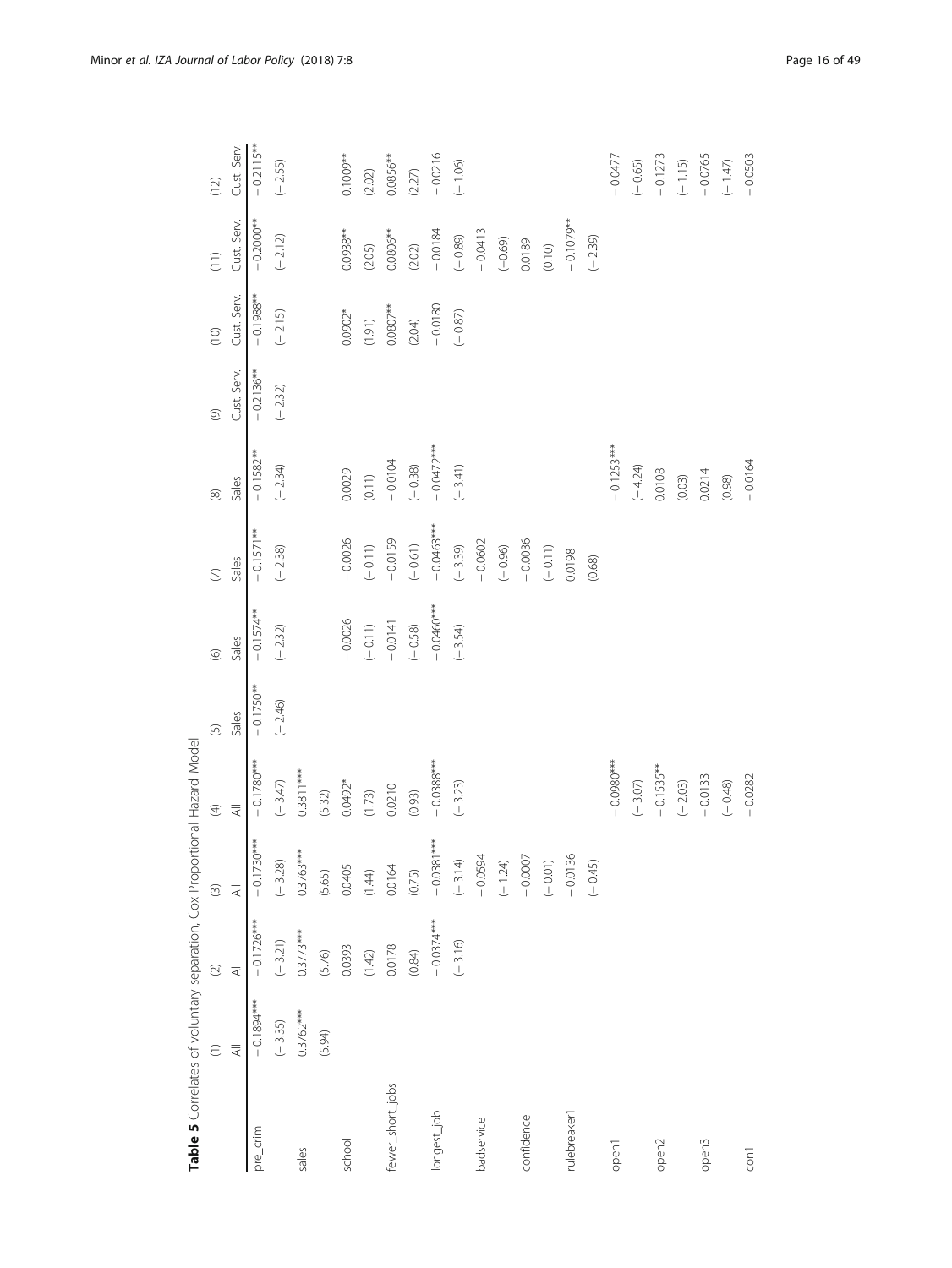| Table 5 Correlates of voluntary separation, Cox Proportional Hazard Model (Continued) |                           |          |                           |                           |                |                |         |             |                |                                              |                    |             |
|---------------------------------------------------------------------------------------|---------------------------|----------|---------------------------|---------------------------|----------------|----------------|---------|-------------|----------------|----------------------------------------------|--------------------|-------------|
|                                                                                       | $\widehat{\equiv}$        | $\odot$  | $\odot$                   | $\bigoplus$               | $\overline{6}$ | $\circledcirc$ | $\circ$ | $\circledR$ | $\circledcirc$ | $\begin{array}{c} (10) \\ (-10) \end{array}$ | $\left( 1 \right)$ | $(12)$      |
|                                                                                       | $\overline{\preccurlyeq}$ | $\equiv$ | $\overline{\overline{z}}$ | $\overline{\preccurlyeq}$ | Sales          | Sales          | Sales   | Sales       | Cust. Serv.    | Cust. Serv.                                  | Cust. Serv.        | Cust. Serv. |
|                                                                                       |                           |          |                           | $(-0.94)$                 |                |                |         | $(-0.39)$   |                |                                              |                    | $(-1.52)$   |
| $\frac{2}{\pi}$                                                                       |                           |          |                           | $-0.0427$                 |                |                |         | $-0.0463$   |                |                                              |                    | $-0.0394$   |
|                                                                                       |                           |          |                           | $(-0.99)$                 |                |                |         | $(- 0.70)$  |                |                                              |                    | $(-1.17)$   |
| $\frac{3}{2}$                                                                         |                           |          |                           | 0.0111                    |                |                |         | 0.1378      |                |                                              |                    | 0.0223      |
|                                                                                       |                           |          |                           | (0.12)                    |                |                |         | $(0.70)$    |                |                                              |                    | (0.22)      |
| extra1                                                                                |                           |          |                           | $0.0642***$               |                |                |         | $0.0925***$ |                |                                              |                    | 0.0093      |
|                                                                                       |                           |          |                           | (2.14)                    |                |                |         | (2.60)      |                |                                              |                    | (0.14)      |
| extra2                                                                                |                           |          |                           | $0.0481**$                |                |                |         | 0.0398      |                |                                              |                    | 0.0787      |
|                                                                                       |                           |          |                           | (1.96)                    |                |                |         | (1.49)      |                |                                              |                    | (1.19)      |
| extra3                                                                                |                           |          |                           | $-0.0430$                 |                |                |         | $-0.0503$   |                |                                              |                    | $-0.0395$   |
|                                                                                       |                           |          |                           | $(-1.29)$                 |                |                |         | $(-1.37)$   |                |                                              |                    | $(-0.58)$   |
| agree1                                                                                |                           |          |                           | $-0.0428$                 |                |                |         | $-0.0652$   |                |                                              |                    | 0.0052      |
|                                                                                       |                           |          |                           | $(-0.94)$                 |                |                |         | $(-1.07)$   |                |                                              |                    | (0.11)      |
| agree2                                                                                |                           |          |                           | $-0.0092$                 |                |                |         | 0.0258      |                |                                              |                    | $-0.0793$   |
|                                                                                       |                           |          |                           | $(-0.29)$                 |                |                |         | (1.28)      |                |                                              |                    | $(-1.31)$   |
| agree3                                                                                |                           |          |                           | $-0.0695$                 |                |                |         | 0.0852      |                |                                              |                    | $-0.0283$   |
|                                                                                       |                           |          |                           | $(-1.30)$                 |                |                |         | (0.24)      |                |                                              |                    | $(-0.43)$   |
| neur1                                                                                 |                           |          |                           | $-0.0207$                 |                |                |         | $-0.0262$   |                |                                              |                    | $-0.0122$   |
|                                                                                       |                           |          |                           | $(-0.74)$                 |                |                |         | $(-0.89)$   |                |                                              |                    | $(-0.21)$   |
| neur <sub>2</sub>                                                                     |                           |          |                           | $-0.0121$                 |                |                |         | $-0.0312$   |                |                                              |                    | 0.0209      |
|                                                                                       |                           |          |                           | $(-0.47)$                 |                |                |         | $(-1.26)$   |                |                                              |                    | (0.46)      |
| neur <sub>3</sub>                                                                     |                           |          |                           | $-0.0466$                 |                |                |         | $-0.0620$   |                |                                              |                    | $-0.0237$   |
|                                                                                       |                           |          |                           | $(-0.91)$                 |                |                |         | $(-1.00)$   |                |                                              |                    | $(-0.54)$   |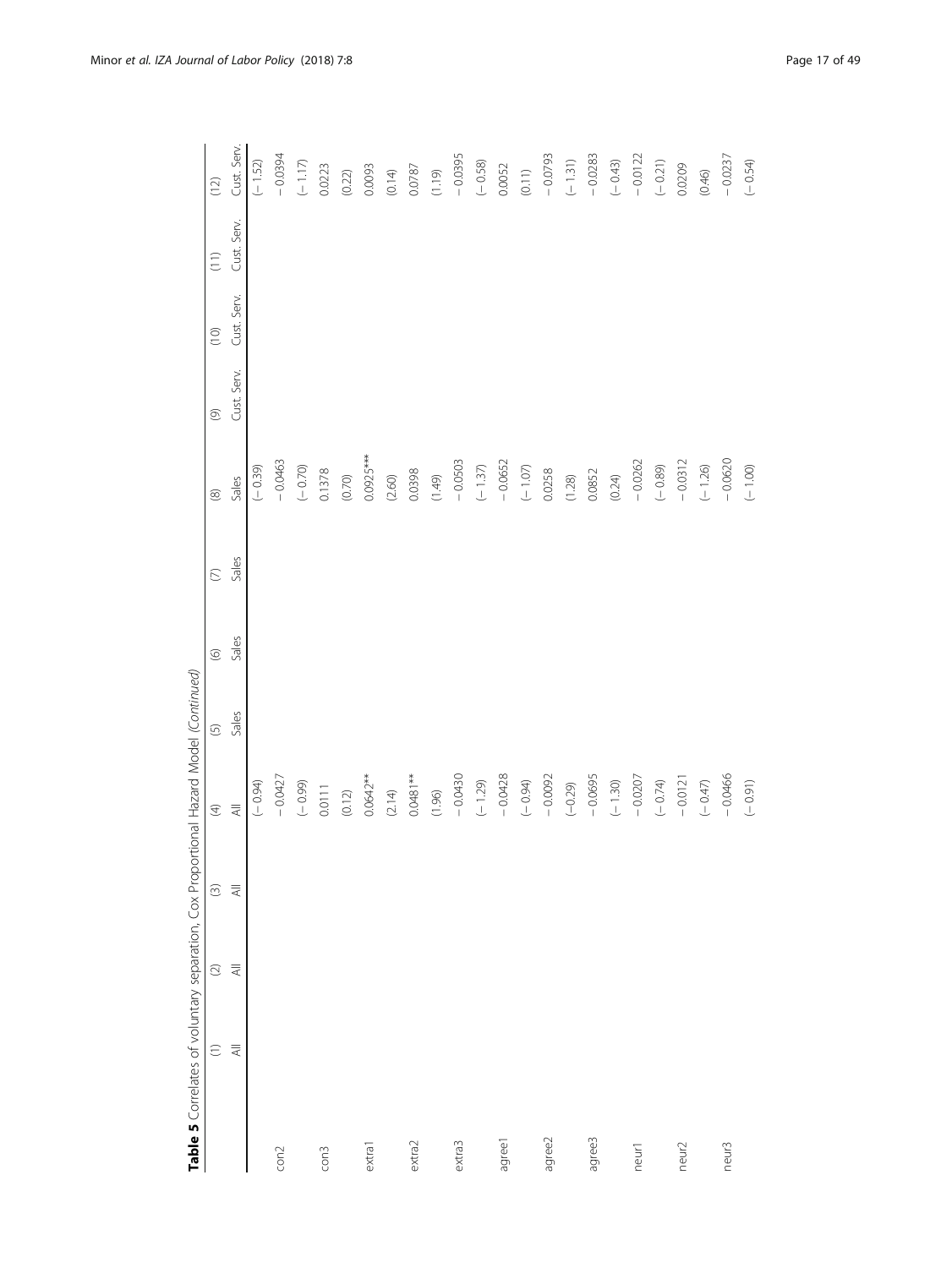|                                                                                                                                                                                                    |        |       |       | CONSULTING THE DISTRICT OF THE DISTRICT OF THE DISTRICT OF THE DISTRICT OF THE DISTRICT OF THE DISTRICT OF THE OPTION OF THE UPPER COMPUTER. |       |                |       |       |                            |       |             |             |
|----------------------------------------------------------------------------------------------------------------------------------------------------------------------------------------------------|--------|-------|-------|----------------------------------------------------------------------------------------------------------------------------------------------|-------|----------------|-------|-------|----------------------------|-------|-------------|-------------|
|                                                                                                                                                                                                    |        |       |       |                                                                                                                                              | ⊙َ    | $\circledcirc$ |       | @     |                            | e)    |             |             |
|                                                                                                                                                                                                    |        |       |       |                                                                                                                                              | Sales | Sales          | Sales | Sales | Cust. Serv.<br>Cust. Serv. |       | Cust. Serv. | Cust. Serv. |
| firm_id dummies Yes                                                                                                                                                                                |        | Ě     | Ýes   | Yes                                                                                                                                          | Yes   | yes            | Ýes   | yes   | yes                        | Yes   | yes         | Yes         |
| ocation dummies                                                                                                                                                                                    | Yes    | ÝêS   | Yes   | Yes                                                                                                                                          | Yes   | Yes            | Yes   | Yes   | Yes                        | Yes   | Yes         | Yes         |
| <b>Observations</b>                                                                                                                                                                                | 10,699 | 0,699 | 0,699 | 10,699                                                                                                                                       | 5402  | 5402           | 5402  | 5402  | 5297                       | 5297  | 5297        | 5297        |
| Pseudo R-squared 0.013                                                                                                                                                                             |        | 0.013 | 0.013 | 0.013                                                                                                                                        | 0.005 | 0.005          | 0.005 | 0.006 | 0.008                      | 0.009 | 0.009       | 0.009       |
| Sample contains only hired workers for whom information about criminal background is available. Estatistics in parentheses. Standard errors clustered by firm<br>$*p < 0.10, **p < 0.05, **p < 01$ |        |       |       |                                                                                                                                              |       |                |       |       |                            |       |             |             |

Table 5 Correlates of voluntary separation, Cox Proportional Hazard Model (Continued) Table 5 Correlates of voluntary separation, Cox Proportional Hazard Model (Continued)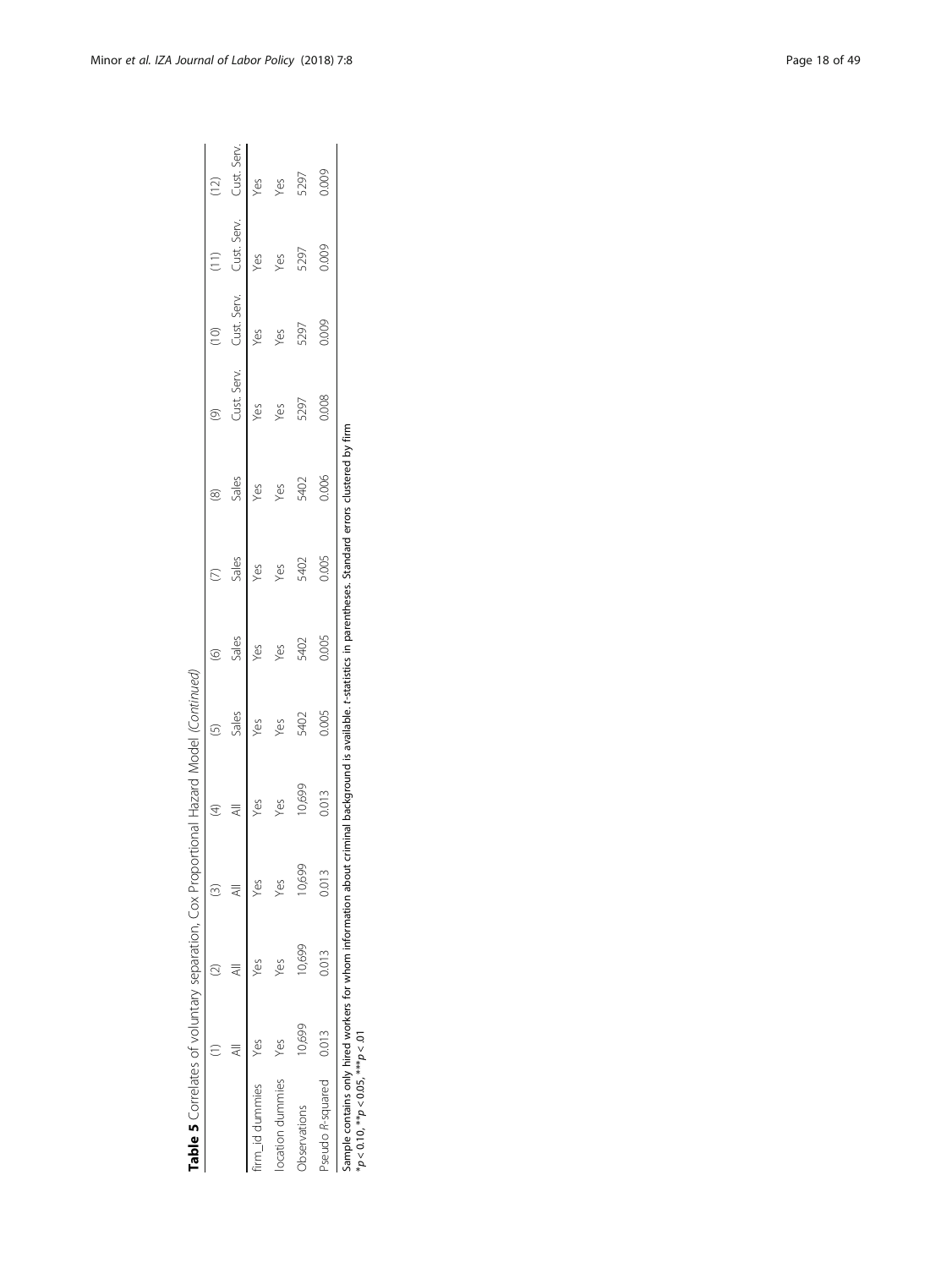<span id="page-18-0"></span>

| Table 6 Correlates of involuntary separation, Cox Proportional Hazard Model |                      |                           |                           |                           |             |                |                     |                |                |              |                                        |              |
|-----------------------------------------------------------------------------|----------------------|---------------------------|---------------------------|---------------------------|-------------|----------------|---------------------|----------------|----------------|--------------|----------------------------------------|--------------|
|                                                                             | $\widehat{\epsilon}$ | $\odot$                   | $\widehat{\odot}$         | $\bigoplus$               | $\odot$     | $\circledcirc$ | $\circlearrowright$ | $\circledcirc$ | $\circledcirc$ | $\odot$      | $\begin{pmatrix} 1 \\ 0 \end{pmatrix}$ | (12)         |
|                                                                             | $\equiv$             | $\overline{\overline{z}}$ | $\overline{\preccurlyeq}$ | $\overline{\preccurlyeq}$ | Sales       | Sales          | Salles              | Sales          | Cust. Serv.    | Cust. Serv.  | Cust. Serv.                            | Cust. Serv.  |
| pre_crim                                                                    | 0.0578               | 0.0699*                   | $0.0738*$                 | 0.0626                    | $0.1162***$ | $0.1220***$    | $0.1267***$         | $0.1193***$    | $-0.0402$      | $-0.0277$    | $-0.0234$                              | $-0.0520$    |
|                                                                             | (1.33)               | (1.71)                    | (1.75)                    | (1.45)                    | (2.28)      | (3.04)         | $(2.88)$            | (3.08)         | $(-0.43)$      | $(-0.30)$    | $(-0.25)$                              | $(-0.57)$    |
| sales                                                                       | $0.8457***$          | $0.8433***$               | $0.8332***$               | $0.8564***$               |             |                |                     |                |                |              |                                        |              |
|                                                                             | $(8.07)$             | (8.35)                    | $(8.02)$                  | $(8.02)$                  |             |                |                     |                |                |              |                                        |              |
| school                                                                      |                      | $-0.0980***$              | $-0.0888***$              | $-0.0869***$              |             | $-0.0780***$   | $-0.0686**$         | $-0.0824***$   |                | $-0.1075***$ | $-0.0985**$                            | $-0.0878**$  |
|                                                                             |                      | $(-3.63)$                 | $(-3.21)$                 | $(-3.57)$                 |             | $(-2.64)$      | $(-2.12)$           | $(-2.71)$      |                | $(-2.58)$    | $(-2.37)$                              | $(-2.50)$    |
| fewer_short_jobs                                                            |                      | $-0.1028***$              | $-0.0955***$              | $-0.1006***$              |             | $-0.0849**$    | $-0.0749**$         | $-0.0827**$    |                | $-0.1152***$ | $-0.1101***$                           | $-0.1133***$ |
|                                                                             |                      | $(-5.16)$                 | $(-4.83)$                 | $(-5.09)$                 |             | $(-2.28)$      | $(-2.07)$           | $(-2.12)$      |                | $(-6.46)$    | $(-6.55)$                              | $(-7.48)$    |
| longest_job                                                                 |                      | $-0.0623***$              | $-0.0551***$              | $-0.0632***$              |             | $-0.0364$      | $-0.0267$           | $-0.0386$      |                | $-0.0870***$ | $-0.0811***$                           | $-0.0881***$ |
|                                                                             |                      | $(-3.52)$                 | $(-3.19)$                 | $(-3.61)$                 |             | $(-1.19)$      | $(-0.87)$           | $(-1.38)$      |                | $(-4.36)$    | $(-4.49)$                              | $(-4.23)$    |
| badservice                                                                  |                      |                           | $0.0962***$               |                           |             |                | $0.1043***$         |                |                |              | 0.0804                                 |              |
|                                                                             |                      |                           | (4.00)                    |                           |             |                | (3.71)              |                |                |              | (1.60)                                 |              |
| confidence                                                                  |                      |                           | $0.3350***$               |                           |             |                | $0.4113***$         |                |                |              | $0.2671**$                             |              |
|                                                                             |                      |                           | (5.40)                    |                           |             |                | (8.53)              |                |                |              | (2.35)                                 |              |
| rulebreaker1                                                                |                      |                           | $-0.0597$                 |                           |             |                | 0.0405              |                |                |              | $-0.1445***$                           |              |
|                                                                             |                      |                           | $(-1.28)$                 |                           |             |                | (0.62)              |                |                |              | $(-2.81)$                              |              |
| open1                                                                       |                      |                           |                           | $-0.1308***$              |             |                |                     | $-0.0434$      |                |              |                                        | $-0.1948***$ |
|                                                                             |                      |                           |                           | $(-2.80)$                 |             |                |                     | $(-1.17)$      |                |              |                                        | $(-2.88)$    |
| open2                                                                       |                      |                           |                           | $-0.0459$                 |             |                |                     | $-1.1571***$   |                |              |                                        | 0.1609       |
|                                                                             |                      |                           |                           | $(-0.30)$                 |             |                |                     | $(-5.99)$      |                |              |                                        | (1.11)       |
| open3                                                                       |                      |                           |                           | 0.0038                    |             |                |                     | 0.0123         |                |              |                                        | $-0.0069$    |
|                                                                             |                      |                           |                           | (0.11)                    |             |                |                     | (0.21)         |                |              |                                        | $(-0.13)$    |
| $\overline{c}$                                                              |                      |                           |                           | 0.0070                    |             |                |                     | 0.0195         |                |              |                                        | $-0.0191$    |
|                                                                             |                      |                           |                           |                           |             |                |                     |                |                |              |                                        |              |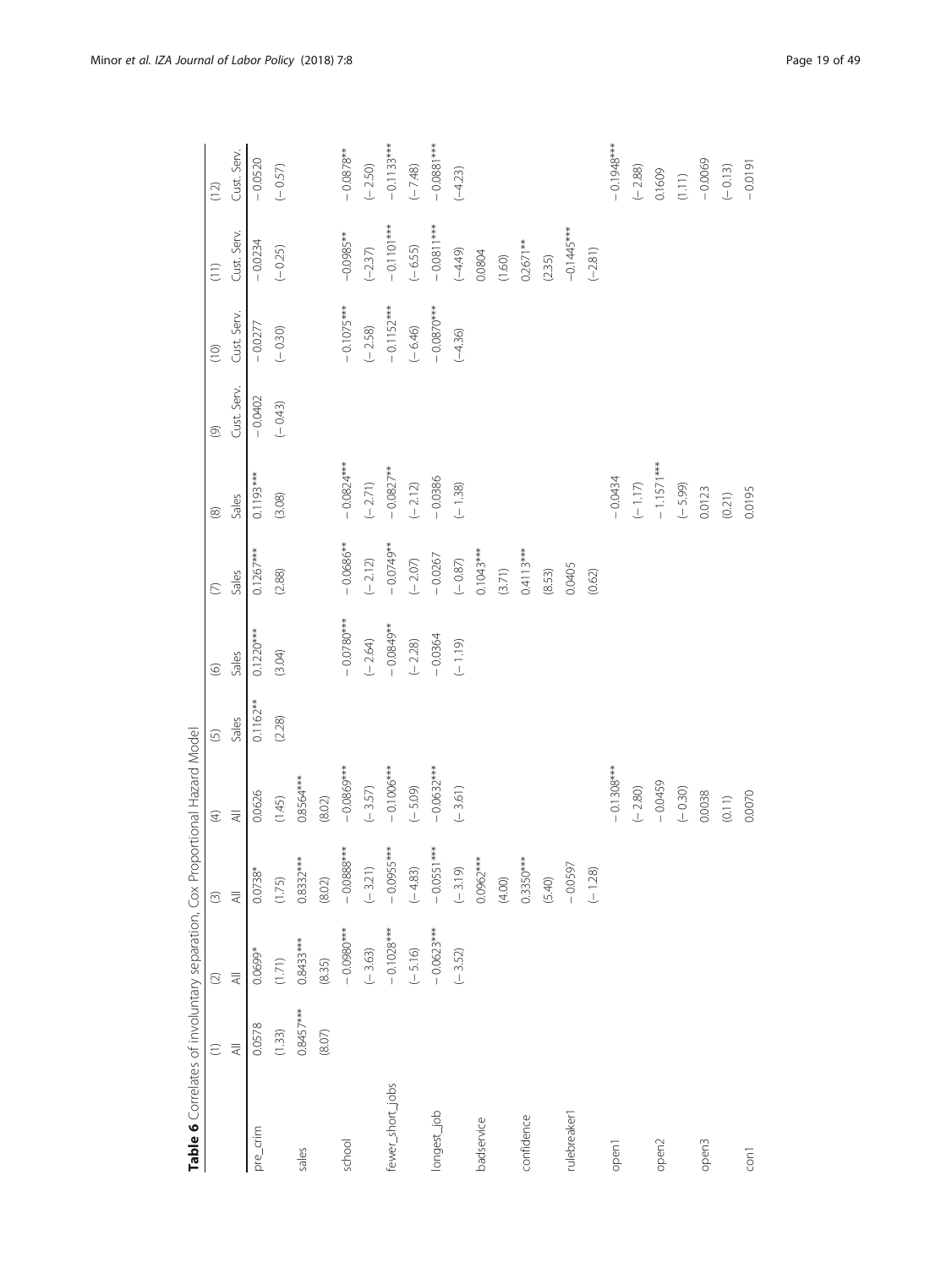| Table 6 Correlates of involuntary separation, Cox Proportional Hazard Model (Continued) |                    |                           |                           |                      |         |                |                     |              |                |                                                |                    |              |
|-----------------------------------------------------------------------------------------|--------------------|---------------------------|---------------------------|----------------------|---------|----------------|---------------------|--------------|----------------|------------------------------------------------|--------------------|--------------|
|                                                                                         | $\widehat{\equiv}$ | $\odot$                   | $\odot$                   | $\bigoplus$          | $\odot$ | $\circledcirc$ | $\circlearrowright$ | $\circledR$  | $\circledcirc$ | $\begin{pmatrix} 1 & 0 \\ 0 & 1 \end{pmatrix}$ | $\left( 1 \right)$ | $(12)$       |
|                                                                                         | $\equiv$           | $\overline{\preccurlyeq}$ | $\overline{\preccurlyeq}$ | $\overline{\approx}$ | Sales   | Sales          | Sales               | Sales        | Cust. Serv.    | Cust. Serv.                                    | Cust. Serv.        | Cust. Serv.  |
|                                                                                         |                    |                           |                           | (0.20)               |         |                |                     | (0.30)       |                |                                                |                    | $(-0.61)$    |
| $\text{cm}2$                                                                            |                    |                           |                           | $-0.0405$            |         |                |                     | 0.0078       |                |                                                |                    | $-0.0793$    |
|                                                                                         |                    |                           |                           | $(-0.82)$            |         |                |                     | (60.0)       |                |                                                |                    | $(-1.54)$    |
| con <sub>3</sub>                                                                        |                    |                           |                           | $-0.0592$            |         |                |                     | $-0.4028***$ |                |                                                |                    | 0.0038       |
|                                                                                         |                    |                           |                           | $(-1.33)$            |         |                |                     | $(-4.50)$    |                |                                                |                    | (60.0)       |
| extra1                                                                                  |                    |                           |                           | 0.0592               |         |                |                     | 0.0991       |                |                                                |                    | 0.0069       |
|                                                                                         |                    |                           |                           | (1.28)               |         |                |                     | (1.55)       |                |                                                |                    | (0.15)       |
| extra2                                                                                  |                    |                           |                           | $-0.0259$            |         |                |                     | 0.0445       |                |                                                |                    | $-0.1113$    |
|                                                                                         |                    |                           |                           | $(-0.61)$            |         |                |                     | (600)        |                |                                                |                    | $(-1.53)$    |
| extra3                                                                                  |                    |                           |                           | $-0.0650$            |         |                |                     | $-0.0148$    |                |                                                |                    | $-0.1103$    |
|                                                                                         |                    |                           |                           | $(-1.26)$            |         |                |                     | $(-0.24)$    |                |                                                |                    | $(-1.55)$    |
| agree1                                                                                  |                    |                           |                           | 0.0373               |         |                |                     | $0.0577**$   |                |                                                |                    | 0.0357       |
|                                                                                         |                    |                           |                           | (1.14)               |         |                |                     | (2.56)       |                |                                                |                    | (0.59)       |
| agree2                                                                                  |                    |                           |                           | 0.0265               |         |                |                     | 0.0561       |                |                                                |                    | 0.0032       |
|                                                                                         |                    |                           |                           | (1.08)               |         |                |                     | (1.30)       |                |                                                |                    | (60.0)       |
| agree3                                                                                  |                    |                           |                           | 0.0013               |         |                |                     | $-0.9510***$ |                |                                                |                    | 0.0386       |
|                                                                                         |                    |                           |                           | (0.01)               |         |                |                     | $(-3.72)$    |                |                                                |                    | (0.24)       |
| neur1                                                                                   |                    |                           |                           | 0.0062               |         |                |                     | 0.0203       |                |                                                |                    | $-0.0147$    |
|                                                                                         |                    |                           |                           | (0.27)               |         |                |                     | (64.0)       |                |                                                |                    | $(-0.45)$    |
| neur <sub>2</sub>                                                                       |                    |                           |                           | 0.0031               |         |                |                     | 0.0134       |                |                                                |                    | $-0.0045$    |
|                                                                                         |                    |                           |                           | $(0.12)$             |         |                |                     | (0.34)       |                |                                                |                    | $(-0.13)$    |
| neur <sub>3</sub>                                                                       |                    |                           |                           | $-0.1141***$         |         |                |                     | $-0.0388$    |                |                                                |                    | $-0.2422***$ |
|                                                                                         |                    |                           |                           | $(-2.62)$            |         |                |                     | $(-0.87)$    |                |                                                |                    | $(-5.70)$    |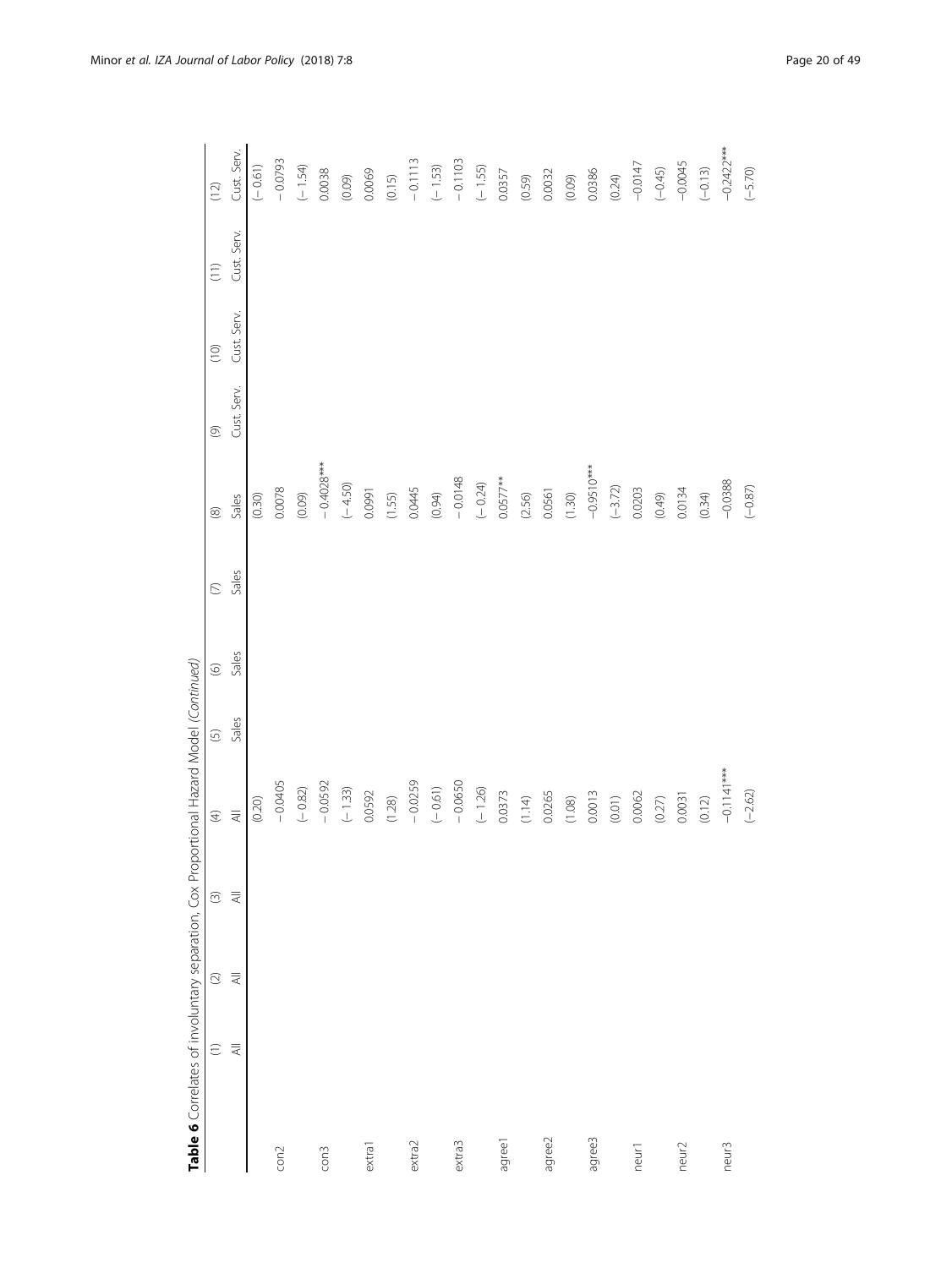| Table 6 Correlates of involuntary separation, Cox Proportional Hazard Model (Continued)                  |        |       |         |                                                                                                |       |                |       |       |                |             |                 |             |
|----------------------------------------------------------------------------------------------------------|--------|-------|---------|------------------------------------------------------------------------------------------------|-------|----------------|-------|-------|----------------|-------------|-----------------|-------------|
|                                                                                                          |        |       |         | E                                                                                              | ⊙     |                |       | ⊚     | $\circledcirc$ |             | $\widehat{\Xi}$ | (12)        |
|                                                                                                          |        |       |         |                                                                                                | Sales | Sales          | Sales | Sales | Cust. Serv.    | Cust. Serv. | Cust. Serv.     | Cust. Serv. |
| firm_id dummies                                                                                          | Yes    | Yes   | уе<br>Х | Yes                                                                                            | Yes   | Yes            | yes   | Yes   | Yes            | Yes         | Yes             | Yes         |
| location dummies                                                                                         | Yes    | Yes   | Yes     | Yes                                                                                            | Yes   | Yes            | Yes   | Yes   | Yes            | Yes         | Yes             | Yes         |
| <b>Jbservations</b>                                                                                      | 10,699 | 0.699 | 0,699   | 0,699                                                                                          | 5402  | 5402           | 5402  | 5402  | 5297           | 5297        | 5297            | 5297        |
| Pseudo R-squared 0.010                                                                                   |        | 0.011 | 0.011   | $-0.01$                                                                                        | 0.010 | $\overline{0}$ | 0.012 | 0.012 | 0.010          | 0.012       | 0.012           | 0.013       |
| Sample contains only hired workers for whom information about cri<br>$*p < 0.10, **p < 0.05, ***p < .01$ |        |       |         | iminal background is available. t-statistics in parentheses. Standard errors clustered by firm |       |                |       |       |                |             |                 |             |

| ļ                                           |
|---------------------------------------------|
|                                             |
|                                             |
| J                                           |
|                                             |
|                                             |
|                                             |
|                                             |
|                                             |
| ļ                                           |
|                                             |
| Ì                                           |
|                                             |
|                                             |
|                                             |
|                                             |
|                                             |
|                                             |
|                                             |
|                                             |
|                                             |
|                                             |
|                                             |
| J                                           |
|                                             |
| l                                           |
|                                             |
|                                             |
|                                             |
| $\frac{1}{2}$<br>I                          |
|                                             |
|                                             |
|                                             |
|                                             |
|                                             |
|                                             |
|                                             |
|                                             |
| j                                           |
|                                             |
|                                             |
|                                             |
|                                             |
|                                             |
|                                             |
|                                             |
|                                             |
|                                             |
|                                             |
|                                             |
|                                             |
|                                             |
|                                             |
|                                             |
|                                             |
|                                             |
| j<br>,                                      |
|                                             |
|                                             |
|                                             |
|                                             |
|                                             |
| ١                                           |
| $\begin{bmatrix} 0 \\ 0 \\ 0 \end{bmatrix}$ |
| $\frac{1}{2}$                               |
|                                             |
| l                                           |
|                                             |
|                                             |
| )<br>1010<br>1010<br>Ē                      |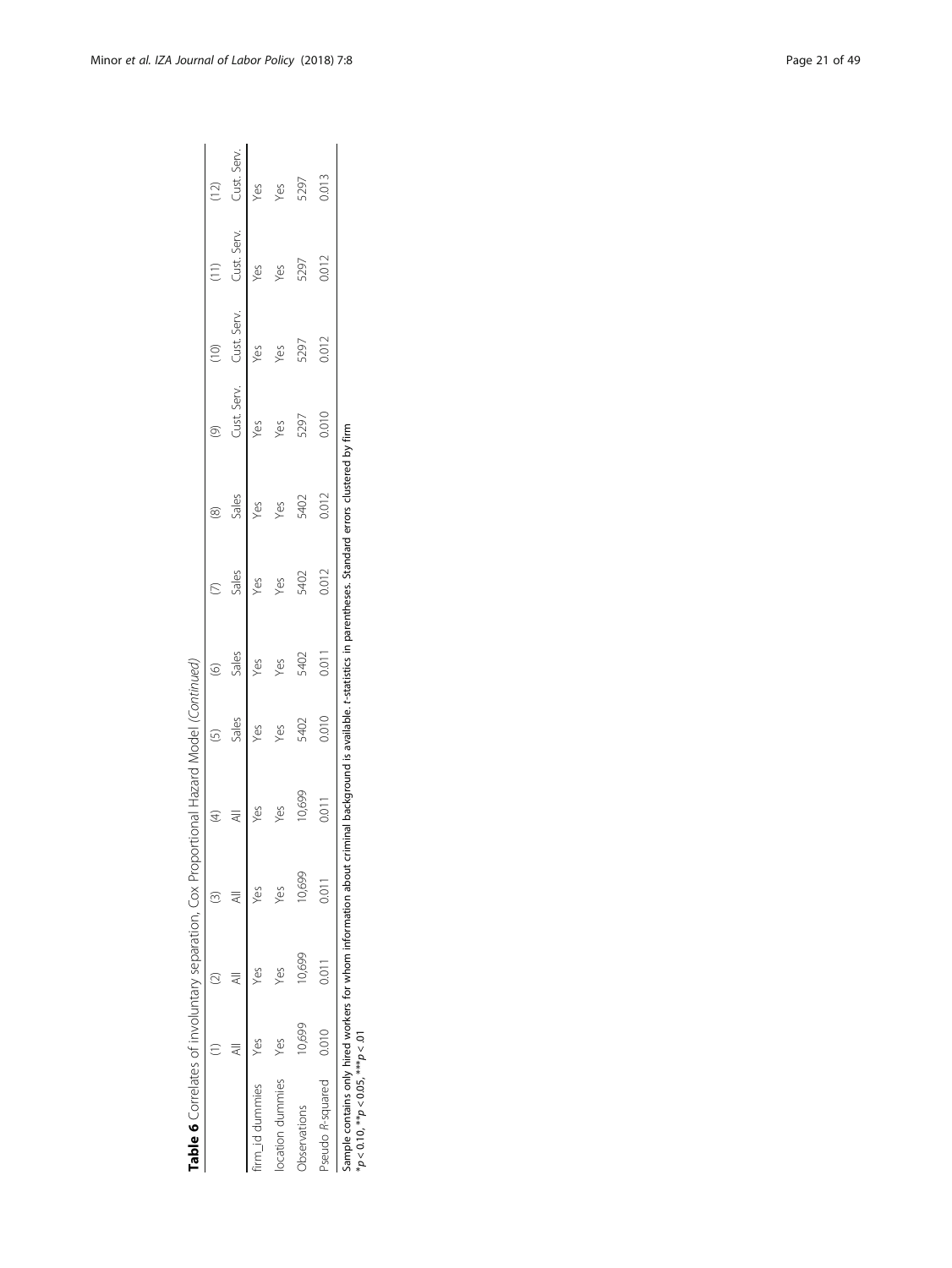is associated with weaker performance and turnover is costly, this evidence taken together suggests that customer service employees with a criminal background are, at least at the current margin, a promising pool for employers. Sales employees present a slightly more mixed picture, since they do appear to have higher rates of involuntary terminations.

To further explore the cost of involuntary terminations, we examine a subset of these terminations, those that involve misconduct. Note that the concept of "misconduct," as used in the human resource setting, corresponds to the definition found in unemployment insurance (UI) law. Employers keep records of misconduct discharges for the purpose of UI reporting: if an employer discharges an employee for misconduct, the employee receives reduced UI or none at all, and thus, the discharge has a lesser effect on the employer's UI premiums. Although the term "misconduct" seems to imply severe misbehavior, it may also include much lesser failings such as excessive absenteeism or even the use of profanity.<sup>27</sup>

Misconduct discharges are a relatively rare event, occurring in 4.5% of our sample of the hired (Table [2](#page-7-0), panel B). Termination for misconduct is generally more common in sales, occurring in 5.9% of sales positions compared with 3.1% of customer service positions. For the sample of both positions, a criminal record is associated with a higher risk of misconduct (Table [7,](#page-22-0) columns 1–4). Because of the apparently different underlying models, we again examine each job separately. A criminal record is significantly associated with an increased risk of misconduct in sales jobs (Table [7,](#page-22-0) columns 5–12). Sales workers with a criminal record are about 34% more likely to be terminated for misconduct than those without. $^{28}$  In customer service jobs, the coefficient on a criminal record is about 40% smaller than is sales and borderline significant, suggesting a possible connection but weaker than that in sales.

Our results suggest that all employees with a criminal record have longer tenure and lower voluntary turnover than other employees. Customer service employees with a criminal record are also not significantly more likely to be terminated involuntarily or for misconduct, though a higher misconduct rate cannot be ruled out. Sales employees with a record display a more complicated pattern. The value of their longer tenure is at least partly offset by their significant and slightly higher rates of involuntary discharge and their significant and clearly higher rates of misconduct discharge. The discrepancy between sales and customer service jobs is particularly striking since the hiring penalty seems to be greater for sales jobs (Table [3,](#page-8-0) column 6): despite the higher degree of selection, more misconduct is observed. We consider our finding a cautionary tale of the risks of drawing broad conclusions based on one type of position or industry.

The observational nature of our data means that we cannot draw conclusions about the pool of the non-hired, and applicants who were not hired may have been those at greater risk of poor outcomes. Instead, since our estimates describe average values for those hired, they are not conclusive of how marginal applicants with a criminal record might perform. Although we have no direct evidence of which employees were marginal, we do have some indirect evidence. For each firm, we can calculate the percent of the workforce with a criminal record (crimper) and examine the association of this with the likelihood of misconduct by individual workers (Table [8\)](#page-25-0). For the whole sample and the sales and customer service jobs estimated separately, we find that the likelihood of misconduct is actually lower in firms with a larger number of workers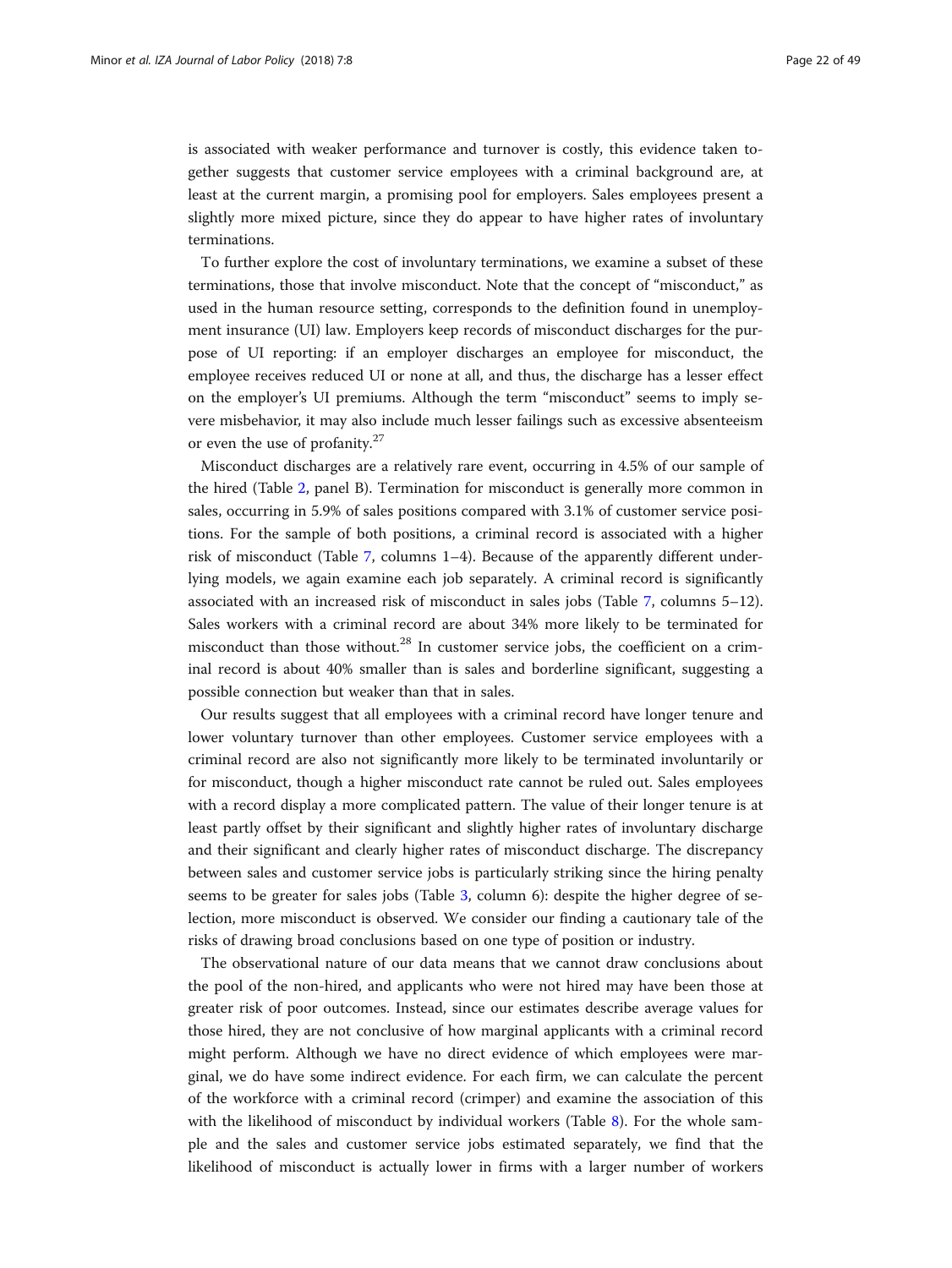<span id="page-22-0"></span>

| Table 7 Correlates of misconduct separation, Cox Proportional Hazard Model | $\widehat{=}$             | $\odot$                   | $\odot$      | $\bigoplus$  | $\odot$     | $\circledcirc$ | $\circlearrowright$ | $\circledR$ | $\circledcirc$ | (10)               | (11)         | $(12)$       |
|----------------------------------------------------------------------------|---------------------------|---------------------------|--------------|--------------|-------------|----------------|---------------------|-------------|----------------|--------------------|--------------|--------------|
|                                                                            | $\overline{\overline{A}}$ | $\overline{\overline{A}}$ | $\equiv$     | $\equiv$     | Sales       | Sales          | Sales               | Sales       | Cust. Serv.    | Cust. Serv.        | Cust. Serv.  | Cust. Serv.  |
| pre_crim                                                                   | $0.2405***$               | $0.2546***$               | $0.2597***$  | $0.2710***$  | $0.2755***$ | $0.2903***$    | $0.2886***$         | $0.3094***$ | $0.1712*$      | $\frac{1}{0.1714}$ | $0.2265*$    | 0.1601       |
|                                                                            | (3.39)                    | (3.76)                    | $(3.40)$     | (4.02)       | (2.80)      | (3.22)         | (2.95)              | (3.42)      | (1.65)         | (1.46)             | (1.95)       | (1.38)       |
| sales                                                                      | 0.0741                    | 0.0559                    | 0.0368       | 0.0709       |             |                |                     |             |                |                    |              |              |
|                                                                            | (0.58)                    | (0.42)                    | (0.26)       | (0.62)       |             |                |                     |             |                |                    |              |              |
| school                                                                     |                           | $-0.1465$                 | $-0.1119$    | $-0.1421$    |             | $-0.1325$      | $-0.0919$           | $-0.1352$   |                | $-0.1761$          | $-0.1542$    | $-0.1410$    |
|                                                                            |                           | $(-1.19)$                 | $(-0.92)$    | $(-1.13)$    |             | $(-0.77)$      | $(-0.53)$           | $(-0.75)$   |                | $(-1.09)$          | $(-0.99)$    | $(-1.02)$    |
| fewer_short_jobs                                                           |                           | $-0.1671***$              | $-0.1479***$ | $-0.1666***$ |             | $-0.1350***$   | $-0.1147**$         | $-0.1364**$ |                | $-0.2299***$       | $-0.2125***$ | $-0.2396***$ |
|                                                                            |                           | $(-3.58)$                 | $(-3.09)$    | $(-3.54)$    |             | $(-2.48)$      | $(-2.02)$           | $(-2.31)$   |                | $(-2.79)$          | $(-2.42)$    | $(-2.85)$    |
| longest_job                                                                |                           | $-0.0826***$              | $-0.0739***$ | $-0.0884***$ |             | $-0.0644*$     | $-0.0550$           | $-0.0688*$  |                | $-0.1219**$        | $-0.1138**$  | $-0.1330***$ |
|                                                                            |                           | $(-3.02)$                 | $(-2.79)$    | $(-3.21)$    |             | $(-1.75)$      | $(-1.56)$           | $(-1.81)$   |                | $(-2.34)$          | $(-2.21)$    | $(-2.61)$    |
| badservice                                                                 |                           |                           | 0.1997       |              |             |                | 0.1368              |             |                |                    | 03750        |              |
|                                                                            |                           |                           | (1.64)       |              |             |                | (1.23)              |             |                |                    | (1.41)       |              |
| confidence                                                                 |                           |                           | $0.5401***$  |              |             |                | $0.6111***$         |             |                |                    | $0.4174*$    |              |
|                                                                            |                           |                           | (4.57)       |              |             |                | (4.33)              |             |                |                    | (0.90)       |              |
| rulebreaker1                                                               |                           |                           | $-0.3712*$   |              |             |                | $-0.2786$           |             |                |                    | $-0.5956***$ |              |
|                                                                            |                           |                           | $(-1.81)$    |              |             |                | $(-1.14)$           |             |                |                    | $(-2.27)$    |              |
| open1                                                                      |                           |                           |              | $-0.0612$    |             |                |                     | 0.0364      |                |                    |              | $-0.2687***$ |
|                                                                            |                           |                           |              | $(-0.84)$    |             |                |                     | (0.60)      |                |                    |              | $(-2.37)$    |
| open2                                                                      |                           |                           |              | $-0.0345$    |             |                |                     | 14.7302     |                |                    |              | $-0.0995$    |
|                                                                            |                           |                           |              | $(-0.08)$    |             |                |                     | $\bigcirc$  |                |                    |              | $(-0.20)$    |
| open3                                                                      |                           |                           |              | $-0.0289$    |             |                |                     | $-0.0327$   |                |                    |              | $-0.0748$    |
|                                                                            |                           |                           |              | $(-0.25)$    |             |                |                     | $(-0.20)$   |                |                    |              | $(-0.65)$    |
| $\overline{c}$                                                             |                           |                           |              | 0.1072       |             |                |                     | $0.1392*$   |                |                    |              | 0.0318       |
|                                                                            |                           |                           |              |              |             |                |                     |             |                |                    |              |              |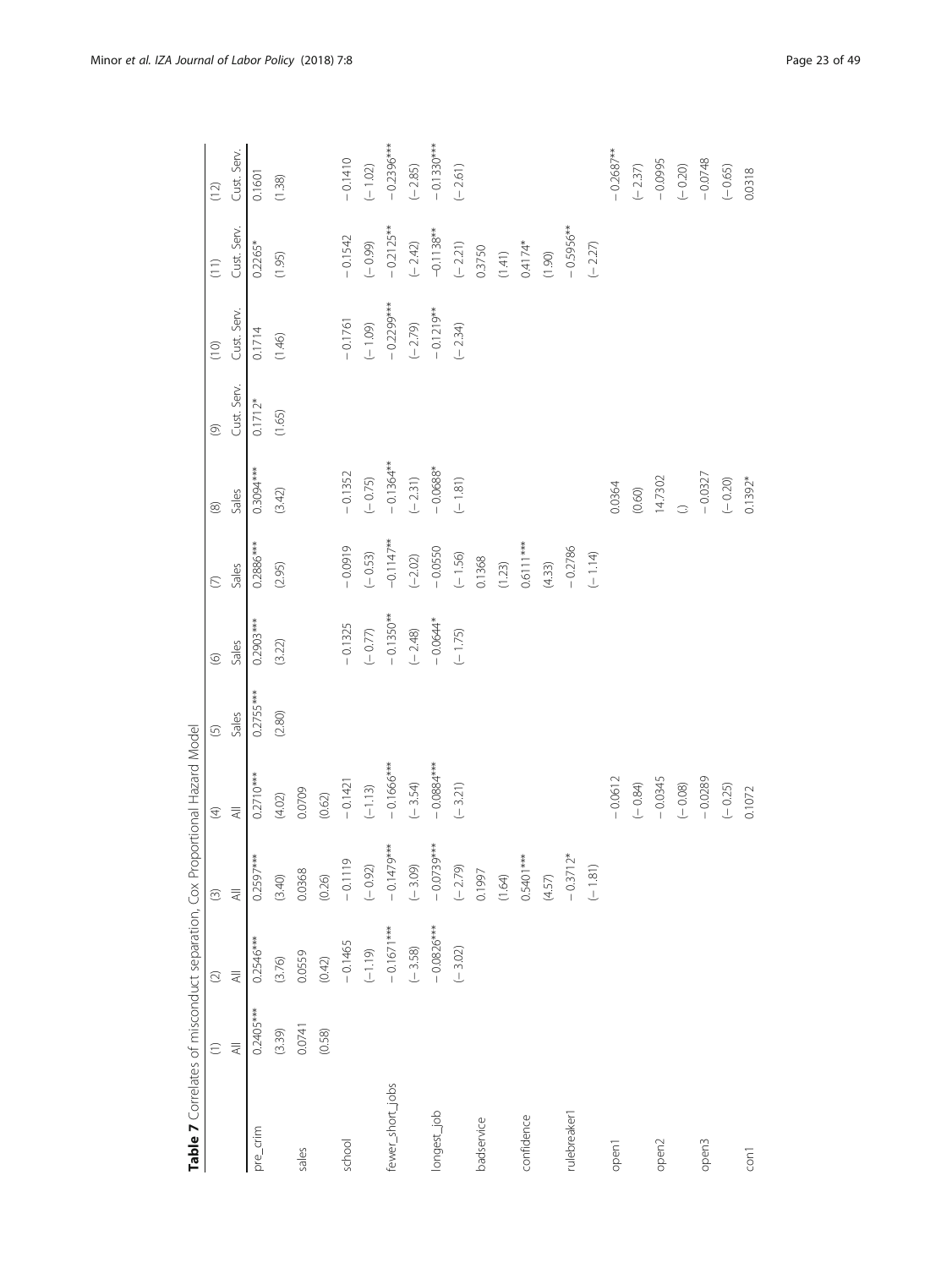| Table 7 Correlates of misconduct separation, Cox Proportional Hazard Model (Continued) |                      |                           |                      |             |         |         |         |             |                |                                                |                                        |              |
|----------------------------------------------------------------------------------------|----------------------|---------------------------|----------------------|-------------|---------|---------|---------|-------------|----------------|------------------------------------------------|----------------------------------------|--------------|
|                                                                                        | $\widehat{z}$        | $\widehat{\odot}$         | $\widehat{\odot}$    | $\bigoplus$ | $\odot$ | $\odot$ | $\odot$ | $\circledR$ | $\circledcirc$ | $\begin{pmatrix} 1 & 0 \\ 0 & 1 \end{pmatrix}$ | $\begin{pmatrix} 1 \\ 0 \end{pmatrix}$ | $(12)$       |
|                                                                                        | $\overline{\approx}$ | $\overline{\preccurlyeq}$ | $\overline{\approx}$ | $\equiv$    | Sales   | Sales   | Sales   | Sales       | Cust. Serv.    | Cust. Serv.                                    | Cust. Serv.                            | Cust. Serv.  |
|                                                                                        |                      |                           |                      | (1.33)      |         |         |         | (1.73)      |                |                                                |                                        | (0.15)       |
| $\frac{2}{\pi}$                                                                        |                      |                           |                      | 0.0812      |         |         |         | $0.2190*$   |                |                                                |                                        | $-0.1947$    |
|                                                                                        |                      |                           |                      | $(0.62)$    |         |         |         | (1.75)      |                |                                                |                                        | $(-1.37)$    |
| con <sub>3</sub>                                                                       |                      |                           |                      | $-0.1556$   |         |         |         | $-0.6501$   |                |                                                |                                        | $-0.0860$    |
|                                                                                        |                      |                           |                      | $(-1.04)$   |         |         |         | $(-1.22)$   |                |                                                |                                        | $(-0.52)$    |
| extra1                                                                                 |                      |                           |                      | $-0.0628$   |         |         |         | $-0.0701$   |                |                                                |                                        | $-0.1024$    |
|                                                                                        |                      |                           |                      | $(-0.77)$   |         |         |         | $(-0.74)$   |                |                                                |                                        | $(-0.65)$    |
| extra2                                                                                 |                      |                           |                      | $-0.0167$   |         |         |         | $-0.0299$   |                |                                                |                                        | $-0.0014$    |
|                                                                                        |                      |                           |                      | $(-0.13)$   |         |         |         | $(-0.17)$   |                |                                                |                                        | $(-0.01)$    |
| extra3                                                                                 |                      |                           |                      | $-0.0952*$  |         |         |         | $-0.0299$   |                |                                                |                                        | $-0.2488***$ |
|                                                                                        |                      |                           |                      | $(-1.70)$   |         |         |         | $(-0.89)$   |                |                                                |                                        | $(-2.20)$    |
| agree1                                                                                 |                      |                           |                      | $-0.0940$   |         |         |         | $-0.0063$   |                |                                                |                                        | $-0.2636*$   |
|                                                                                        |                      |                           |                      | $(-1.17)$   |         |         |         | $(-0.06)$   |                |                                                |                                        | $(-167)$     |
| agree2                                                                                 |                      |                           |                      | 0.0935      |         |         |         | $-0.0162$   |                |                                                |                                        | 0.3266*      |
|                                                                                        |                      |                           |                      | (1.06)      |         |         |         | $(-0.13)$   |                |                                                |                                        | (1.85)       |
| agree3                                                                                 |                      |                           |                      | 0.2678      |         |         |         | 14.9843***  |                |                                                |                                        | 0.3783       |
|                                                                                        |                      |                           |                      | (0.58)      |         |         |         | (85.25)     |                |                                                |                                        | $(0.77)$     |
| neur1                                                                                  |                      |                           |                      | 0.0629      |         |         |         | 0.0650      |                |                                                |                                        | 0.0396       |
|                                                                                        |                      |                           |                      | (0.40)      |         |         |         | (0.28)      |                |                                                |                                        | (0.34)       |
| neur <sub>2</sub>                                                                      |                      |                           |                      | $-0.0277$   |         |         |         | $-0.0472$   |                |                                                |                                        | 0.0333       |
|                                                                                        |                      |                           |                      | $(-0.31)$   |         |         |         | $(-0.46)$   |                |                                                |                                        | (0.20)       |
| neur <sub>3</sub>                                                                      |                      |                           |                      | $-0.1141$   |         |         |         | $-0.0660$   |                |                                                |                                        | $-0.2821*$   |
|                                                                                        |                      |                           |                      | $(-0.89)$   |         |         |         | $(-0.44)$   |                |                                                |                                        | $(-1.82)$    |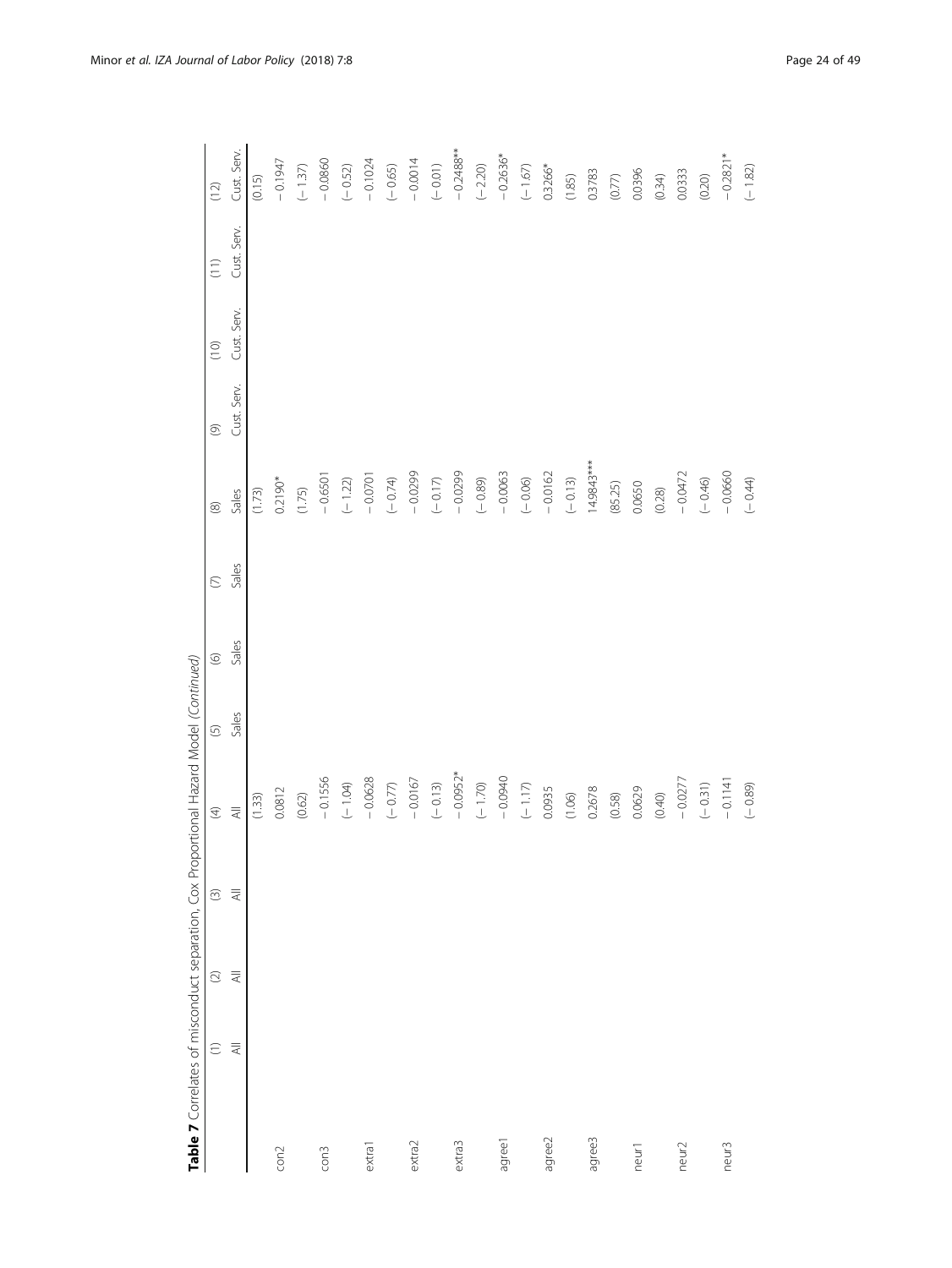|                                                                                                                  |       |       |       |                                                                                                | ⊙     | $\circledcirc$ |       |       |             |             |             | (12)        |
|------------------------------------------------------------------------------------------------------------------|-------|-------|-------|------------------------------------------------------------------------------------------------|-------|----------------|-------|-------|-------------|-------------|-------------|-------------|
|                                                                                                                  |       |       |       |                                                                                                | Sales | Sales          | Sales | Sales | Cust. Serv. | Cust. Serv. | Cust. Serv. | Cust. Serv. |
| firm_id dummies                                                                                                  |       | ès    |       | Yes                                                                                            | Yes   | Yes            | Yes   | Yes   | Yes         | Yes         | Yes         | yes         |
| location dummies                                                                                                 | Yes   | Yes   | Yes   | Yes                                                                                            | Yes   | Yes            | Yes   | Yes   | Yes         | Yes         | Yes         | Yes         |
| <b>Jbservations</b>                                                                                              | 0,699 | 0,699 | 0,699 | 0,699                                                                                          | 5402  | 5402           | 5402  | 5402  | 5297        | 5297        | 5297        | 5297        |
| Pseudo R-squared 0.033                                                                                           |       | 0.035 | 0.038 | 0.037                                                                                          | 0.016 | 0.017          | 0.020 | 0.019 | 0.044       | 0.049       | 0.053       | 0.056       |
| Sample contains only hired workers for whom information about cri<br>* $p < 0.10$ , ** $p < 0.05$ , *** $p < 01$ |       |       |       | iminal background is available. t-statistics in parentheses. Standard errors clustered by firm |       |                |       |       |             |             |             |             |

| י                        |
|--------------------------|
|                          |
|                          |
|                          |
|                          |
|                          |
|                          |
|                          |
| ١<br>j                   |
|                          |
|                          |
|                          |
| J                        |
|                          |
|                          |
|                          |
|                          |
|                          |
|                          |
|                          |
| ī                        |
| i                        |
|                          |
| l                        |
| Ó                        |
|                          |
|                          |
|                          |
|                          |
| ¢<br>ì                   |
|                          |
|                          |
| $\overline{\phantom{a}}$ |
|                          |
| i                        |
|                          |
|                          |
|                          |
|                          |
|                          |
|                          |
| I                        |
|                          |
|                          |
| j                        |
|                          |
| ۱                        |
|                          |
|                          |
|                          |
|                          |
| $\frac{1}{2}$            |
|                          |
|                          |
|                          |
|                          |
|                          |
|                          |
|                          |
| j                        |
|                          |
|                          |
|                          |
| ۱                        |
|                          |
|                          |
|                          |
|                          |
|                          |
|                          |
| i                        |
|                          |
| ׇ֬֘֡                     |
|                          |
|                          |
|                          |
| .<br>.<br>.              |
|                          |
|                          |
|                          |
|                          |
| $\sim$<br>I              |
|                          |
|                          |
| $\overline{1}$           |
|                          |
|                          |
|                          |
|                          |
|                          |
| j<br>١                   |
|                          |
| ľ                        |
| ١                        |
|                          |
|                          |
|                          |
|                          |
|                          |
| ĺ<br>.<br>"              |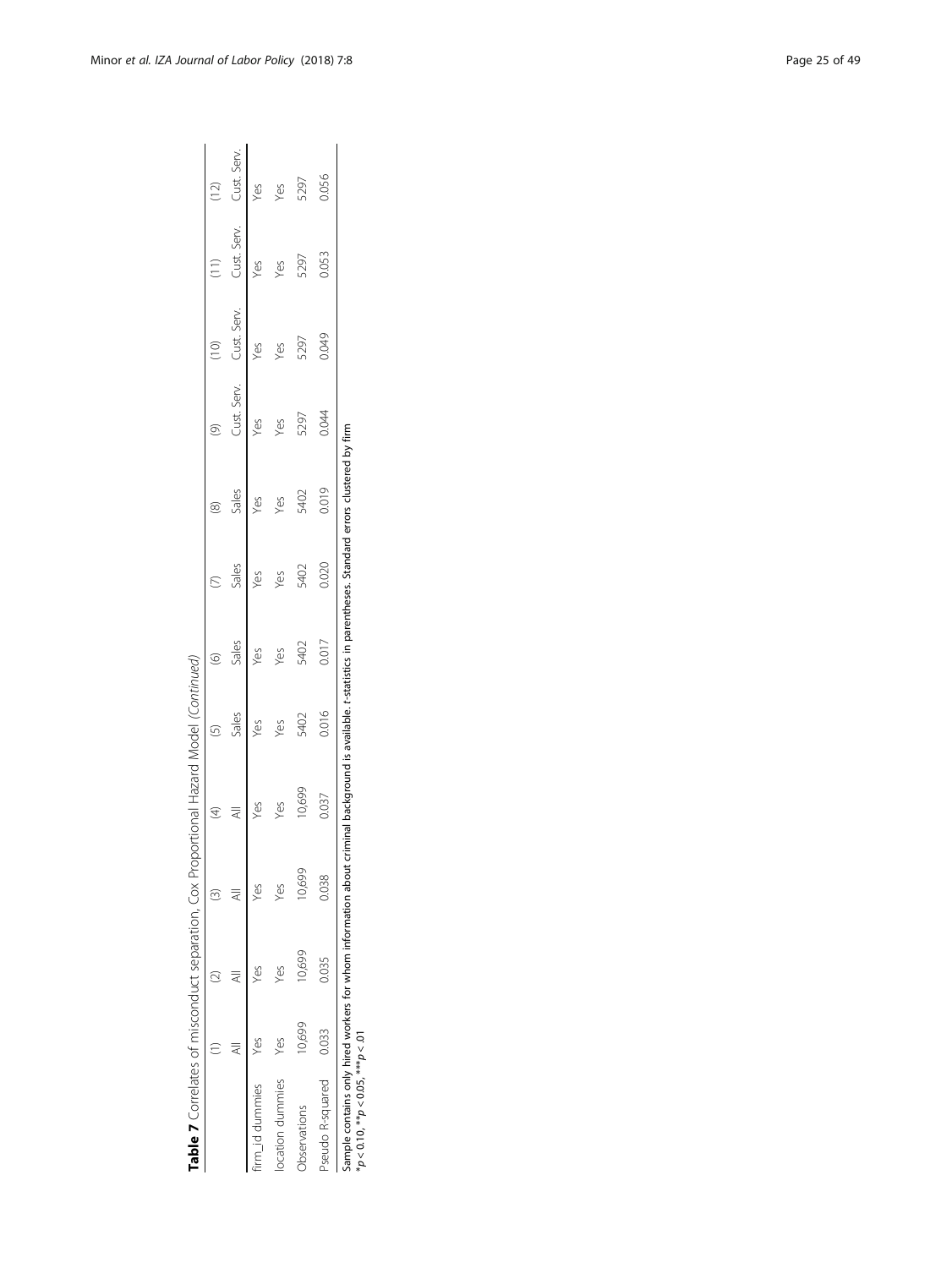|                  | (1)          | (2)           | (3)          |
|------------------|--------------|---------------|--------------|
|                  | All          | Sales         | Cust. Serv.  |
| pre_crim         | $0.2762***$  | $0.3254***$   | 0.1768       |
|                  | $-3.44$      | $-3.1$        | $-1.53$      |
| school           | $-0.142$     | $-0.135$      | $-0.1745$    |
|                  | $(-1.14)$    | $(-0.77)$     | $(-1.08)$    |
| fewer_short_jobs | $-0.1649***$ | $-0.1321**$   | $-0.2311***$ |
|                  | $(-3.40)$    | $(-2.37)$     | $(-2.79)$    |
| longest_job      | $-0.0799***$ | $-0.0607$     | $-0.1233**$  |
|                  | $(-2.82)$    | $(-1.60)$     | $(-2.36)$    |
| sales            | $-1.5842*$   |               |              |
|                  | $(-1.86)$    |               |              |
| crimper          | $-9.9982***$ | $-16.0613***$ | $-6.4242**$  |
|                  | $(-2.92)$    | $(-7.11)$     | $(-2.14)$    |
| firm_id dummies  | Yes          | Yes           | Yes          |
| location dummies | Yes          | Yes           | Yes          |
| Observations     | 10,699       | 5402          | 5297         |
| Pseudo R-squared | 0.036        | 0.021         | 0.049        |

<span id="page-25-0"></span>Table 8 Percent of employees with a criminal record as a correlate of misconduct, Cox Proportional Hazard Model

Sample contains only hired workers for whom information about criminal background is available. t-statistics in parentheses. Standard errors clustered by firm

 $*<sub>p</sub> < 0.10, **<sub>p</sub> < 0.05, ***<sub>p</sub> < 0.01$ 

with a criminal record. There are at least two possible explanations for this surprising result. First, firms with a comparative advantage in managing misconduct are more likely to hire workers with a higher propensity to misconduct. Second, firms with high levels of misconduct-prone workers may learn to manage misconduct better. The second explanation is a plausible explanation of the present findings because the workplaces in our sample are relatively homogeneous. In either case, these results do not suggest a story in which rising levels of workers with records rapidly drive up the overall misconduct level.

Our findings provide an interesting comparison to those of the only other study of the job performance of employees with criminal records, which was conducted on armed forces data (Lundquist et al. [2018](#page-48-0)). Military personnel with the most serious criminal records appeared to be no more likely than personnel without a criminal record to leave for performance-related reasons, including misconduct, and to be superior to others on several performance dimensions. Interestingly, military personnel with less serious criminal records performed worse than other personnel across various measures of attrition and promotion, including misconduct. As the authors of that study note, this initially puzzling difference may be explained by military screening procedures, which add extra scrutiny for applicants with criminal records, and more stringent checks for more serious offenses. Perhaps, the civilian firms in our study should consider using different screening methods for customer service and sales jobs.

We next compare the level of misconduct among firms that request criminal records with the level among those that do not. In Table [9](#page-26-0), our sample includes both firms that do and do not ask for criminal information, and we include a variable indicating whether the employer had this information at the time of hiring. We find that whether the employer had information about an employee's criminal record does not predict the likelihood of employee misconduct.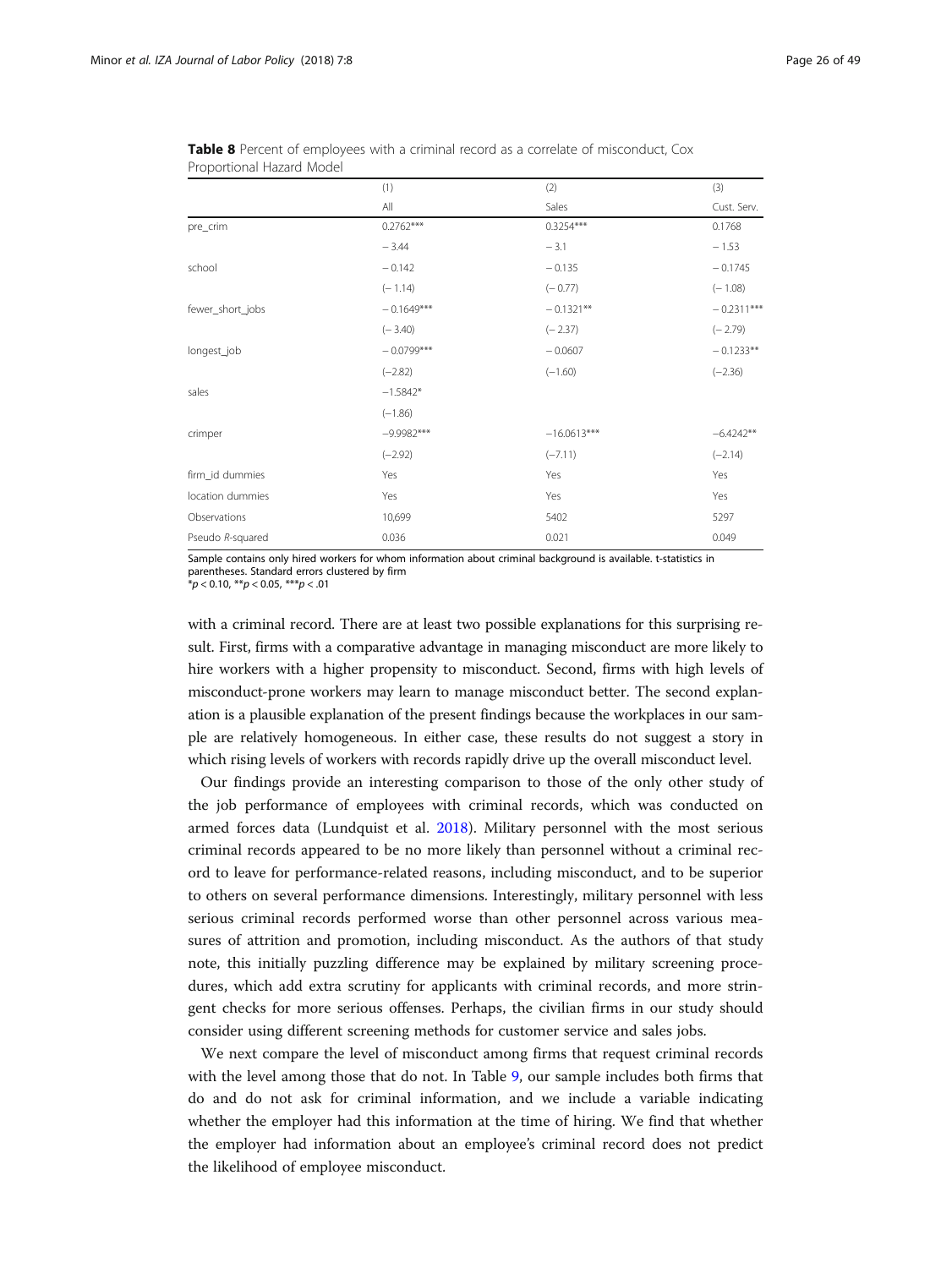<span id="page-26-0"></span>

| Table 9 Availability of criminal records as a correlate of misconduct separation, Cox Proportional Hazard Model (customer service and sales) |                    |                   |                   |                         |                |                   |            |                |                |             |             |             |
|----------------------------------------------------------------------------------------------------------------------------------------------|--------------------|-------------------|-------------------|-------------------------|----------------|-------------------|------------|----------------|----------------|-------------|-------------|-------------|
|                                                                                                                                              | $\widehat{\equiv}$ | $\widehat{\odot}$ | $\widehat{\odot}$ | $\widehat{\mathcal{L}}$ | $\overline{6}$ | $\widehat{\odot}$ | $\circ$    | $\circledcirc$ | $\circledcirc$ | (10)        | (11)        | $(12)$      |
|                                                                                                                                              | $\equiv$           | $\equiv$          | $\equiv$          | $\equiv$                | Sales          | Sales             | Sales      | Sales          | Cust. Serv.    | Cust. Serv. | Cust. Serv. | Cust. Serv. |
| missing_crim                                                                                                                                 | 0.169              | 0.185             | 0.206             | 0.166                   | $-0.232$       | $-0.245$          | $-0.209$   | $-0.336$       | 0.00174        | 0.0121      | 0.0305      | 0.0686      |
|                                                                                                                                              | (1.24)             | (1.26)            | (1.36)            | (1.06)                  | $(-0.28)$      | $(-0.29)$         | $(-0.24)$  | $(-0.39)$      | $(0.02)$       | (0.12)      | (62.0)      | (0.51)      |
| sales                                                                                                                                        | $20.93***$         | $22.07***$        | 22.94***          | $21.72***$              |                |                   |            |                |                |             |             |             |
|                                                                                                                                              | (143.59)           | (134.07)          | (131.46)          | (112.88)                |                |                   |            |                |                |             |             |             |
| school                                                                                                                                       |                    | $-0.112$          | $-0.0819$         | $-0.0904$               |                | $-0.131$          | $-0.0903$  | $-0.132$       |                | $-0.0939$   | $-0.0743$   | $-0.0560$   |
|                                                                                                                                              |                    | $(-1.73)$         | $(-1.25)$         | $(-1.36)$               |                | $(-\,0.78)$       | $(-0.54)$  | $(-0.75)$      |                | $(-1.35)$   | $(-0.98)$   | $(-0.86)$   |
| fewer_short_jobs                                                                                                                             |                    | $-0.172***$       | $-0.159***$       | $-0.169***$             |                | $-0.143**$        | $-0.123*$  | $-0.144*$      |                | $-0.163***$ | $-0.157***$ | $-0.153***$ |
|                                                                                                                                              |                    | $(-5.86)$         | $(-5.12)$         | $(-6.04)$               |                | $(-2.68)$         | $(-2.24)$  | $(-2.46)$      |                | $(-4.13)$   | $(-3.96)$   | $(-4.19)$   |
| longest_job                                                                                                                                  |                    | $-0.0888***$      | $-0.0784**$       | $-0.0904***$            |                | $-0.0548$         | $-0.0461$  | $-0.0584$      |                | $-0.118***$ | $-0.109***$ | $-0.121***$ |
|                                                                                                                                              |                    | $(-3.37)$         | $(-2.90)$         | $(-3.35)$               |                | $(-1.50)$         | $(-1.30)$  | $(-1.59)$      |                | $(-3.61)$   | $(-3.36)$   | $(-3.56)$   |
| badservice                                                                                                                                   |                    |                   | 0.151             |                         |                |                   | 0.141      |                |                |             | 0.158       |             |
|                                                                                                                                              |                    |                   | (1.66)            |                         |                |                   | (1.30)     |                |                |             | (0.96)      |             |
| confidence                                                                                                                                   |                    |                   | $0.465***$        |                         |                |                   | $0.595***$ |                |                |             | 0.283       |             |
|                                                                                                                                              |                    |                   | (3.82)            |                         |                |                   | (4.22)     |                |                |             | (1.38)      |             |
| rulebreaker1                                                                                                                                 |                    |                   | $-0.337**$        |                         |                |                   | $-0.287$   |                |                |             | $-0.304$    |             |
|                                                                                                                                              |                    |                   | $(-2.71)$         |                         |                |                   | $(-1.18)$  |                |                |             | $(-1.62)$   |             |
| open1                                                                                                                                        |                    |                   |                   | $-0.188**$              |                |                   |            | 0.0240         |                |             |             | $-0.303***$ |
|                                                                                                                                              |                    |                   |                   | $(-2.73)$               |                |                   |            | (0.43)         |                |             |             | $(-5.09)$   |
| open2                                                                                                                                        |                    |                   |                   | $-0.0791$               |                |                   |            | 14.65          |                |             |             | 0.0882      |
|                                                                                                                                              |                    |                   |                   | $(-0.52)$               |                |                   |            | $\circ$        |                |             |             | (0.60)      |
| open3                                                                                                                                        |                    |                   |                   | 0.0531                  |                |                   |            | $-0.0340$      |                |             |             | 0.00142     |
|                                                                                                                                              |                    |                   |                   | (0.59)                  |                |                   |            | $(-0.20)$      |                |             |             | $(0.02)$    |
| $\overline{c}$                                                                                                                               |                    |                   |                   | 0.0435                  |                |                   |            | 0.138          |                |             |             | 0.00801     |
|                                                                                                                                              |                    |                   |                   |                         |                |                   |            |                |                |             |             |             |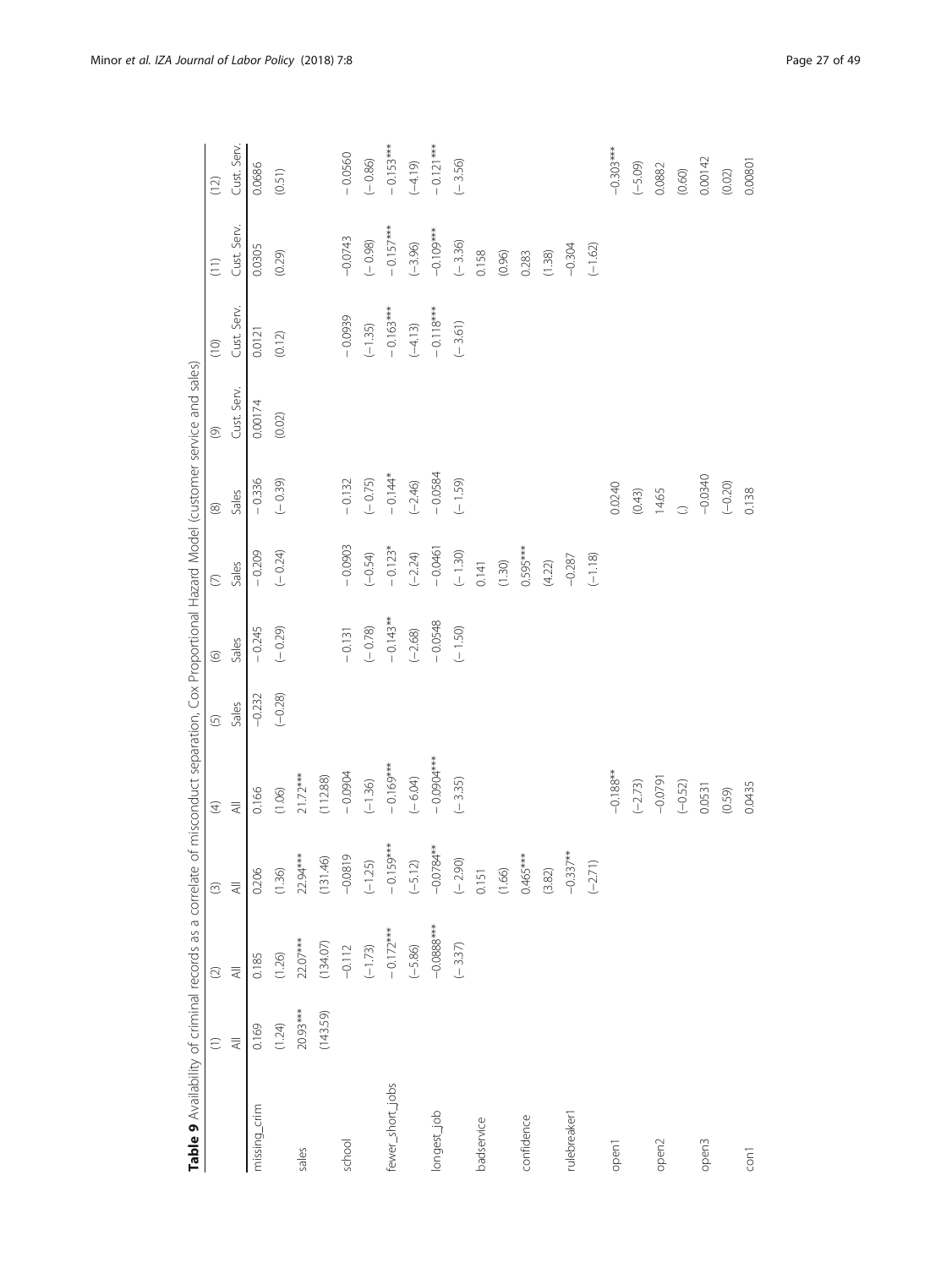| Table 9 Availability of criminal records as a correlate |                 |                   |                   | of misconduct separation, Cox Proportional Hazard Model (customer service and sales) (Continued) |                   |                   |                     |             |                |                                                     |                   |             |
|---------------------------------------------------------|-----------------|-------------------|-------------------|--------------------------------------------------------------------------------------------------|-------------------|-------------------|---------------------|-------------|----------------|-----------------------------------------------------|-------------------|-------------|
|                                                         | $\widehat{\in}$ | $\widehat{\odot}$ | $\widehat{\odot}$ | $\widehat{\mathfrak{X}}$                                                                         | $\widehat{\odot}$ | $\widehat{\odot}$ | $\circlearrowright$ | $\circledR$ | $\circledcirc$ | $\begin{array}{c} \n\odot \\ \n\odot \n\end{array}$ | $\left(11\right)$ | (12)        |
|                                                         | $\equiv$        | $\equiv$          | $\equiv$          | $\overline{\overline{\mathcal{A}}}$                                                              | Sales             | Sales             | Sales               | Sales       | Cust. Serv.    | Cust. Serv.                                         | Cust. Serv.       | Cust. Serv. |
|                                                         |                 |                   |                   | $(0.70)$                                                                                         |                   |                   |                     | (1.80)      |                |                                                     |                   | (0.12)      |
| $\frac{2}{\pi}$                                         |                 |                   |                   | 0.0338                                                                                           |                   |                   |                     | 0.205       |                |                                                     |                   | $-0.0752$   |
|                                                         |                 |                   |                   | (0.51)                                                                                           |                   |                   |                     | (1.64)      |                |                                                     |                   | $(-1.21)$   |
| $\cos^2$                                                |                 |                   |                   | $-0.0693$                                                                                        |                   |                   |                     | $-0.676$    |                |                                                     |                   | $-0.0538$   |
|                                                         |                 |                   |                   | $(-1.26)$                                                                                        |                   |                   |                     | $(-1.27)$   |                |                                                     |                   | $(-0.87)$   |
| extra1                                                  |                 |                   |                   | 0.0107                                                                                           |                   |                   |                     | $-0.0632$   |                |                                                     |                   | 0.0186      |
|                                                         |                 |                   |                   | (0.25)                                                                                           |                   |                   |                     | $(-0.67)$   |                |                                                     |                   | (0.33)      |
| extra2                                                  |                 |                   |                   | 0.0450                                                                                           |                   |                   |                     | $-0.0205$   |                |                                                     |                   | 0.0578      |
|                                                         |                 |                   |                   | (0.41)                                                                                           |                   |                   |                     | $(-0.12)$   |                |                                                     |                   | (0.40)      |
| extra3                                                  |                 |                   |                   | $-0.110$                                                                                         |                   |                   |                     | $-0.00755$  |                |                                                     |                   | $-0.143$    |
|                                                         |                 |                   |                   | $(-1.32)$                                                                                        |                   |                   |                     | $(-0.17)$   |                |                                                     |                   | $(-0.98)$   |
| agree1                                                  |                 |                   |                   | $-0.0578$                                                                                        |                   |                   |                     | $-0.0105$   |                |                                                     |                   | $-0.0839$   |
|                                                         |                 |                   |                   | $(-1.22)$                                                                                        |                   |                   |                     | $(-0.10)$   |                |                                                     |                   | $(-1.83)$   |
| agree2                                                  |                 |                   |                   | $-0.0719$                                                                                        |                   |                   |                     | $-0.0193$   |                |                                                     |                   | $-0.0910$   |
|                                                         |                 |                   |                   | $(-1.19)$                                                                                        |                   |                   |                     | $(-0.16)$   |                |                                                     |                   | $(-1.62)$   |
| agree3                                                  |                 |                   |                   | 0.177                                                                                            |                   |                   |                     | $14.90***$  |                |                                                     |                   | $0.393**$   |
|                                                         |                 |                   |                   | (1.29)                                                                                           |                   |                   |                     | (86.12)     |                |                                                     |                   | (2.68)      |
| neur1                                                   |                 |                   |                   | 0.120                                                                                            |                   |                   |                     | 0.0563      |                |                                                     |                   | 0.0878      |
|                                                         |                 |                   |                   | (1.12)                                                                                           |                   |                   |                     | (0.25)      |                |                                                     |                   | (0.80)      |
| neur <sub>2</sub>                                       |                 |                   |                   | 0.00666                                                                                          |                   |                   |                     | $-0.0560$   |                |                                                     |                   | $-0.0117$   |
|                                                         |                 |                   |                   | $(0.08)$                                                                                         |                   |                   |                     | $(-0.51)$   |                |                                                     |                   | $(-0.10)$   |
| neur <sub>3</sub>                                       |                 |                   |                   | $-0.157$                                                                                         |                   |                   |                     | $-0.0643$   |                |                                                     |                   | $-0.241**$  |
|                                                         |                 |                   |                   | $(-1.52)$                                                                                        |                   |                   |                     | $(-0.42)$   |                |                                                     |                   | $(-2.62)$   |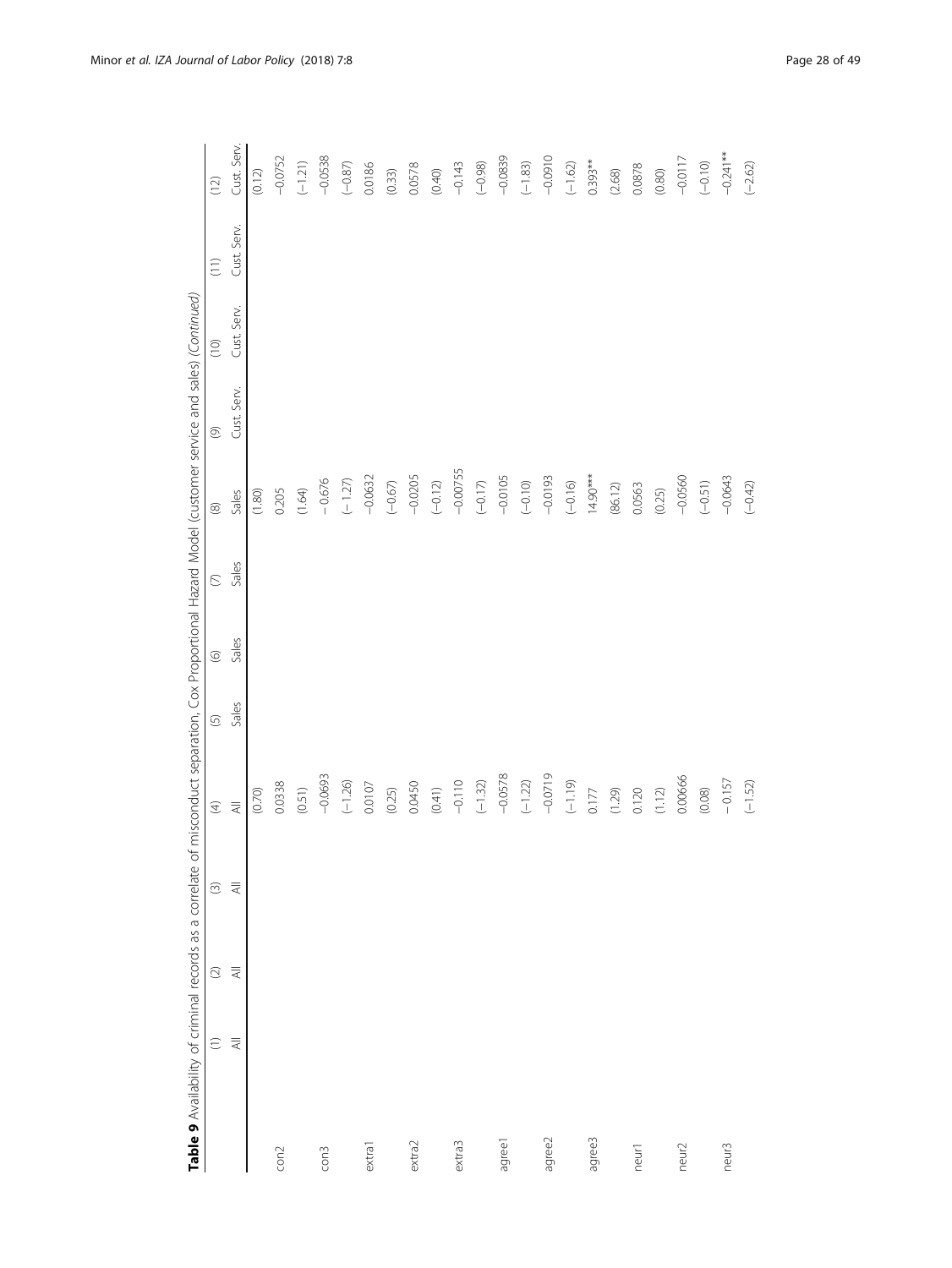|                                                                                                                                                                                                             |        |        |        |        | įŋ    | Š     |       | ⊚     | ⊚           |             |             |             |
|-------------------------------------------------------------------------------------------------------------------------------------------------------------------------------------------------------------|--------|--------|--------|--------|-------|-------|-------|-------|-------------|-------------|-------------|-------------|
|                                                                                                                                                                                                             |        |        |        |        | Sales | Sales | Sales | Sales | Cust. Serv. | Cust. Serv. | Cust. Serv. | Cust. Serv. |
| im <sub>1</sub> id dummies                                                                                                                                                                                  | Yes    |        |        | γeς    | yes   | Yes   | Yes   | Yes   | yes         | γes         | š           | es)         |
| ocation dummies                                                                                                                                                                                             | Yes    | Yes    | Yes    | Yes    | Yes   | Yes   | Yes   | Yes   | és          | Č           | Yes         | Č           |
| bservations                                                                                                                                                                                                 | 21,300 | 21,300 | 21,300 | 21,300 | 5417  | 5417  | 5417  | 5417  | 14,538      | 14,538      | 14,538      | 14,538      |
| Sample includes all hired workers, regardless of whether criminal background information is available. t-statistics in parentheses. Robust standard errors<br>$*_{p}$ < 0.10, $*_{p}$ < 0.05, $*_{p}$ < 0.1 |        |        |        |        |       |       |       |       |             |             |             |             |

| ī                                                                                |
|----------------------------------------------------------------------------------|
| 5<br>i<br>١<br>j                                                                 |
| ï<br>Ś                                                                           |
| ¢<br>¢                                                                           |
| I<br>j                                                                           |
| l<br>Ï<br>j                                                                      |
| i<br>֖֖֖֖֖֖֖֖֖֖֖֧ׅ֖֖֖֧֚֚֚֚֚֚֚֚֚֚֚֚֚֚֚֚֚֚֚֚֚֚֚֚֚֚֚֚֚֬֝֓֞֡֡֬֓֡֬֓֞֬֞֝<br>j          |
| 7<br>ׅ֚֡֝֬֝                                                                      |
| ۲.<br>م<br>l<br>1                                                                |
| ļ<br>$\frac{1}{2}$                                                               |
| ---<br>i                                                                         |
| l<br>Ó<br>l                                                                      |
| Ò                                                                                |
| )<br>7<br>7                                                                      |
| ֧֖֖֖֖֖֖֖֖֖֖֖֖֖֖֖֧֪֪֪ׅ֚֚֚֚֚֚֚֚֚֚֚֚֚֚֚֚֚֚֚֚֚֚֬֝֬֝֓֓֬֓֬֓֞֓֬֝֓֬<br>j                 |
| İ<br>j<br>J                                                                      |
| $\frac{1}{3}$<br>5<br>ź<br>i                                                     |
| 5                                                                                |
| 1<br>1<br>í<br>j                                                                 |
| d<br>j<br>Ī                                                                      |
| í<br>i                                                                           |
| d<br>١                                                                           |
| ١                                                                                |
| ١<br>١                                                                           |
| ١                                                                                |
| ļ<br>ć<br>ミリー                                                                    |
| I                                                                                |
| ¢<br>١                                                                           |
| i<br>Ï                                                                           |
| 5<br>)<br>¢                                                                      |
| ã<br>J                                                                           |
| ï<br>֚֬֕                                                                         |
| ì<br>֖֖֖֖֧ׅ֧֪֧֚֚֚֚֚֚֚֚֚֚֚֚֚֚֚֚֚֚֚֚֚֚֚֚֚֚֚֚֬֝֝֝֝֓֞֡֝֓֞                            |
| ١<br>j<br>j<br>ï                                                                 |
| Į                                                                                |
| ֖֖֖֖֖֖֖֧ׅ֪֪ׅ֖֧֧֪֪֪֪֪֪֪֪֪֪֪֪֪֪֪֪֪֪֪֪֪֪֪֪֪֪֪֪֪֪֪֚֚֚֚֚֚֚֚֚֚֚֚֚֚֚֚֚֚֚֚֚֚֚֚֚֚֚֬֝֝֓֞֝֬ |
| $\overline{a}$<br>J<br>I<br>$\ddot{ }$                                           |
| ī                                                                                |
| iver<br>NYYQ.<br>ׇ֚֬֡                                                            |
| í                                                                                |
| م<br>،<br>í<br>¢                                                                 |
| í                                                                                |
| ن<br>Sopt                                                                        |
|                                                                                  |
| d                                                                                |
|                                                                                  |
| l                                                                                |
|                                                                                  |
|                                                                                  |
|                                                                                  |
|                                                                                  |
|                                                                                  |
|                                                                                  |
|                                                                                  |
|                                                                                  |
| ļ                                                                                |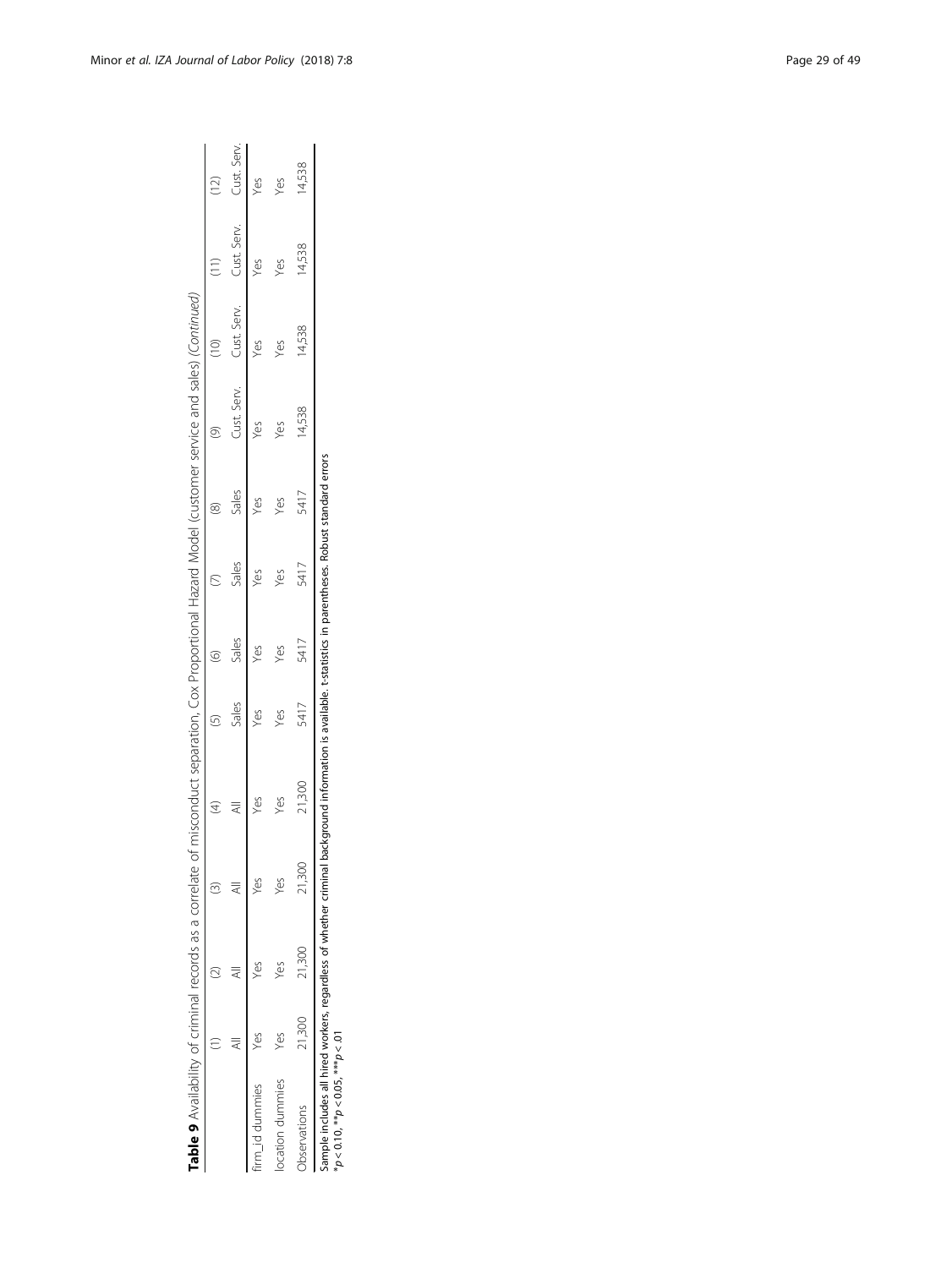<span id="page-29-0"></span>This result may seem surprising, since a criminal record is predictive of misconduct, at least for those entering sales positions. Table 10 examines the hiring of firms who do not use information about criminal records. Columns 1 and 2 examine correlates of a criminal record within the applicant pool. Those with criminal records have more short jobs, though a longer longest job than those without records. They also have less schooling than those without records, although this association is weaker controlling for location. Columns 3 and 4 show the correlates of being hired without criminal record information: these employees tend to have more school, a shorter tenure in their longest job, and fewer short jobs, all of which are associated with not having a criminal record. Although any firms in our sample that declined to use criminal records information probably did so voluntarily, this finding is consistent with the result of studies that find that Ban the Box legislation increases statistical discrimination based on characteristics associated with a criminal record (Agan and Starr [2018](#page-47-0); Doleac and Hansen [2016](#page-48-0)). However, we are not able to examine the effect of non-use of criminal record information on characteristics such as race, since these factors were not provided to us.

# 6 Personality, criminal background, and job performance

The key findings of the previous section are that employees with a criminal record are less likely to quit any job, while exhibiting varying levels of misconduct that are clearly higher in some jobs and possibly not higher in others. These results raise a number of further questions that we now address using the psychometric questions in our data, which are similar to those now commonly used in hiring. The 18 questions in our data are sufficient to be suggestive of how useful psychometric testing could be in this context but are not intended as an exhaustive consideration of the issues.<sup>29</sup>

We first examine the extent to which the two jobs, sales and customer service, may differ in ways other than the outcomes for workers with a criminal record. To do this,

|                    | (1)                 | (2)                 | (3)                      | (4)                      |
|--------------------|---------------------|---------------------|--------------------------|--------------------------|
|                    | Applicant pool      |                     | Hired pool               |                          |
|                    | Has criminal record | Has criminal record | Missing criminal records | Missing criminal records |
| school             | $-0.0099***$        | $-0.0045*$          | $0.0170**$               | $-0.0028$                |
|                    | $(-4.04)$           | $(-1.83)$           | (2.50)                   | $(-1.36)$                |
| fewer_short_jobs   | $-0.0114***$        | $-0.0112***$        | $0.0271***$              | $0.0052***$              |
|                    | $(-8.83)$           | $(-8.76)$           | (7.64)                   | (4.75)                   |
| longest_job        | $0.0151***$         | $0.0162***$         | $-0.0041*$               | $-0.0013*$               |
|                    | (18.33)             | (19.58)             | $(-1.75)$                | $(-1.79)$                |
| sales              | $0.1185***$         | 0.0323              | $-0.6308***$             | $-0.0002$                |
|                    | (39.86)             | (1.41)              | $(-95.64)$               | $(-0.04)$                |
| Constant           | $-0.0177***$        | $-0.0946***$        | $0.6964***$              | $0.3453***$              |
|                    | $(-4.01)$           | $(-21.04)$          | (54.99)                  | (62.60)                  |
| location dummies   | No                  | Yes                 | No                       | Yes                      |
| Observations       | 73,884              | 73,884              | 20,005                   | 19,955                   |
| R-squared          | 0.033               | 0.052               | 0.321                    | 0.937                    |
| Adjusted R-squared | 0.033               | 0.051               | 0.321                    | 0.937                    |

**Table 10** Correlates of criminal records in applicant pool compared with correlates of missing records in hired pool (customer service and sales)

t-statistics in parentheses. Robust standard errors

 $*p < 0.10, **p < 0.05, **p < .01$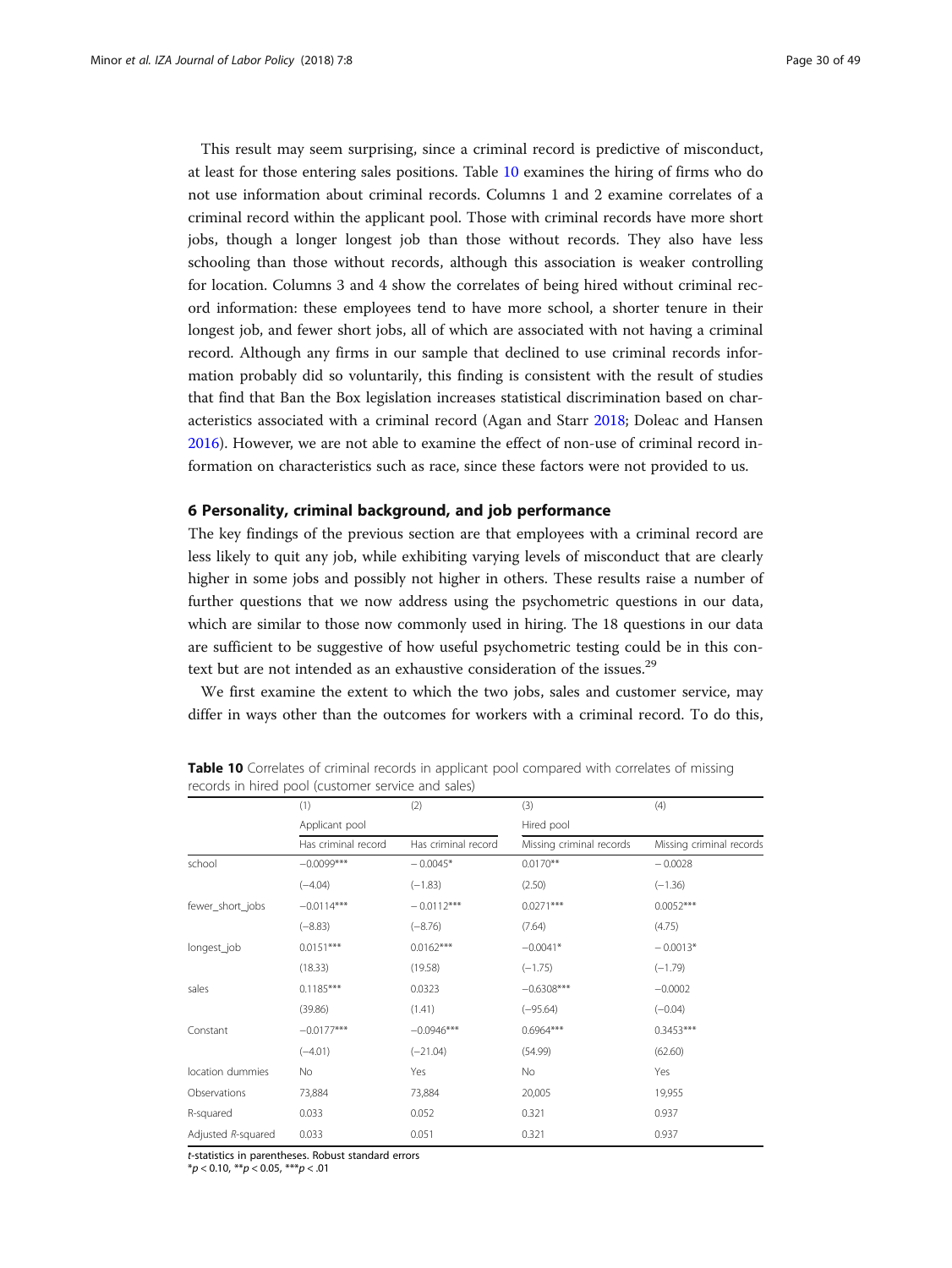<span id="page-30-0"></span>we examine whether in each of our jobs the psychometric variables have the same association with our two measures of poor performance, misconduct and involuntary termination.<sup>30</sup> The psychometric variables perform well in comparison with other explanatory variables,<sup>31</sup> but show entirely different patterns in each job, summarized in Table 11. <sup>32</sup>These differences raise the possibility that differences in job characteristics rather than differences in the applicant pool might drive the different outcomes observed for employees with a criminal record. Perhaps something in the sales environment affects everyone, but those with criminal records more so.

We next examine whether employees with criminal records in sales have any specific psychometric characteristics that might explain why their outcomes differ from both sales people of all types and customer service people with criminal records. Regressing each psychometric variable on position, criminal record, and the interaction of the two, we find that sales people and customer service workers clearly have different psycho-logical profiles (Table 16 in [Appendix 1](#page-38-0)).<sup>33</sup> The different outcomes we observe for sales and customer service representatives with criminal records might therefore be explained by either differences in worker characteristics or differences in job characteristics. However, the observational nature of our data prevents us from drawing any conclusions about causality, since selection both by workers and by firms affects the assignment of workers with various personality traits to each job.

|                   | (1)                    | (2)           | (3)                                               | (4)           |
|-------------------|------------------------|---------------|---------------------------------------------------|---------------|
|                   | Involuntary separation |               | Misconduct                                        |               |
|                   | Cust. serv.            | Sales         | Cust. serv.                                       | Sales         |
| badservice        | 0.0804                 | $0.1043***$   | 0.3750                                            | 0.1368        |
| confidence        | $0.2671**$             | $0.4113***$   | $0.4174*$                                         | $0.6111***$   |
| rulebreaker1      | $-0.1445***$           | 0.0405        | $-0.5956**$                                       | $-0.2786$     |
| open1             | $-0.1948***$           | $-0.0434$     | $-0.2687**$                                       | 0.0364        |
| open2             | 0.1609                 | $-1.1571***$  | $-0.0995$                                         | 14.7302       |
| open3             | $-0.0069$              | 0.0123        | $-0.0748$                                         | $-0.0327$     |
| con1              | $-0.0191$              | 0.0195        | 0.0318                                            | $0.1392*$     |
| con2              | $-0.0793$              | 0.0078        | $-0.1947$                                         | $0.2190*$     |
| con3              | 0.0038                 | $-0.4028***$  | $-0.0860$                                         | $-0.6501$     |
| extra1            | 0.0069                 | 0.0991        | $-0.1024$                                         | $-0.0701$     |
| extra2            | $-0.1113$              | 0.0445        | $-0.0014$                                         | $-0.0299$     |
| extra3            | $-0.1103$              | $-0.0148$     | $-0.2488**$                                       | $-0.0299$     |
| agree1            | 0.0357                 | $0.0577**$    | $-0.2636*$                                        | $-0.0063$     |
| agree2            | 0.0032                 | 0.0561        | $0.3266*$                                         | $-0.0162$     |
| agree3            | 0.0386                 | $-0.9510***$  | 0.3783                                            | 14.9843***    |
| neur1             | $-0.0147$              | 0.0203        | 0.0396                                            | 0.0650        |
| neur <sub>2</sub> | $-0.0045$              | 0.0134        | 0.0333                                            | $-0.0472$     |
| neur3             | $-0.2422***$           | $-0.0388$     | $-0.2821*$                                        | $-0.0660$     |
| Controls          |                        |               | school, job stability, crim. rec., firm, location |               |
| Source            | Table 6                | Table 6       | Table 7                                           | Table 7       |
|                   | cols 11-12             | $\cosh 7 - 8$ | cols 11-12                                        | $\cosh 7 - 8$ |

|  | Table 11 Psychometric predictors in different jobs |  |  |  |  |
|--|----------------------------------------------------|--|--|--|--|
|--|----------------------------------------------------|--|--|--|--|

Sample contains only hired workers for whom information about criminal background is available. Standardized beta coefficients. t-statistics in parentheses. Robust standard errors

 $*p < 0.10, **p < 0.05, **p < .01$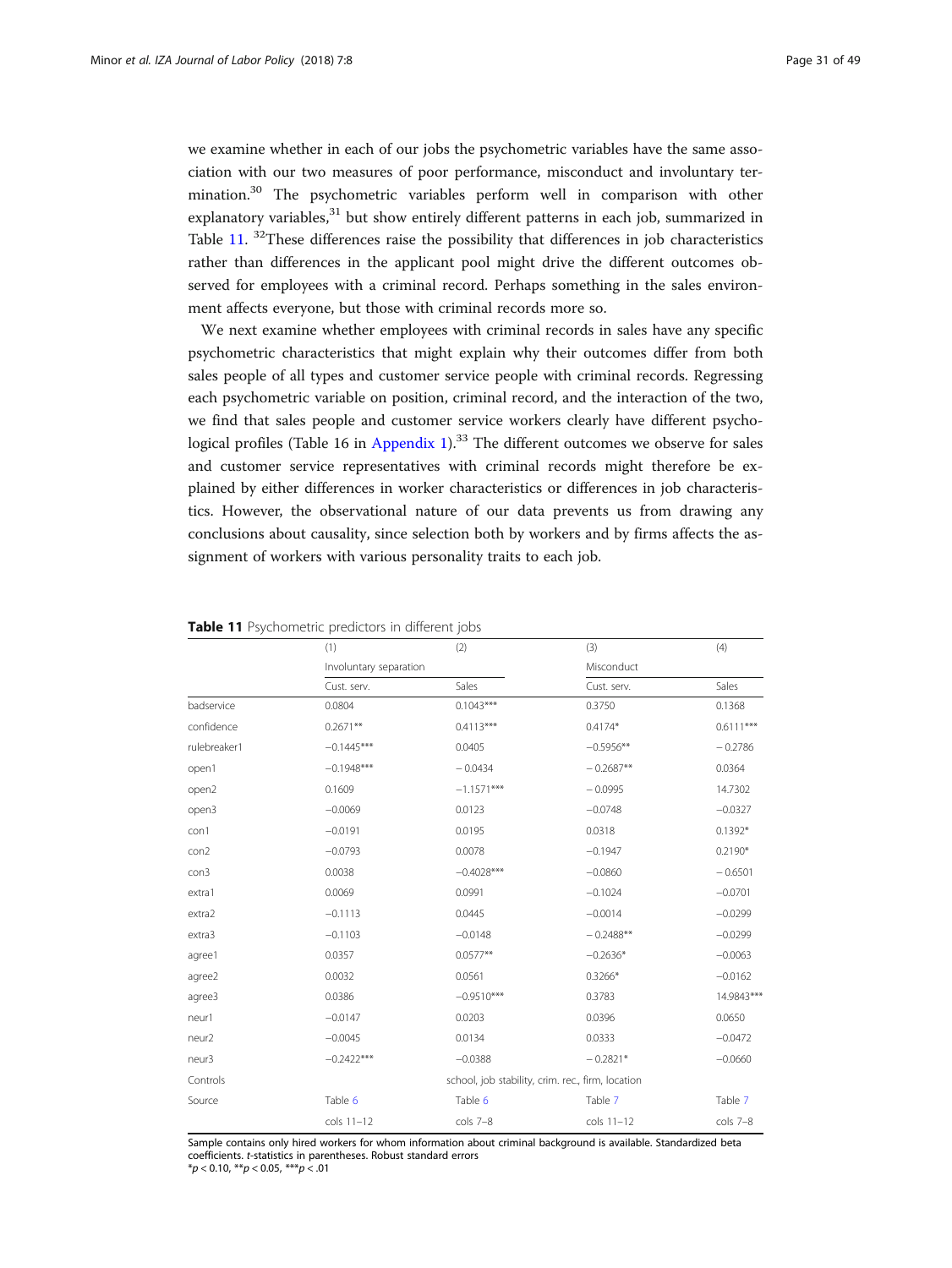We finally examine whether these psychometric variables can be used to reduce the value of a criminal record in predicting job outcomes and find that they cannot.<sup>34</sup> Indeed, they do not even have the same association with misconduct and involuntary termination. In the misconduct estimate for sales, the inclusion of the proprietary variables lowers the coefficient on pre\_crim slightly while the inclusion of the FFA variables increases the coefficient on pre crim also very slightly (Table [7,](#page-22-0) columns 7–8). In the involuntary termination estimate for sales, the reverse is true: the inclusion of the proprietary variables raises the coefficient on pre\_crim slightly while the inclusion of the FFA lowers slightly the coefficient on pre\_crim (Table [6](#page-18-0), columns 7–8). Overall, controlling for the psychometric variables does not sizably affect the relationship between criminal background and productivity. Moreover, although the psychometric questions appear well correlated with criminal background, $35$ the psychometric factors associated with either set of poor job outcomes were not consistently related to those associated with a criminal record.<sup>36</sup> This was surprising, since prior work often found that traits associated with criminal behavior were those that tended to produce worse work outcomes. $37$  The pessimistic implication of these findings is that psychometrics is not yet useful for eliminating the predictive value of a criminal record. The optimistic implication is that even simple psychometric tests have some predictive value, and the development of better tests may eventually eliminate the incentive for employers to use criminal records in all jobs.

In sum, our analysis of psychometric variables suggests two interesting lines of future inquiry. First, our evidence suggests that either differences in worker characteristics or differences in job characteristics might explain the different misconduct levels observed for employees with criminal records in sales and customer service positions. Second, the psychometric variables have a reasonable degree of association with both a criminal record and job outcomes. However, in our data, they do not reduce the value of a criminal record, and further research is required to determine whether they could do so.

# 7 Conclusions

Using a unique source of data, we find that employees with a criminal record have a much longer tenure and are less likely to quit their jobs voluntarily than other workers. We further find that in certain jobs, employees with a criminal record are no more likely than those without a record to leave their job involuntarily or for reasons of misconduct. These workers with a criminal background appear to be no worse than, and possibly even better than, workers without such a background. In our data, this low-risk job is customer service. In other jobs, however, employees with a criminal record do appear more likely to leave for reasons of misconduct. In our data, the high-risk job is sales, and we conjecture that whatever factors create the overall high misconduct rate observed in sales jobs may have an even greater effect on employees with criminal records.

The precise cost of this excess risk is highly speculative: the term "misconduct" encompasses behavior ranging from excessive absenteeism to a variety of criminal conduct. Surveys suggest that employers are primarily concerned about large negligent hiring judgments for violent acts (Walker and Miller [2009](#page-48-0); Platt [1993](#page-48-0)), but no systematic evidence supports this concern.<sup>38</sup> The primary employer losses from misconduct are probably more pedestrian. Only one published study has any bearing on this and, though small and highly specific, suggests that the work-related misconduct of workers with criminal records is on average less serious than that of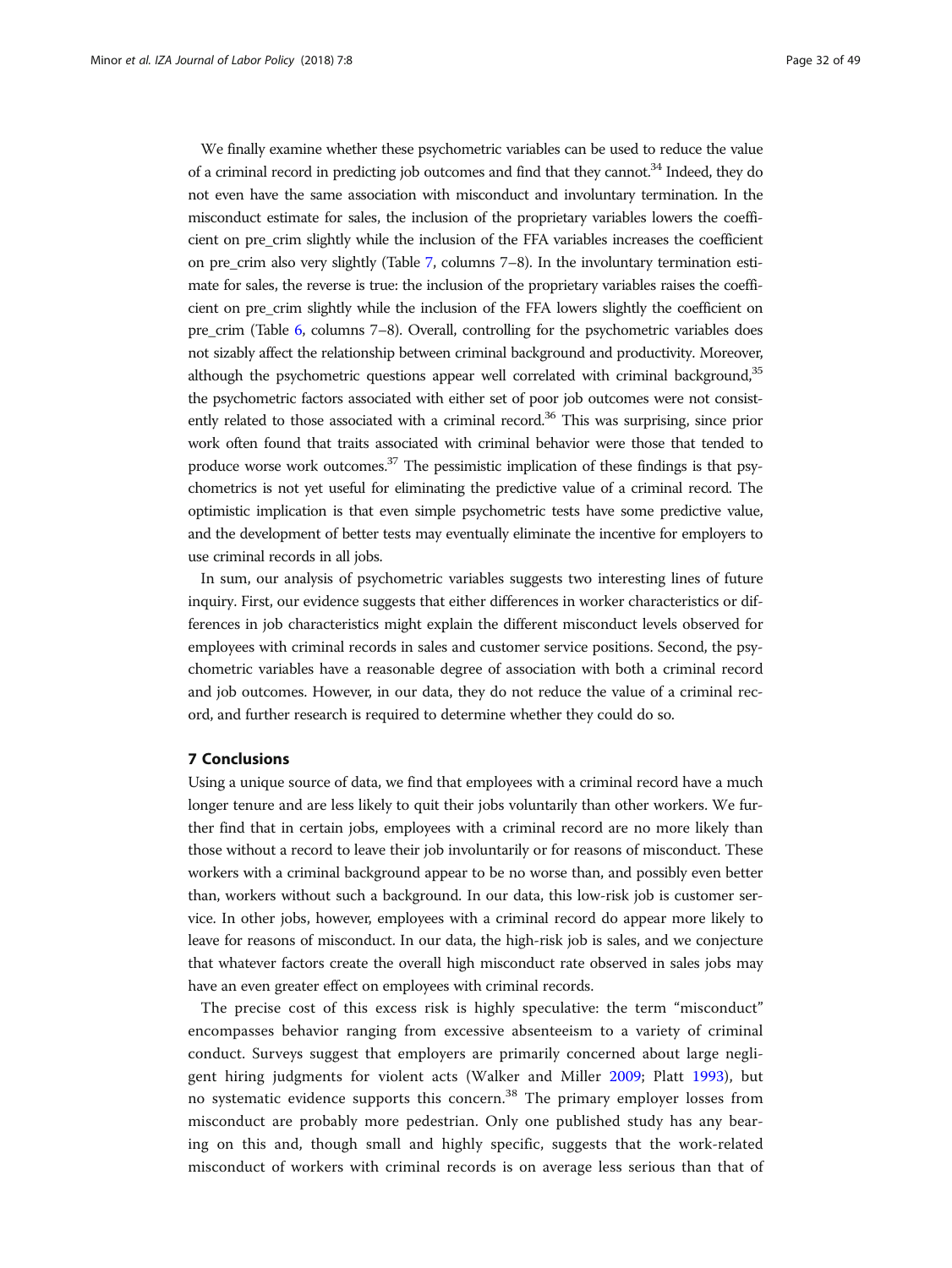other workers.39 With this in mind, we use dishonesty, a serious but non-catastrophic type of employee misconduct, as a basis for a rough estimate of the cost-benefit calculation facing an employer. The National Retail Federation estimates the loss from each dishonest employee case is about \$1546 (National Retail Federation [2015](#page-48-0)). Only sales workers with a criminal record pose an excess misconduct risk: about 5.9% of sales workers with a criminal record are discharged for misconduct compared with 3.1% of other sales workers, a difference of 2.8%.40 An employer who hired a worker with a criminal record rather than a worker without a record increased its expected theft-related costs by about 2.8% of \$1546, or \$43. The same employer saved about \$746 in turnover costs on that worker.

Our results are subject to an important qualification: our estimates were made on employees, in other words, on those applicants who had been filtered through a hiring process that discriminated based on their criminal record. If discrimination against these applicants decreased, either by employer choice or through legislation, the employee group would change, and the new group of employees with records might not exhibit tenures as long as those we observe. All we can say is that, at the current margin, employers may be missing opportunities to hire quality employees by applying a hiring penalty of the current magnitude to a criminal record.

Our findings are not simple, and neither are their policy implications. Finding gainful employment for individuals with criminal records is an important public priority: without such employment, recidivism is almost inevitable, at great cost to both the individual and the community. At the same time, employers are concerned that employing individuals with records may carry risks, and our study does not entirely dispel those fears. On the whole, our results provide support for efforts to expand hiring of applicants with a criminal record at the margin, but one qualification is critical. The instances in which we find better performance of employees with a criminal record cannot be generalized to the entire pool.

Ban the Box laws have come to dominate the policy discussion of how to improve the employment prospects of people with criminal records. These laws apply uniform rules to all employees and employers. Yet a clear takeaway from our study is that not all workforces are the same. Employers should be encouraged to re-examine their assumptions about applicants with criminal records by studying their own workforce. A wide variety of measures could promote this self-examination. For example, the current Work Opportunity Tax Credit is only available to employers who hire ex-felons within 1 year after their conviction or release from prison even though employers appear to discriminate against applicants with criminal records long after release or conviction, and some employers apply a hiring penalty to those with a misdemeanor or even arrest record. Policy to reintegrate individuals with criminal records should consider the variety of job applicants, of jobs, and of employer motivation.

# Endnotes

<sup>1</sup>That a hiring penalty is attached to a criminal record has been found in audit studies (Pager [2003](#page-48-0); Uggen et al. [2014;](#page-48-0) Agan and Starr [2018](#page-47-0)); employer survey data (Holzer et al. [2006](#page-48-0)); by examining changes in employer behavior resulting from Ban the Box (Doleac and Hansen [2016\)](#page-48-0); and by examining the employer response to the availability of information about criminal records (Bushway [2004;](#page-47-0) Finlay [2009\)](#page-48-0).

 $2$ For example, Hawaii requires that a conviction record bear a rational relationship to the duties and responsibilities of the position and only allows the use of records less than 10 years old (Hawaii Revised Statutes (HRS) § 378-2.5 (Supp. 2007)). Minnesota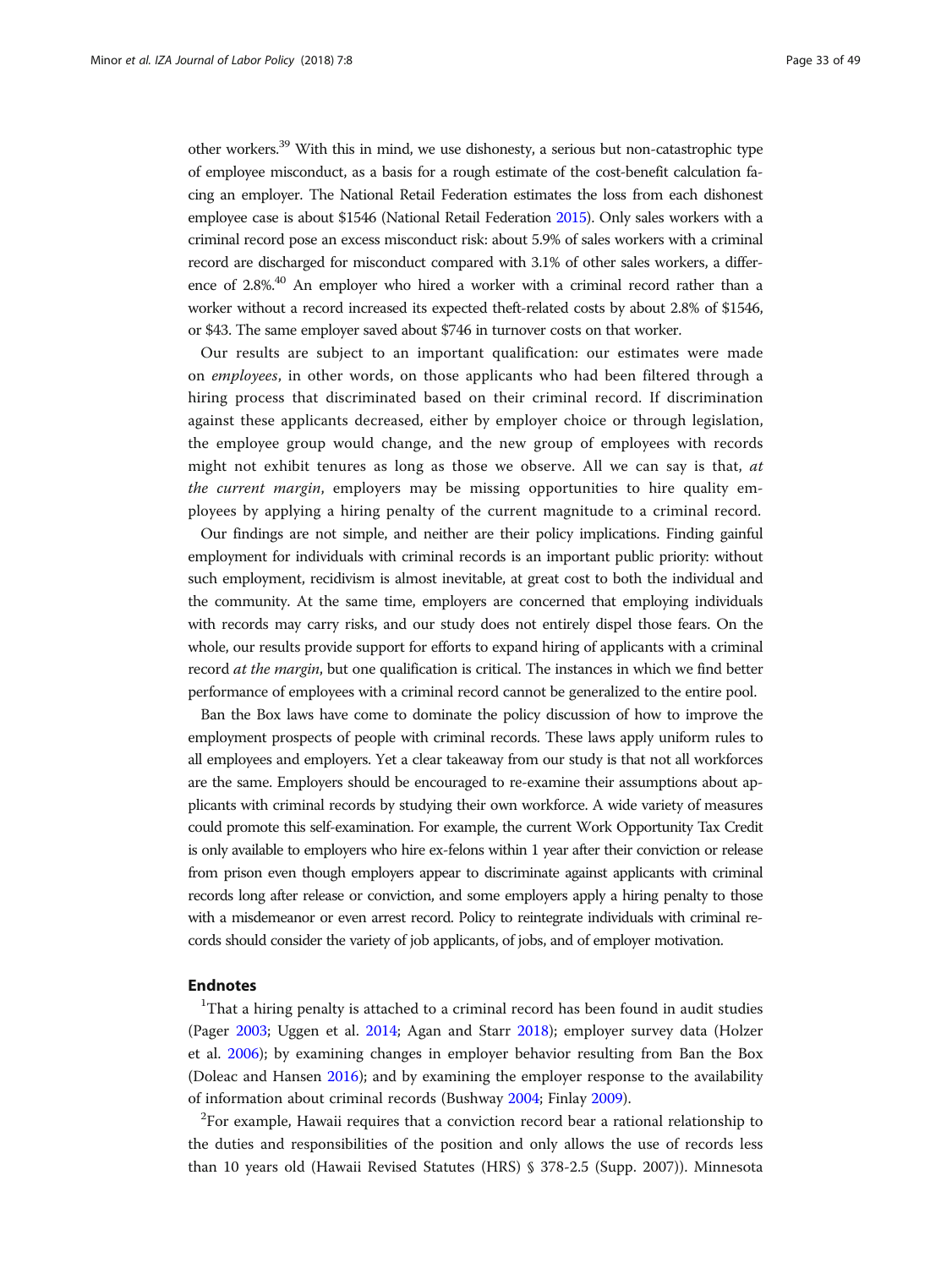also allows a record to be used only if it "directly relates" to the position (Minn. Stat. § 364). New York and Wisconsin also prohibit employment discrimination against those with a criminal record unless an employer can show that a person with a propensity for the kind of crime the prospective employee had previously committed would be unable to successfully perform the relevant job (Wis. Stat. § 111.325–111.335 (2003); N.Y. Correct. Law §§750-55 (2003) (amended in 2007)). New York, however, permits inquiry about a criminal record at any stage of an application.

<sup>3</sup>Equal Employment Opportunity Commission. "Enforcement Guidance 915.002: Consideration of Arrest and Conviction Records in Employment Decisions Under Title VII of the Civil Rights Act of 1964," [https://www.eeoc.gov/laws/guidance/arrest\\_conviction.cfm.](https://www.eeoc.gov/laws/guidance/arrest_conviction.cfm)

<sup>4</sup>The White House. "Take the Fair Chance Pledge." [https://obamawhitehouse.archi](https://obamawhitehouse.archives.gov/issues/criminal-justice/fair-chance-pledge)[ves.gov/issues/criminal-justice/fair-chance-pledge](https://obamawhitehouse.archives.gov/issues/criminal-justice/fair-chance-pledge) (accessed September 28, 2016).

 $526$  U.S. C. § 51.

<sup>6</sup>Federal Bonding Program, Answers to Questions About Fidelity Bonding, [http://](http://www.bonds4jobs.com/highlights.html) [www.bonds4jobs.com/highlights.html](http://www.bonds4jobs.com/highlights.html) (Accessed 22 Aug 2018).

<sup>7</sup>The most comprehensive protection is provided by Texas. Tex. Civ. Prac. & Rem., §142.002 which provides that "[a] cause of action may not be brought against an employer, general contractor, premises owner, or other third party solely for negligently hiring or failing to adequately supervise an employee, based on evidence that the employee has been convicted of an offense."

<sup>8</sup>Some states, such as Florida, disallow the use at any time of expunged records and permit job candidates to lie if asked (Fla. Stat. ch.  $\frac{6}{5}$  943.0585 4(a)). Most states have procedures that attempt to identify individuals with records who have been rehabilitated and either expunge their records or grant a Certificate of Good Conduct, which leaves their conviction standing but testifies to their rehabilitation since that time (Jacobs [2015](#page-48-0), 143–49).

<sup>9</sup>Surveys suggest that employers consider criminal records to reduce legal liability for negligent hiring (52%); to ensure a safe work environment for employees (49%); to reduce theft and other criminal activity (38%); to comply with laws requiring checks (28%); and to assess the overall trustworthiness of a candidate (17%) (Society for Human Resource Management [2012\)](#page-48-0).

<sup>10</sup>The continued importance of character proxy use may be indicated by a recent Supreme Court case, NASA v. Nelson, 131 S. Ct. 746, 760 (2011), that accepted a defendant's argument that questions about illegal drug use are a useful way of determining which employees will "'efficiently and effectively' discharge their duties" (upholding the constitutionality of government use of criminal background checks absent any specific statutory prohibition).

 $11$ These categories have been validated by replicability across samples rather than by prediction of real world outcomes (Hogan [2005,](#page-48-0) 332)

 $12$ In our sample, 27% of those with criminal records had more than high school compared with 40% of those without a record. Another study found that only about 10% of individuals with criminal records had more than a high school education (Yang [2017](#page-48-0)), so our sample appears to be more educated than the population with a criminal record as a whole, though it may be typical of those who apply for white-collar jobs.

<sup>13</sup>We found that applicants are missing pre\_crim if and only if they are missing position\_id. This suggests that the occurrences in which pre\_crim is missing reflect a deliberate decision by an employer not to collect criminal records information for a set of jobs indicated by a position\_id rather than a selective response on the part of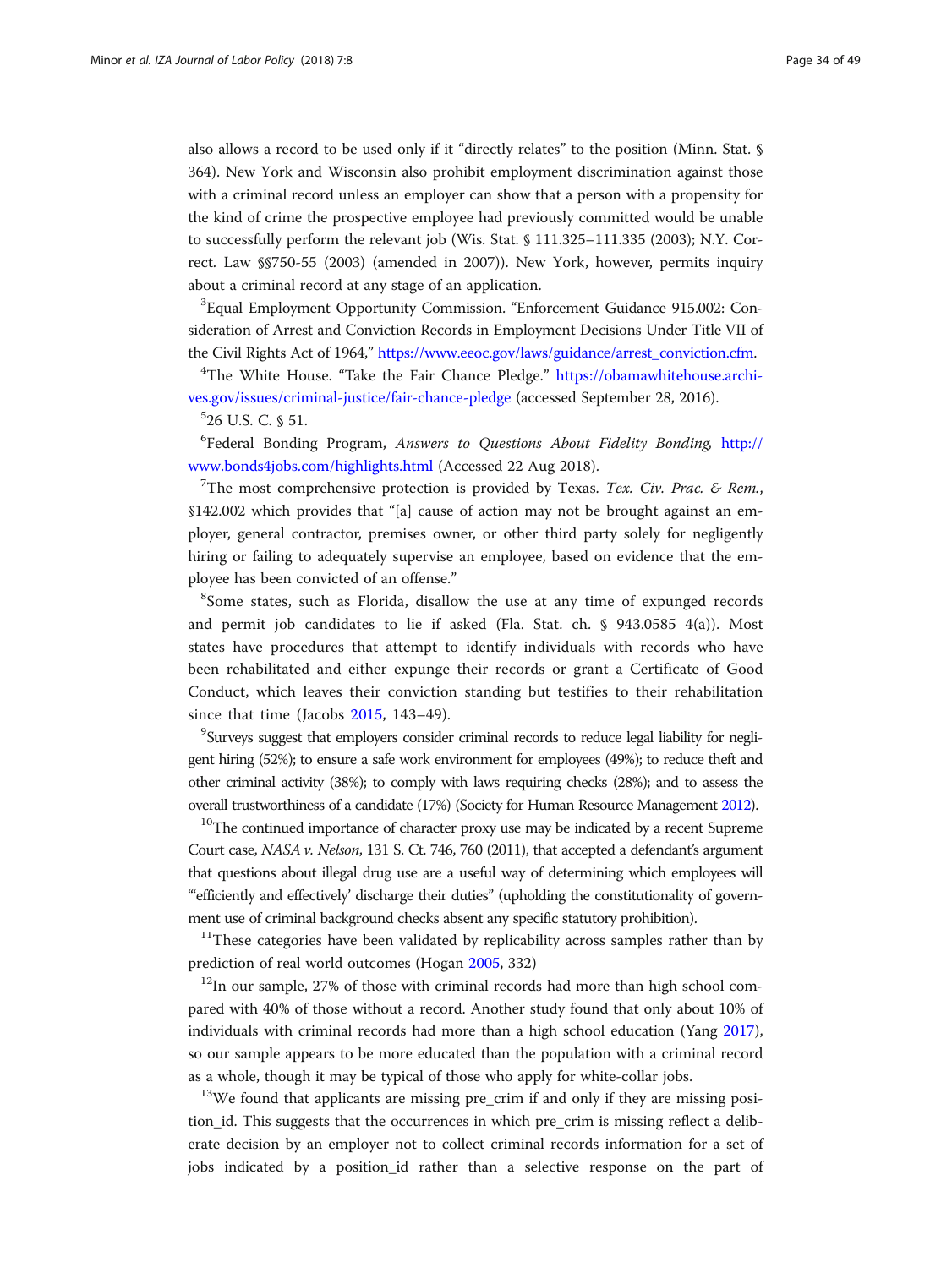applicants. Furthermore, we examined applicants who were hired to check whether the establishment (firm\_id) predicts the missing pre\_crim and found that indeed there is a strong correlation. Establishments are sharply divided into two groups; those for which the pre\_crim field is missing for almost all employees and those for which the pre\_crim field is complete for almost all workers. This indicates that information on criminal background was fully recorded for some establishments and fully missing for the vast majority of the rest of the establishments in our sample.

<sup>14</sup> Although comprehensive data on employee crime is not available, the financial services sector appears, not surprisingly, to be especially vulnerable, and FDIC insured firms have a strong incentive to conduct background checks (12 U.S.C. 1829). In our sample, however, noninsurance financial services are actually more than average likely to be missing criminal records (Table 12 in [Appendix 1\)](#page-38-0).

 $15$ For about 264,000 applicants we know the value of a field called position\_id. By examining applicants who were hired, we can see that position id combines information about the type of job to which the applicant applied and the location variable. For example, almost all employees for whom position\_id is coded 193 are customer service representatives in location 10. For many non-hired applicants, we were therefore able to reconstruct location code (loc\_new) and position applied for. The variable job\_app\_equals 1 when we were able to impute a position (Table [1](#page-5-0)).

<sup>16</sup>In order to preserve the anonymity of its clients, the consultancy masked the codes so that we were able to identify groups of employees who were hired at the same location, but not to identify the location itself. We do have reason to think that none of the firms, whether or not they collected criminal records information, were in a state that had Ban the Box legislation at the time of data collection. We can make a few educated guesses about the geographic distribution of our firms. The hiring consultancy told us that its client sites were overwhelmingly located in the South and continental West, and we have some corroboration for this. In addition to the location code, the data contain state and city fields that are empty for observations that have criminal record information, but had values for some of the observations that do not. Within this group of observations, 50.4% are in the West, 36% are in the South, 9% are in the Midwest, and 4% are in the East. This group of observations might have differed from the ones we analyze here, since by definition observations that had criminal records information were in states that, at the time of application, did not ban the box, while those for which criminal records information was missing might or might not have been in such states. However, any such difference is likely to be small. During the period of data collection, only four states covering about 5% of the US population banned the box for private employers (Hawaii, Rhode Island, Massachusetts, and Minnesota). Moreover, not one identifiable observation was in any of these four states. The group with identifiable states was slightly skewed away from states that have since banned the box for private employers. Five other states (Connecticut, Illinois, New Jersey, Oregon, and Vermont) passed laws after data collection, and about 14% of the US population now lives in a state that bans the box for private employers. Only one state that could be identified in the data, Oregon, now has a private employer Ban the Box law. It accounts for 1.2% of the US population though about 7.3% of all observations for which the state could be identified.

 $17$ This field sometimes changes through a worker's tenure, presumably because the employer has shifted the worker to a different job. We retain the most recently recorded position\_type and use it as a control for occupation held in our analysis of the employee pool.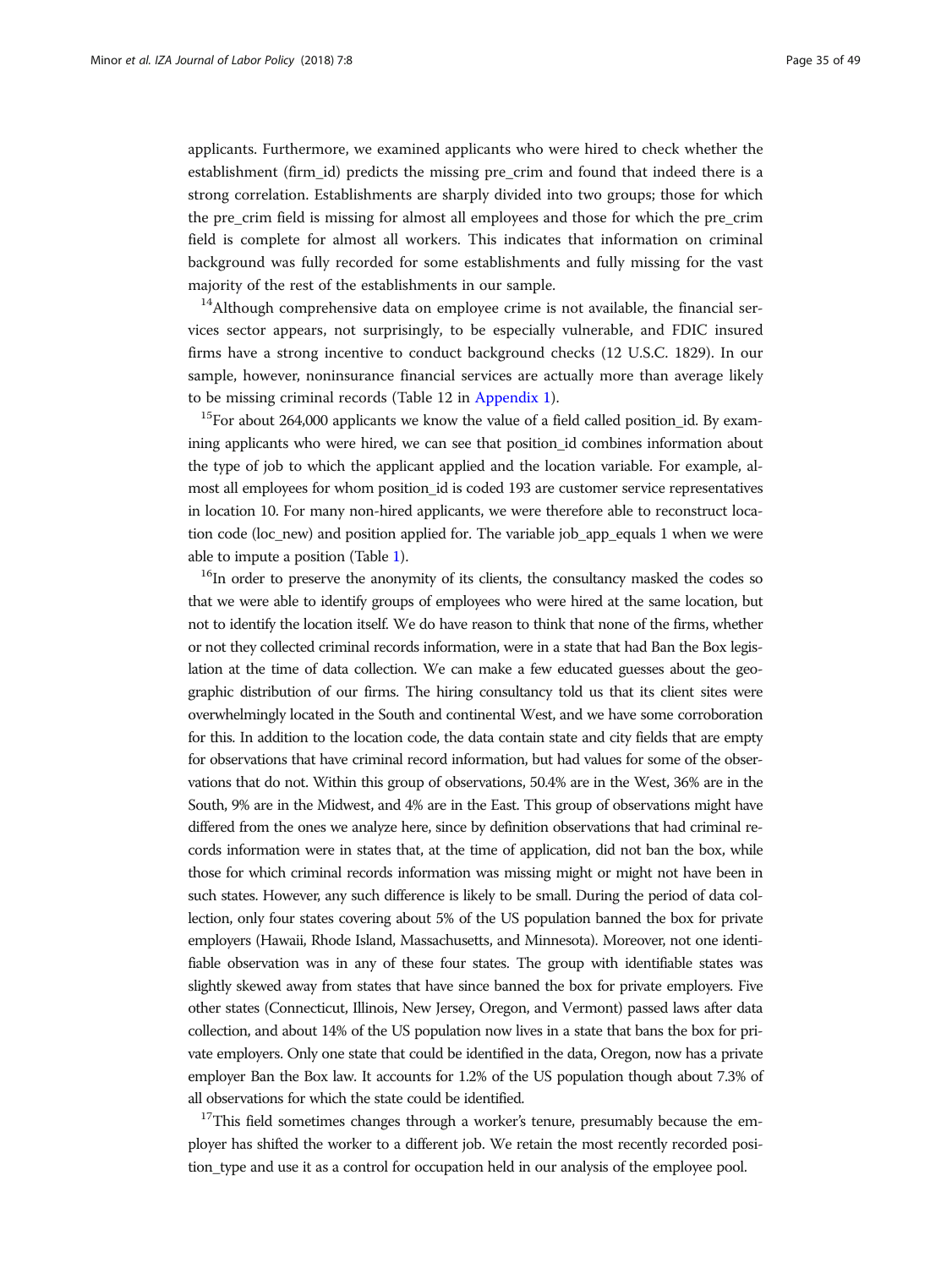<sup>18</sup>This variable is censored for those workers who had not yet separated when the data collection ended.

<sup>19</sup>A variable TERM\_ANY was constructed to take value 0 for any observation for which the cause of termination was not recorded and 1 otherwise; thus, from Table [2](#page-7-0), panel B, we see that 77% of our sample had separated from their job by the time data collection ended.

<sup>20</sup>"Openness to experience" reflects the individual's degree of intellectual curiosity, creativity, and a preference for novelty and variety. "Conscientiousness" is the tendency to be organized and dependable, show self-discipline, act dutifully, aim for achievement, and prefer planned rather than spontaneous behavior. "Extraversion" includes energy, positive emotions, surgency, assertiveness, sociability, and talkativeness. "Agreeableness" is the tendency to be compassionate and cooperative rather than suspicious and antagonistic toward others. "Neuroticism" is the tendency to experience unpleasant emotions easily, such as anger, anxiety, depression, and vulnerability.

 $21$ <sup>21</sup>The number of observations of "Agent" and "Technical Support" was below the level needed to draw useful inferences; we therefore dropped these positions. Although the number of observations of "Other" with pre\_crim was reasonably large, it shrank when other variables like school were added. Since "Other" also represents a heterogeneous group, results would be hard to interpret, and we dropped it as well.

 $22$ Of 110 unique locations, 42 had values for only one firm and 73 had three firms or less. Five locations were associated with 10 or more firms, with a high of 20 firms.

 $^{23}$ In general, lower turnover is associated with higher firm value, although the relationship is not linear (Hancock et al. [2013](#page-48-0)).

 $^{24}$ A literature review finds a wide range of results regarding the relationship between voluntary turnover and performance, with slightly more studies finding a weak negative association (Allen and Griffeth [1999](#page-47-0)).

<sup>25</sup>The difference in turnover rates is  $(365/183-365/167)$ , or 19%; multiplying by \$4000 per turnover implies a cost difference of \$764.

 $^{26}$ In 2015, the average wage for all customer services representatives was about \$34,000. The workers in our sample typically did not have specialized skills, and their wages were likely closer to the sub-category "Business support services", for which the average wage was about \$28,000. <https://www.bls.gov/oes/2015/may/oes434051.htm> (accessed February 1, 2017).

 $27$ The Vermont definition of misconduct includes profanity, 21 V.S.A. § 1344; a number of states include absenteeism without fault as misconduct (Ark. Code Ann. § 11-10-514). Minn. Stat. Ann. § 268.09(1)(2). Campbell v. Minneapolis Star & Tribune Co., 345 N.W.2d 803 (Minn. Ct. App. 1984); Clark v. Iowa Dep't of Job Serv., 317 N.W.2d 517 (Iowa Ct. App. 1982); and one case held sleeping on the job was misconduct. L. Washington  $\mathcal E$  Associates, Inc. v. Unemployment Compensation Bd. of Review, 662 A.2d 1148 (Pa. Commw. Ct. 1995).

 $28$ Since most firms would not use these particular psychometric variables in hiring, column 6 of Table [7](#page-22-0) is most relevant to a typical firm's risk assessment. The antilog of the regression coefficient on pre\_crim yields a hazard ratio of about 1.34.

<sup>29</sup>Our data contain two kinds of psychometric questions, 15 FFA questions and three proprietary questions. Fifteen questions are considered valid for assessment at the factor level (Donnellan et al. [2006\)](#page-48-0), but that number is not enough to distinguish among the 30 or more categories at the facet level, and is below the preferred level for comprehensive assessment.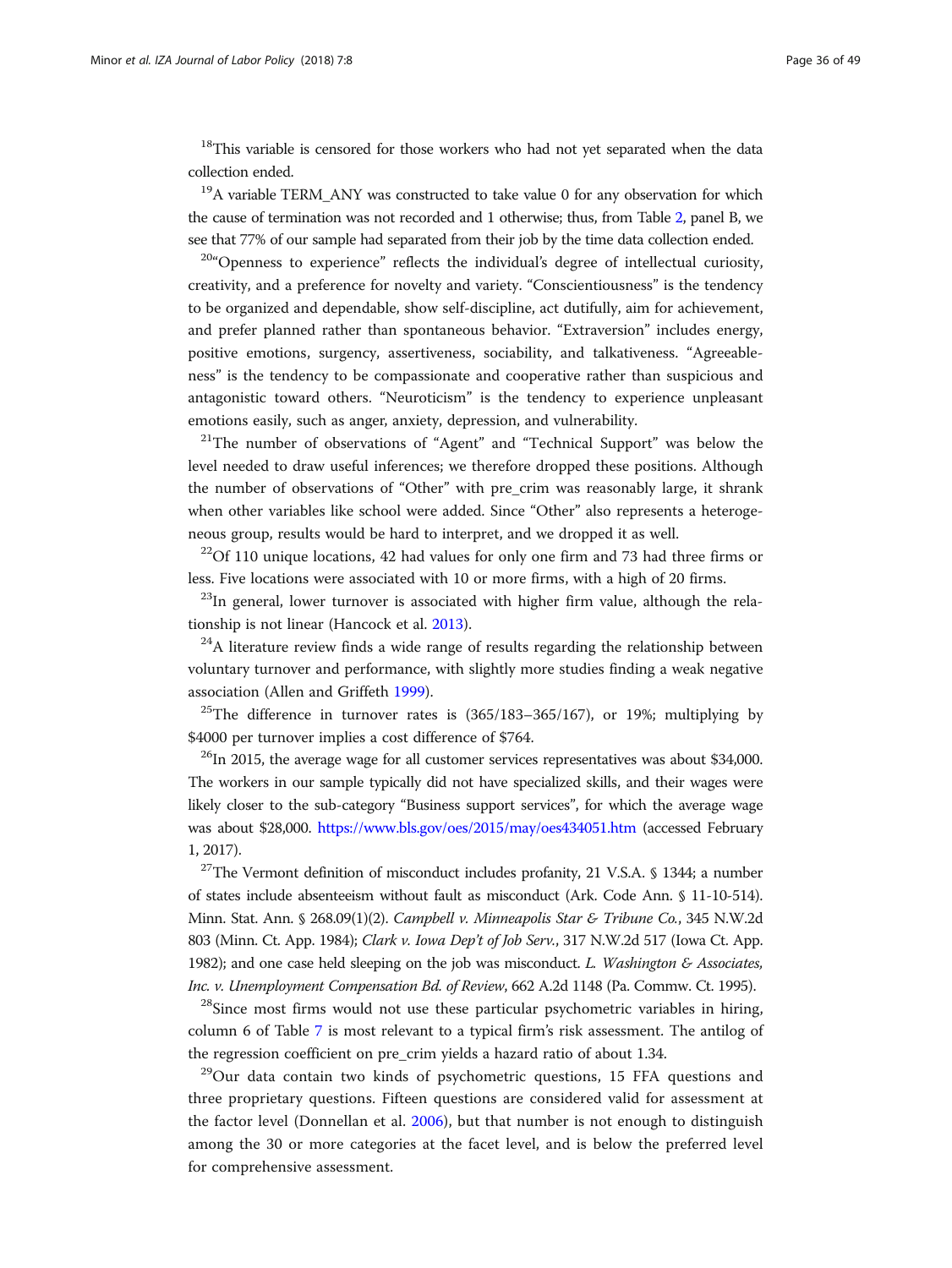$30\text{As}$  noted earlier, LOE and voluntary turnover can result from a number of factors both good and bad. Thus, the signs on explanatory variables do not have clear interpretations.

 $31$ For example, when the psychometric variables are included in the misconduct estimate for sales, the coefficients on the significant psychometric variables are about as large or larger (confidence regress = .61;  $\text{con2} = .22$ ; agree $3 = 15$ ) than that on pre-crim (.28–.31) (Table [7,](#page-22-0) columns 7–8).

 $32$ In the misconduct estimates for sales employees, three FFA questions, con1, con2 and agree3, have significant positive coefficients, with agree3 extremely large and highly significant. In comparison, in the misconduct estimates for customer service, five FFA variables have predictive value and not one of these is significant in the sales regression (Table [11](#page-30-0), columns 3–4). In our estimates of involuntary termination, four of the fifteen FFA variables are significant for sales and two for customer service, but no FFA variable is significant in both estimates. (Table [11](#page-30-0), columns 1–2). In addition to the FFA, we examine three measures based on proprietary psychometric tests of the hiring consultancy. Again, the predictive power of these variables is not always the same for customer service and sales. One, confidence\_regress, is a measure of overconfidence that is notable for combining self-reports and objective information. Applicants were asked how confident they felt in their technical skills without knowing that they would later take a computer test. Confidence\_regress is based on the difference between the applicant's reported self-confidence and his or her actual performance on the later test. Confidence regress performs well: it is highly significant in both the misconduct and the involuntary termination estimates for sales; it is significant for customer service in predicting both involuntary termination and misconduct, but with smaller coefficients and lower confidence levels (Table [11\)](#page-30-0). A second proprietary variable, rulebreaker, is a forced choice variation of the first two FFA conscientiousness questions. Rulebreaker is significant in predicting involuntary termination and misconduct for customer service but not for sales (Table [11](#page-30-0)). A third measure is badservice, which is meant to predict poor customer service skills. Badservice had some predictive power for involuntary separation in sales but not in customer service, and none for misconduct (Table [11](#page-30-0)).

 $33$ The position term is significant, usually highly, in 17 of 18 regressions: a criminal record is significant in 6 of 18 estimates and the interaction term is significant in 5 of 18. The five psychometric measures for which the interaction term is significant do not correspond to the measures that are associated with poor performance outcomes (Tables [6](#page-18-0) and [7](#page-22-0), columns 7–8, and Table 16 in [Appendix 1](#page-38-0)). The sales\*criminal record interaction is negatively associated with confidence regress, but confidence regress is positive and significantly associated with both involuntary termination and misconduct. The sales\*criminal record interaction is positively associated with con3, but con3 is unrelated to misconduct and has a significant negative association with involuntary termination. The interaction term is significant and negatively associated with variables extra2 and extra3, but extra2 and extra3 are unrelated to either work outcome. The interaction term is significant and negatively associated with agree3, and while agree3 is significant and negatively associated with involuntary termination it is positively associated with misconduct. However, without random assignment of workers to jobs, no causal conclusions can be drawn from this.

<sup>34</sup>We restrict our analysis to the hired pool because personality variables are available only for this group. We report the results for the sample restricted to sales and customer service jobs. Results for the whole hired pool are consistent and are provided in Tables 13 and 14 of [Appendix 1](#page-38-0).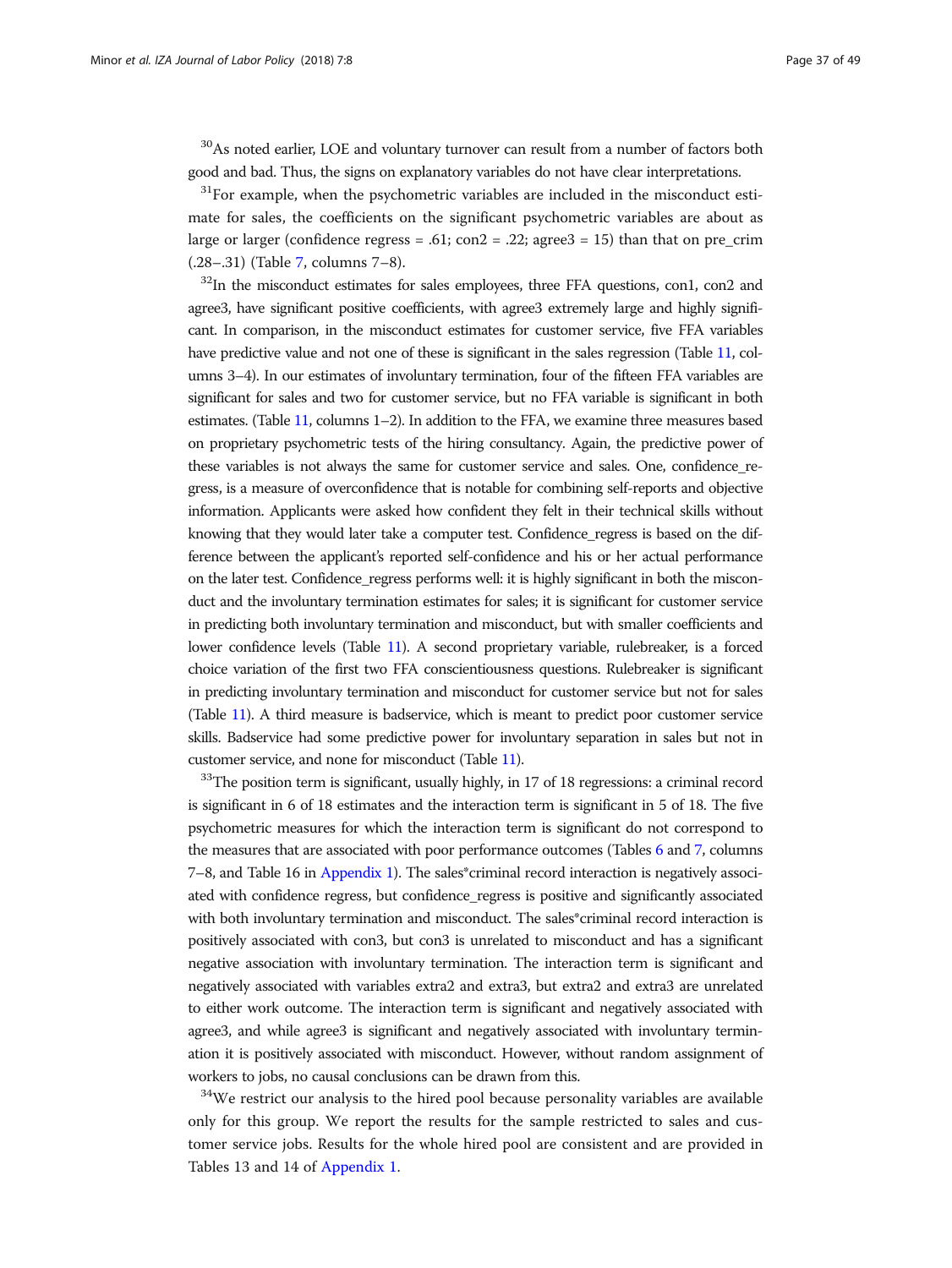<sup>35</sup>Of the 15 FFA questions, 7 are predictive in both specifications (Table 19 in Appendix [1,](#page-38-0) columns 4 and 6) and our results generally correspond with the prior literature. See [Appendix 2](#page-46-0). One of the three proprietary questions, badservice, is positively correlated with a criminal record (Table 19 in Appendix [1,](#page-38-0) columns 3 and 5).

<sup>36</sup>Table 17 in [Appendix 1](#page-38-0) compares psychometric variables as predictors of a criminal record and of poor employment outcomes for sales workers. Since a criminal record, involuntary termination, and misconduct are all undesirable outcomes, we might expect to see psychometric variables tending to have the same signs in all three. However, Table 17 in [Appendix 1](#page-38-0) indicates that only one question with a significant association with misconduct in sales positions, agree3, has a significant association of the same sign in the criminal record estimate. Three other questions significantly associated with misconduct (confidence\_regress, con1, and con2) are not significantly associated with a criminal record. Similarly, Table 17 in [Appendix 1](#page-38-0) shows only a minimal relationship between the predictors of involuntary termination in sales positions and a criminal record. Two questions, con3 and badservice, are significant and of the same sign in predicting involuntary termination and a criminal record. Six questions are associated with a criminal record but not involuntary termination, while one question is associated with involuntary terminations but not a criminal record. Two questions, open2 and agree3, have associations of opposite signs with involuntary terminations and a criminal record.

<sup>37</sup>High neuroticism and low conscientiousness and agreeableness usually lead to worse work outcomes (Judge et al. [2013](#page-48-0); Barrick et al. [2001](#page-47-0)) and more criminal behavior (Jones et al. [2011;](#page-48-0) O'Riordan and O'Connell [2014](#page-48-0)). Only extraversion usually increases criminal behavior while improving work outcomes.

<sup>38</sup>No aggregate statistics are collected on this issue, and supposed evidence that a criminal record has a major effect on negligent hiring costs is basically folklore (Hickox and Roehling [2013](#page-48-0)). One often-cited article claims employers have lost 72% of negligent hiring cases with an average settlement of more than \$1.6 million. It provides no evidence as to the use of a criminal background in such verdicts, no data on the frequency of such cases, and for the evidence it does provide it cites a broken web link to what appears to have been either a background check provider or a trade magazine (Connerley et al. [2001\)](#page-48-0). Large judgments have indeed been rendered for the acts of employees with criminal backgrounds, Ward v. Trusted Health, No. 94-4297 (Suffolk Super. Ct. Mass) (1999)(\$26.5 million damages); Tallahassee Furniture Co. v. Harrison, 583 So. 2d 744 (Fla. Dist. Ct. App. 1991); but also for the acts of employees without a criminal record, Diaz v. Carcamo, 253 P.3d 535 (Ca. 2011) (\$23 million award); Glomb v. Glomb, 530 A.2d 1362, 1364 (Pa. Super. Ct. 1987) (\$1.5 million).

<sup>39</sup>Roberts et al. ([2007](#page-48-0)) examined a birth cohort of about 900 New Zealand residents who had been tracked from birth to age 26. Adolescent criminal convictions were unrelated to committing counterproductive activities at work in general, and were actually negatively related to more serious counterproductive work behaviors such as fighting or stealing.

<sup>40</sup>Note that these rates are unadjusted raw numbers. The hazard ratios from our Cox estimate cannot be used here because Cox estimation does not produce a baseline hazard rate. However, the hazard ratio implied by these raw numbers is higher than the Cox hazard ratio, and the estimate in text is likely to be of the right order of magnitude but on the higher side.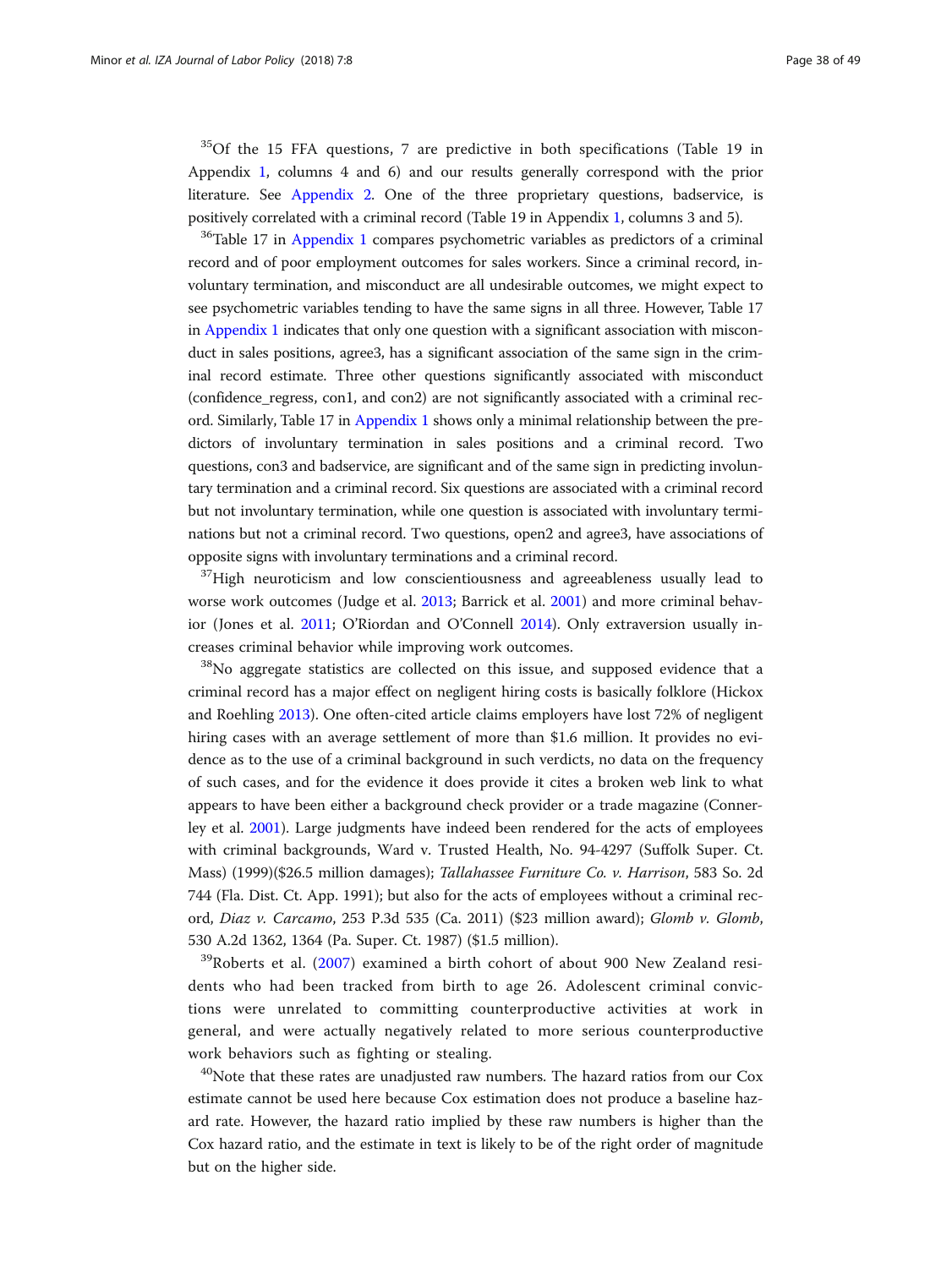# <span id="page-38-0"></span>Table 12 Industry correlates of missing criminal record

|                                  | (1)              |
|----------------------------------|------------------|
|                                  | missing_pre_crim |
| industry==Electronics            | $0.3090***$      |
|                                  | (29.21)          |
| industry==Financial              | $0.1815***$      |
|                                  | (24.60)          |
| industry==Healthcare             | $-0.0683***$     |
|                                  | $(-10.30)$       |
| industry==Insurance              | $-0.2626***$     |
|                                  | $(-35.72)$       |
| industry==Miscellaneous          | $-0.0866$ ***    |
|                                  | $(-17.08)$       |
| industry==Retail                 | $-0.1902***$     |
|                                  | $(-23.61)$       |
| industry==Telecommunications     | $0.3852***$      |
|                                  | (77.00)          |
| position_type==Agent             | $0.3952***$      |
|                                  | (36.58)          |
| position_type==Customer_service  | $-0.0519***$     |
|                                  | $(-6.08)$        |
| position_type==Sales             | $-0.5887***$     |
|                                  | $(-66.50)$       |
| position_type==Technical_support | $-0.0651***$     |
|                                  | $(-4.90)$        |
| Constant                         | $0.6341***$      |
|                                  | (69.08)          |
| Observations                     | 57,397           |
| R-squared                        | 0.590            |
| Adjusted R-squared               | 0.590            |

*t*-statistics in parentheses. Robust standard errors  $\n* p < 0.10$ ,  $\n* p < 0.05$ ,  $\n* p < 0.1$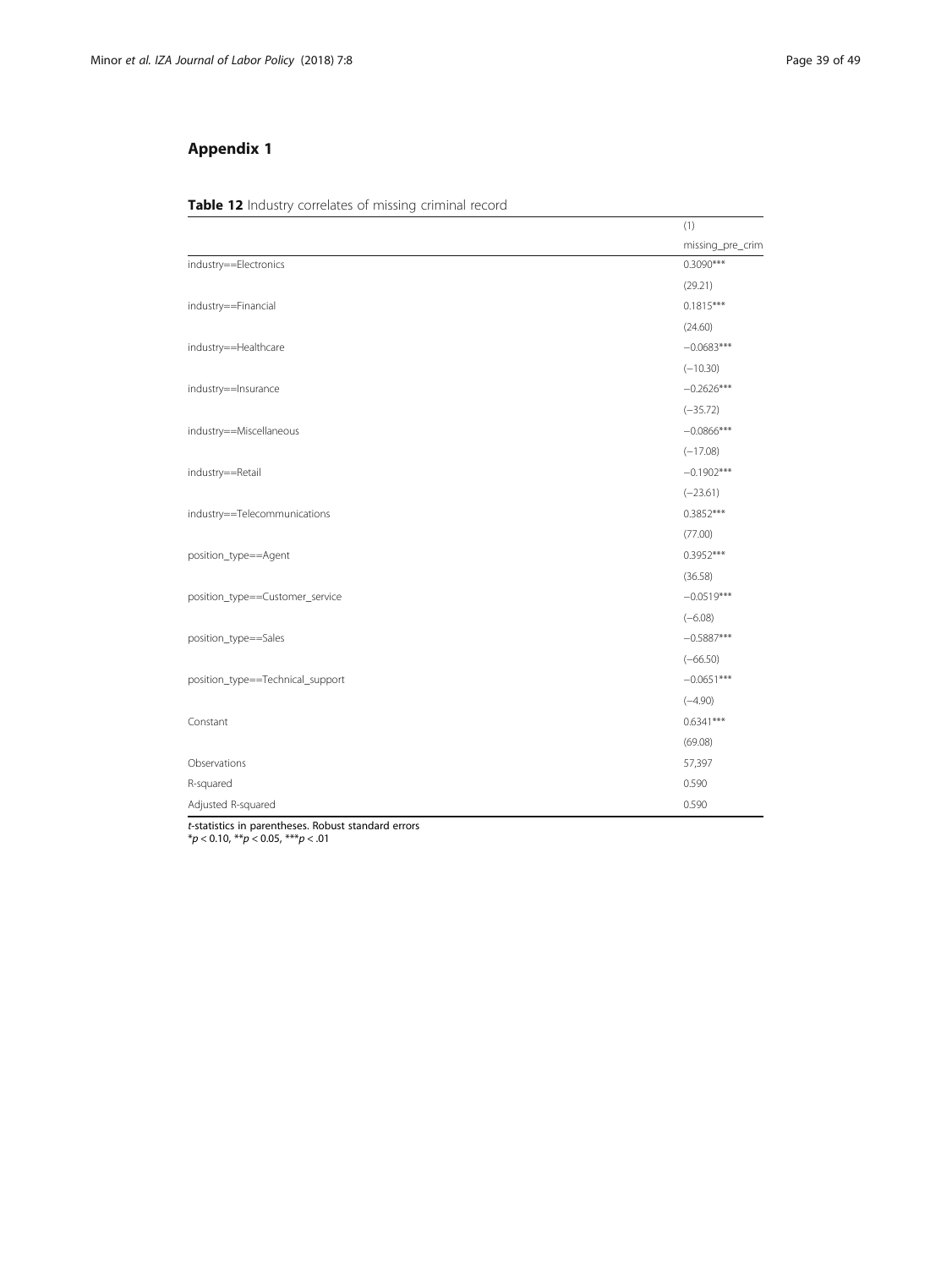|                    | (1)         | (2)          | (3)          | (4)          |
|--------------------|-------------|--------------|--------------|--------------|
|                    | pre_crim    | pre_crim     | pre_crim     | pre_crim     |
| school             | $-0.0006$   |              |              | $-0.0068$    |
|                    | $(-0.09)$   |              |              | $(-0.94)$    |
| fewer_short_jobs   |             | $-0.0207***$ |              | $-0.0195***$ |
|                    |             | $(-5.45)$    |              | $(-5.14)$    |
| longest_job        |             | $0.0184***$  |              | $0.0208***$  |
|                    |             | (8.84)       |              | (9.60)       |
| neurtot            |             |              | $0.0116***$  | $0.0124***$  |
|                    |             |              | (3.14)       | (3.36)       |
| opentot            |             |              | $-0.0198***$ | $-0.0178***$ |
|                    |             |              | $(-4.82)$    | $(-4.34)$    |
| extratot           |             |              | $0.0210***$  | $0.0223***$  |
|                    |             |              | (5.05)       | (5.39)       |
| contot             |             |              | $-0.0281***$ | $-0.0307***$ |
|                    |             |              | $(-7.26)$    | $(-7.93)$    |
| agreetot           |             |              | 0.0015       | 0.0013       |
|                    |             |              | (0.37)       | (0.32)       |
| Constant           | $0.1141***$ | $-0.0030$    | $0.1207***$  | $-0.0042$    |
|                    | (32.71)     | $(-0.27)$    | (9.93)       | $(-0.26)$    |
| Observations       | 11,008      | 11,008       | 11,008       | 11,008       |
| R-squared          | 0.000       | 0.008        | 0.010        | 0.019        |
| Adjusted R-squared | $-0.000$    | 0.008        | 0.009        | 0.019        |

|  |  |  |  |  |  | Table 13 Factor-level correlates of criminal background in hired population (all positions) |  |  |  |  |  |
|--|--|--|--|--|--|---------------------------------------------------------------------------------------------|--|--|--|--|--|
|--|--|--|--|--|--|---------------------------------------------------------------------------------------------|--|--|--|--|--|

Sample contains only hired workers for whom information about criminal background is available. Standardized beta coefficients. t-statistics in parentheses. Robust standard errors

 $**p* < 0.10, ***p* < 0.05, ***p* < 0.01$ 

Table 14 Question-level correlates of criminal background in hired population (all positions)

|                    | (1)       | (2)          | (3)        | (4)          | (5)          | (6)          |
|--------------------|-----------|--------------|------------|--------------|--------------|--------------|
|                    | pre_crim  | pre_crim     | pre_crim   | pre_crim     | pre_crim     | pre_crim     |
| school             | $-0.0006$ |              |            |              | $-0.0109$    | $-0.0018$    |
|                    | $(-0.09)$ |              |            |              | $(-1.49)$    | $(-0.25)$    |
| fewer_short_jobs   |           | $-0.0207***$ |            |              | $-0.0201***$ | $-0.0189***$ |
|                    |           | $(-5.45)$    |            |              | $(-5.25)$    | $(-4.99)$    |
| longest_job        |           | $0.0184***$  |            |              | $0.0194***$  | $0.0230***$  |
|                    |           | (8.84)       |            |              | (8.94)       | (10.50)      |
| badservice         |           |              | $0.0178**$ |              | $0.0183**$   |              |
|                    |           |              | (2.15)     |              | (2.21)       |              |
| confidence_regress |           |              | $-0.0109$  |              | $-0.0040$    |              |
|                    |           |              | $(-0.88)$  |              | $(-0.32)$    |              |
| rulebreaker1       |           |              | $-0.0098$  |              | $-0.0068$    |              |
|                    |           |              | $(-1.03)$  |              | $(-0.72)$    |              |
| open1              |           |              |            | $-0.0221***$ |              | $-0.0228***$ |
|                    |           |              |            | $(-3.50)$    |              | $(-3.62)$    |
| open2              |           |              |            | $0.0744***$  |              | $0.0830***$  |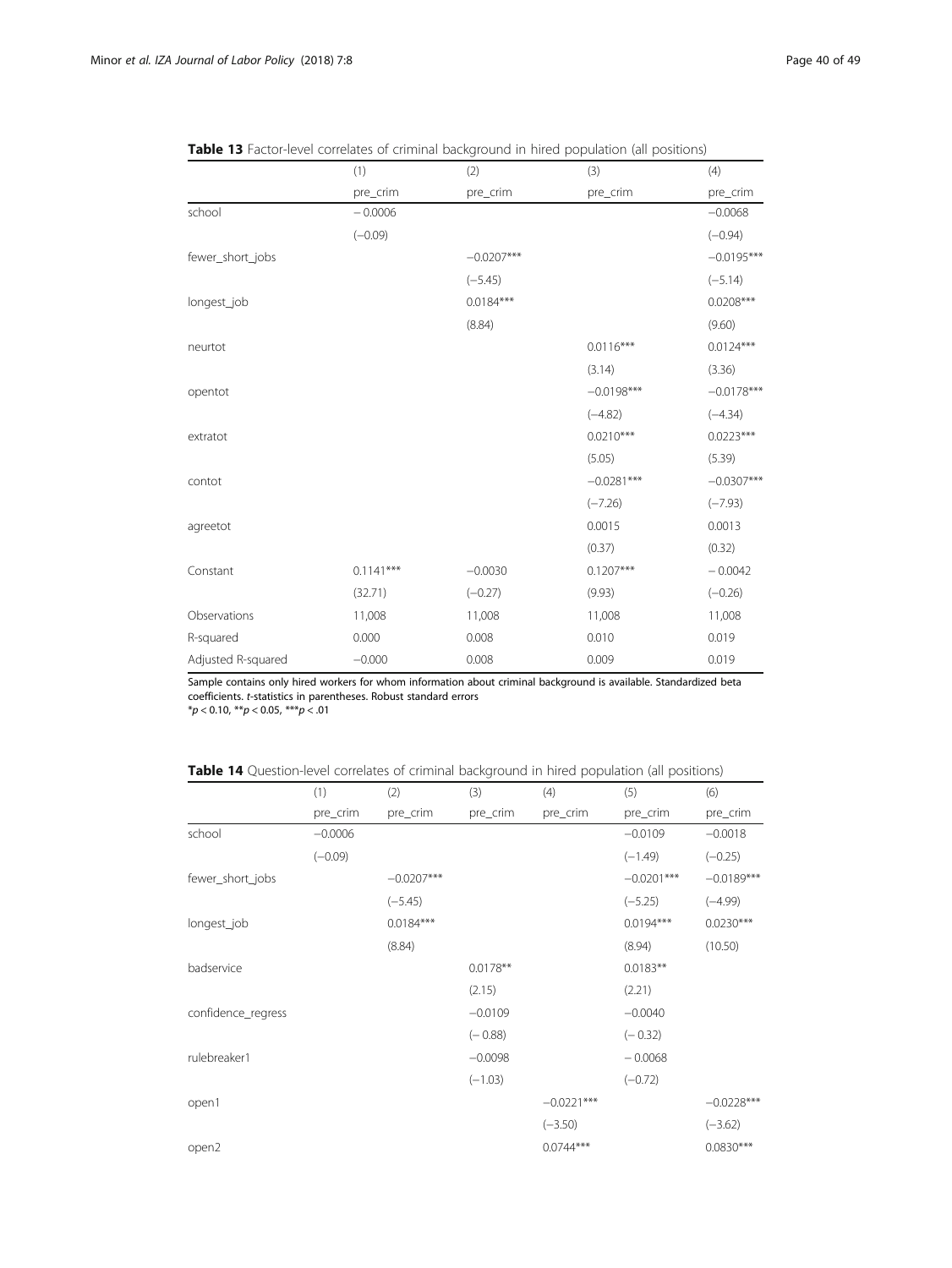|                    | (1)         | (2)       | (3)         | (4)          | (5)       | (6)          |
|--------------------|-------------|-----------|-------------|--------------|-----------|--------------|
|                    | pre_crim    | pre_crim  | pre_crim    | pre_crim     | pre_crim  | pre_crim     |
|                    |             |           |             | (6.10)       |           | (6.79)       |
| open3              |             |           |             | $-0.0231***$ |           | $-0.0195***$ |
|                    |             |           |             | $(-3.78)$    |           | $(-3.19)$    |
| con1               |             |           |             | 0.0098       |           | 0.0064       |
|                    |             |           |             | (1.43)       |           | (0.93)       |
| con2               |             |           |             | $-0.0099$    |           | $-0.0079$    |
|                    |             |           |             | $(-1.54)$    |           | $(-1.24)$    |
| con3               |             |           |             | $-0.0840***$ |           | $-0.0907***$ |
|                    |             |           |             | $(-13.36)$   |           | $(-14.24)$   |
| extra1             |             |           |             | $0.0152**$   |           | $0.0136*$    |
|                    |             |           |             | (2.14)       |           | (1.94)       |
| extra2             |             |           |             | 0.0100       |           | $0.0130*$    |
|                    |             |           |             | (1.33)       |           | (1.74)       |
| extra3             |             |           |             | $0.0196***$  |           | $0.0220***$  |
|                    |             |           |             | (3.04)       |           | (3.43)       |
| agree1             |             |           |             | $-0.0095$    |           | $-0.0106$    |
|                    |             |           |             | $(-1.43)$    |           | $(-1.61)$    |
| agree2             |             |           |             | 0.0016       |           | 0.0044       |
|                    |             |           |             | (0.24)       |           | (0.66)       |
| agree3             |             |           |             | $0.0878***$  |           | 0.0888***    |
|                    |             |           |             | (9.31)       |           | (9.38)       |
| neur1              |             |           |             | $-0.0036$    |           | $-0.0039$    |
|                    |             |           |             | $(-0.60)$    |           | $(-0.64)$    |
| neur <sub>2</sub>  |             |           |             | $0.0132**$   |           | $0.0148**$   |
|                    |             |           |             | (2.05)       |           | (2.31)       |
| neur3              |             |           |             | 0.0071       |           | 0.0072       |
|                    |             |           |             | (1.00)       |           | (1.02)       |
| Constant           | $0.1141***$ | $-0.0030$ | $0.1120***$ | $0.0396***$  | $-0.0059$ | $-0.0970***$ |
|                    | (32.71)     | $(-0.27)$ | (32.22)     | (2.93)       | $(-0.53)$ | $(-5.52)$    |
| Observations       | 11,008      | 11,008    | 11,008      | 11,008       | 11,008    | 11,008       |
| R-squared          | 0.000       | 0.008     | 0.001       | 0.021        | 0.009     | 0.032        |
| Adjusted R-squared | $-0.000$    | 0.008     | 0.000       | 0.020        | 0.009     | 0.030        |

Table 14 Question-level correlates of criminal background in hired population (all positions) (Continued)

Sample contains only hired workers for whom information about criminal background is available. Standardized beta coefficients. t-statistics in parentheses. Robust standard errors

 $**p* < 0.10, ***p* < 0.05, ***p* < 0.01$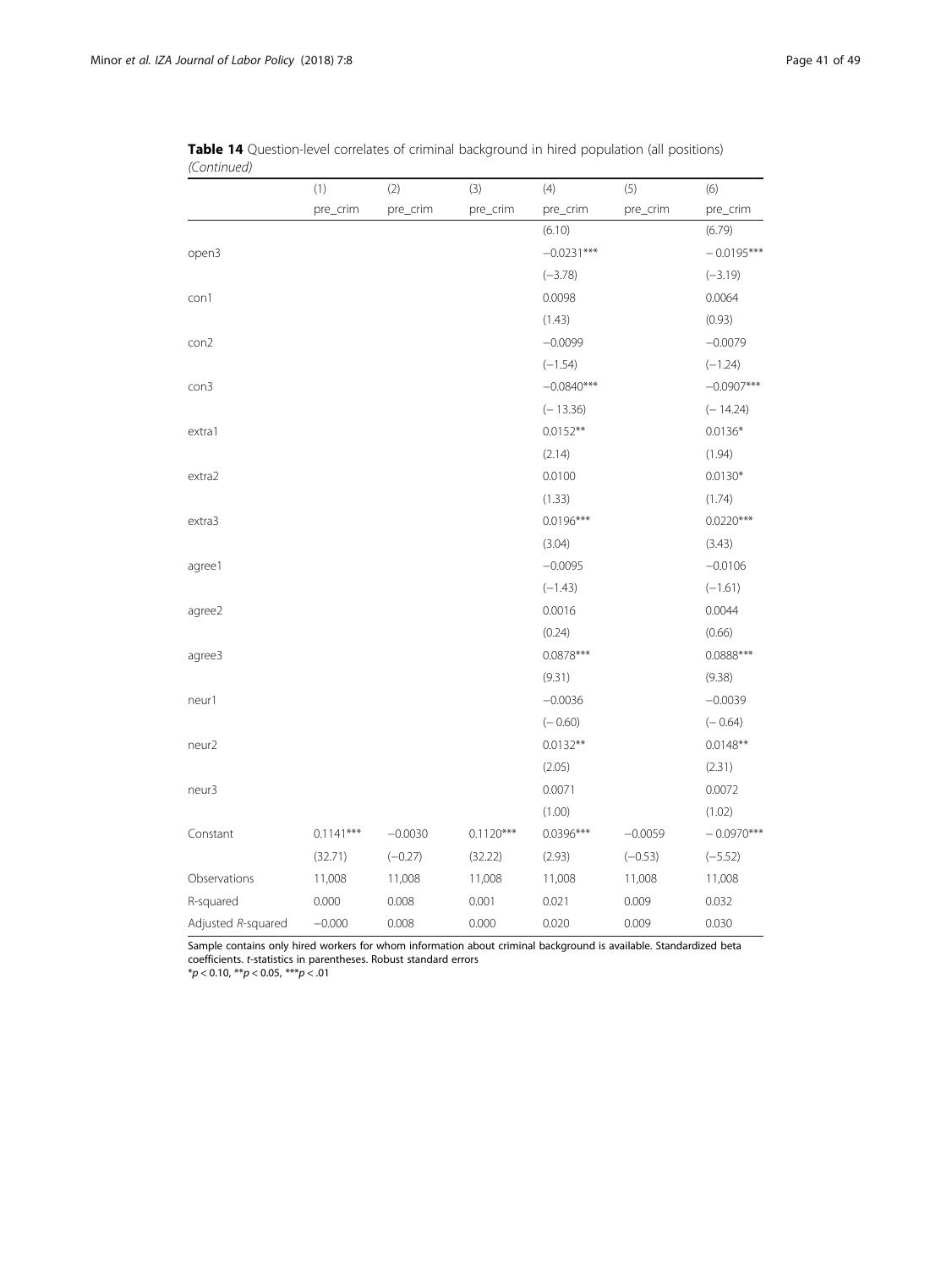|                    | (1)          | (2)          | (3)           | (4)          | (5)          | (6)          |
|--------------------|--------------|--------------|---------------|--------------|--------------|--------------|
|                    | Hired        | Hired        | Hired         | Hired        | Hired        | Hired        |
| pre_crim           | $0.2477*$    | $0.2682**$   | $-0.3064***$  | $-0.1723*$   | $-0.3013***$ | $-0.3240$    |
|                    | (1.95)       | (2.09)       | $(-3.30)$     | $(-1.74)$    | $(-3.27)$    | $(-1.35)$    |
| school             |              | $-0.0937$    |               |              | 0.0537       | 0.0537       |
|                    |              | $(-1.27)$    |               |              | (1.17)       | (1.17)       |
| fewer_short_jobs   |              | $0.1474***$  |               |              | $0.1606***$  | $0.1606***$  |
|                    |              | (4.96)       |               |              | (9.56)       | (9.54)       |
| longest_job        |              | $-0.0507*$   |               |              | $0.0347*$    | $0.0346*$    |
|                    |              | $(-1.76)$    |               |              | (1.75)       | (1.75)       |
| pos_applied==Sales |              |              |               | 1.5735***    | $-4.4892***$ | $-4.4949***$ |
|                    |              |              |               | (5.61)       | $(-3.58)$    | $(-3.56)$    |
| crim*sales         |              |              |               |              |              | 0.0334       |
|                    |              |              |               |              |              | (0.13)       |
| Constant           | $-1.4540***$ | $-0.9385***$ | $-1.6917***$  | $-1.9813***$ | $-1.5885***$ | $-1.5882***$ |
|                    | $(-5.79)$    | $(-3.06)$    | $(-4.41e+12)$ | $(-15.65)$   | $(-16.06)$   | $(-16.04)$   |
| location dummies   | No           | No           | Yes           | No           | Yes          | Yes          |
| Observations       | 73,885       | 73,884       | 67,700        | 73,885       | 67,699       | 67,699       |
| Pseudo R-squared   | 0.001        | 0.004        | 0.082         | 0.087        | 0.087        | 0.087        |

Sample contains only applicants for whom information about criminal background is available. t-statistics in parentheses. Robust standard errors

 $**p* < 0.10, ***p* < 0.05, ****p* < 0.01$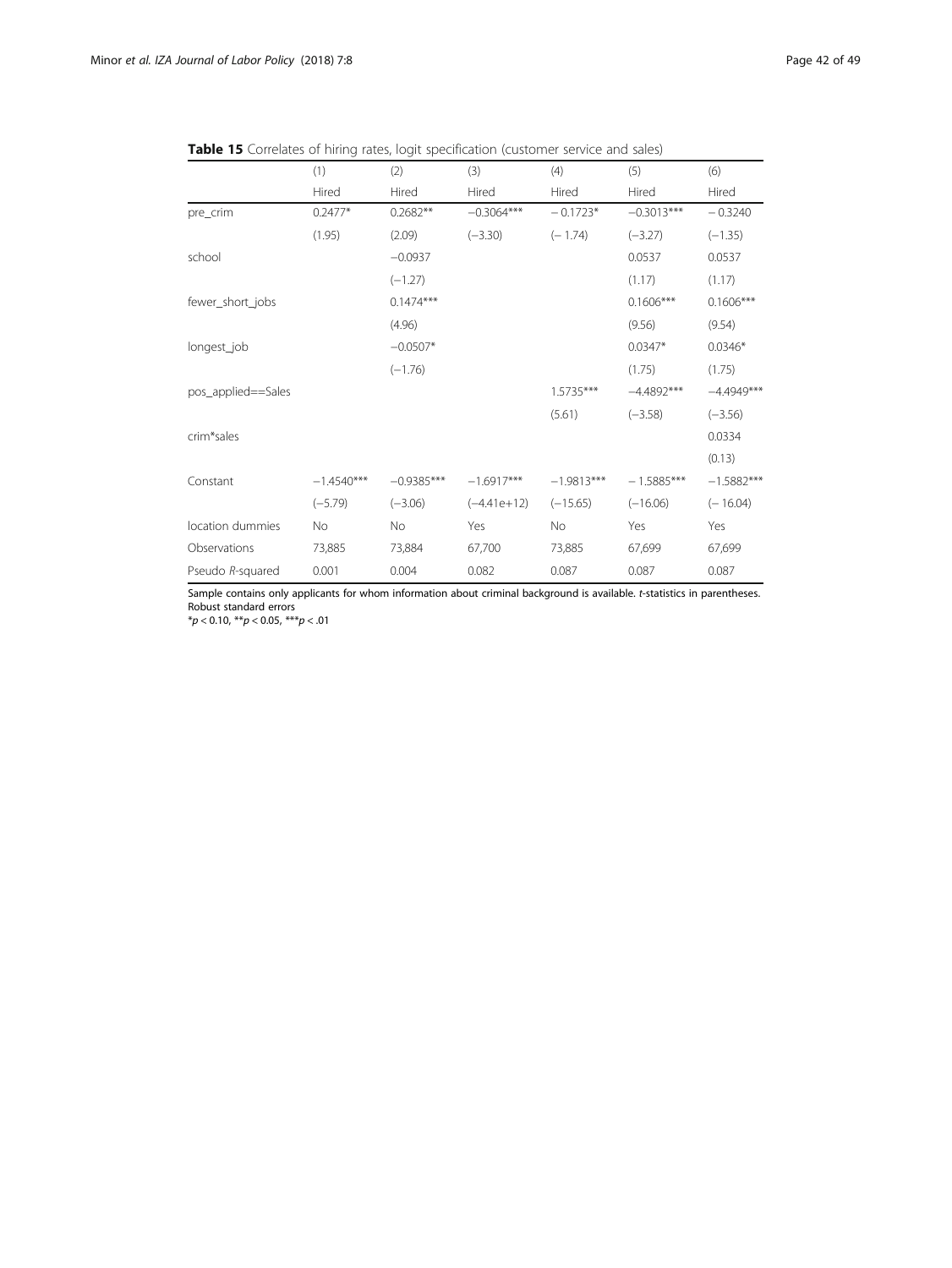|                                   |             | Table 16 Criminal record and position as correlates of              |             |                  |             |                   |                |             | psychometric variables (customer service and sales)                               |               |               |             |                |             |             |                |                   |                   |
|-----------------------------------|-------------|---------------------------------------------------------------------|-------------|------------------|-------------|-------------------|----------------|-------------|-----------------------------------------------------------------------------------|---------------|---------------|-------------|----------------|-------------|-------------|----------------|-------------------|-------------------|
|                                   | $\in$       | $\odot$                                                             | O           | E                | $\odot$     | ©                 | $\mathbf{C}$   | ම           | ම                                                                                 | $\frac{1}{2}$ | $\widehat{=}$ | (12)        | $\binom{3}{2}$ | (14)        | (15)        | $\frac{6}{10}$ | $\binom{7}{1}$    | (18)              |
|                                   |             | badservice confidence_regress rulebreaker1 open1                    |             |                  | open2       | open <sub>3</sub> | $\overline{c}$ | con2        | com <sub>3</sub>                                                                  | extra1        | extra2        | extra3      | agreel         | agree2      | agree3      | neur1          | neur <sub>2</sub> | neur <sub>3</sub> |
| pre_crim                          | $-0.0016$   | 0.0032                                                              | $-0.0081$   | $-0.0617***$     | $-0.0026$   | 0.0586**          | 0.0043         | $-0.0378$   | $0.1115***$                                                                       | 0.0124        | $0.0628***$   | $0.0852***$ | $-0.0252$      | $-0.0020$   | $0.0646***$ | 0.0259         | 0.0361            | 0.0028            |
|                                   | $(-0.09)$   | (0.26)                                                              | $(-0.51)$   | $(-2.25)$        | $(-0.16)$   | $(-2.21)$         | (0.18)         | $(-1.45)$   | $(-4.36)$                                                                         | (0.55)        | (2.69)        | (3.09)      | $(-1.03)$      | $(-0.08)$   | (3.23)      | (0.95)         | (1.42)            | (0.13)            |
| position_                         | $0.1050***$ | $0.0747***$                                                         | $0.0117*$   | ***<br>$-0.0957$ | $0.0486***$ | $0.0380***$       | $-0.0333***$   | $0.0237***$ | $-0.3934***$                                                                      | $-0.0734***$  | $0.1449***$   | $0.0785***$ | $-0.0125$      | $0.0308***$ | $0.0697***$ | 0.0086         | $0.0790***$       | $0.2418***$       |
| type==Sales                       | (13.19)     | (14.82)                                                             | (1.85)      | $(-9.42)$        | (7.23)      | (3.73)            | $(-3.54)$      | (2.38)      | $(-53.47)$                                                                        | $(-8.15)$     | (16.51)       | (7.66)      | $(-1.35)$      | (3.36)      | (8.86)      | (0.84)         | (8.43)            | (26.43)           |
| crim*sales                        | 0.0017      | $-0.0292*$                                                          | $-0.0028$   | 0.0242           | $-0.0163$   | 0.0086            | 0.0047         | 0.0212      | $0.0954***$                                                                       | 0.0112        | $-0.0730**$   | $-0.0545$   | 0.0126         | $-0.0018$   | $0.0461*$   | $-0.0466$      | $-0.0091$         | $-0.0078$         |
|                                   | (0.07)      | $(-1.89)$                                                           | $(-0.14)$   | (0.73)           | $(-0.80)$   | (0.27)            | (0.16)         | (0.67)      | (3.70)                                                                            | (0.40)        | $(-2.53)$     | $(-1.66)$   | (0.43)         | $(-0.06)$   | $(-1.96)$   | $(-1.42)$      | $(-0.30)$         | $(-0.28)$         |
| Constant                          | $0.1327***$ | $-0.0032$                                                           | $0.0993***$ | $0.6144***$      | $0.0967***$ | $0.4148***$       | $0.7193***$    | $0.3683***$ | $0.4164***$                                                                       | $0.7767***$   | $0.1737***$   | $0.4362***$ | $0.2902***$    | $0.7114***$ | $0.7844***$ | $0.5638***$    | 0.6619***         | $0.1796***$       |
|                                   | (27.50)     | $(-1.00)$                                                           | (23.34)     | (88.74)          | (23.00)     | (59.19)           | (112.55)       | (53.68)     | (59.39)                                                                           | (131.14)      | (32.24)       | (61.84)     | (44.95)        | (110.39)    | (134.12)    | (79.93)        | (98.37)           | (32.89)           |
| Observations                      | 10,698      | 10,698                                                              | 10,698      | 10,698           | 10,698      | 10,698            | 10,698         | 10,698      | 10,698                                                                            | 10,698        | 10,698        | 10,698      | 10,698         | 10,698      | 10,698      | 10,698         | 10,698            | 10,698            |
| R-squared                         | 0.018       | 0.021                                                               | 0.000       | 0.011            | 0.005       | 0.002             | 0.001          | 0.001       | 0.228                                                                             | 0.007         | 0.027         | 0.007       | 0.000          | 0.001       | 0.009       | 0.000          | 0.008             | 0.069             |
| Adjusted R-<br>squared            | 0.018       | 0.021                                                               | 0.000       | 0.010            | 0.005       | 0.002             | 0.001          | 0.001       | 0.228                                                                             | 0.006         | 0.026         | 0.007       | 0.000          | 0.001       | 0.009       | $-0.000$       | 0.008             | 0.069             |
| $*p < 0.10, **p < 0.05,***p < 01$ |             | Sample contains only hired workers for whom information about crimi |             |                  |             |                   |                |             | inal background is available. t-statistics in parentheses. Robust standard errors |               |               |             |                |             |             |                |                   |                   |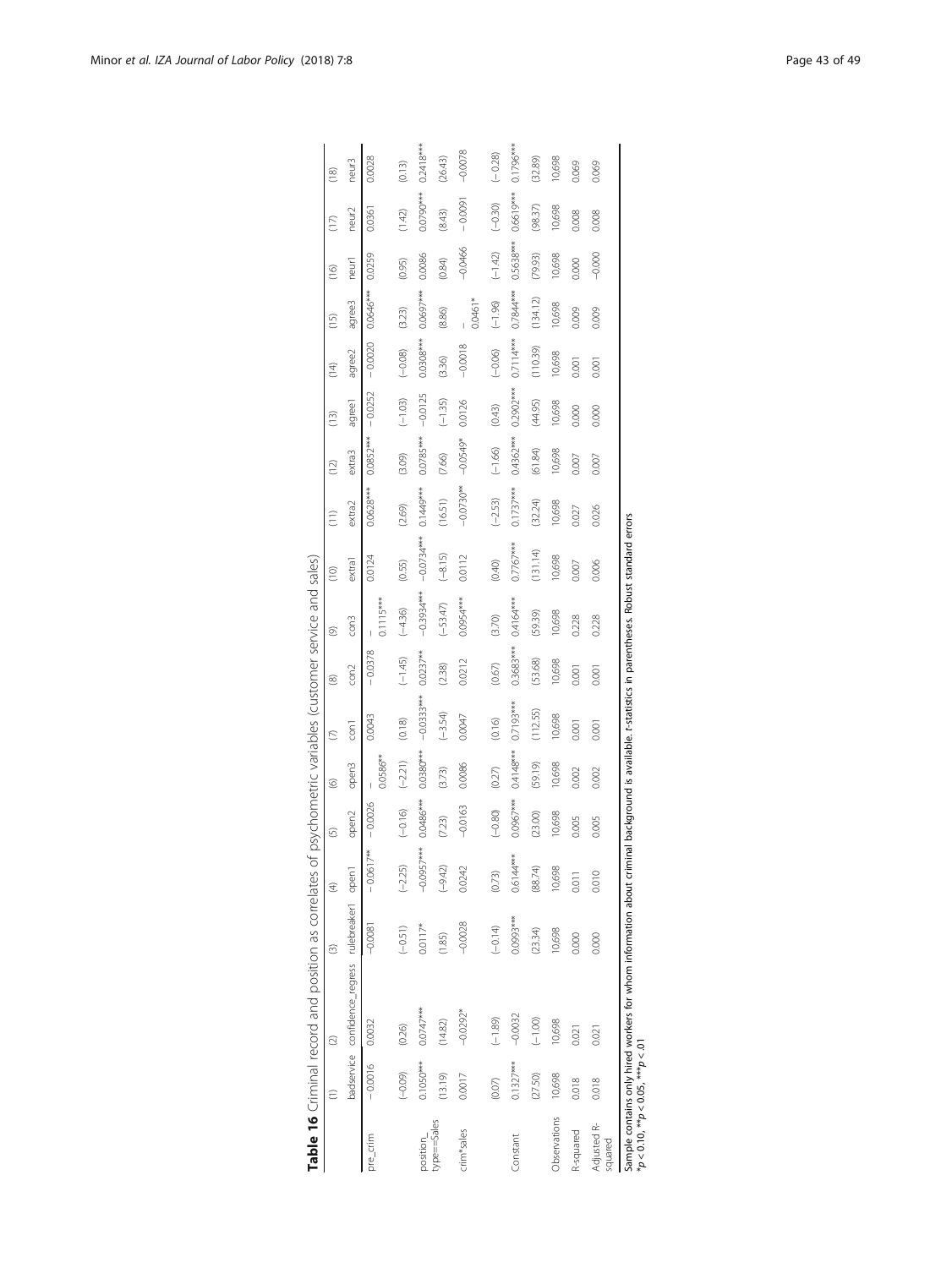| <b>DAILS WOTKLIS WILLI CHITIIIRI ILLUIUS</b> |                                                           |                                                   |                                |
|----------------------------------------------|-----------------------------------------------------------|---------------------------------------------------|--------------------------------|
|                                              | (1)                                                       | (2)                                               | (3)                            |
|                                              | Criminal record (outcome)                                 | Involuntary separation, sales<br>(outcome)        | Misconduct, sales<br>(outcome) |
| badservice                                   | $0.0181**$                                                | $0.1043***$                                       | 0.1368                         |
| confidence_regress                           | $-0.0007$                                                 | $0.4113***$                                       | $0.6111***$                    |
| rulebreaker1                                 | $-0.0056$                                                 | 0.0405                                            | $-0.2786$                      |
| open1                                        | $-0.0224***$                                              | $-0.0434$                                         | 0.0364                         |
| open2                                        | $0.0877***$                                               | $-1.1571***$                                      | 14.7302                        |
| open3                                        | $-0.0205***$                                              | 0.0123                                            | $-0.0327$                      |
| con1                                         | 0.0036                                                    | 0.0195                                            | $0.1392*$                      |
| con2                                         | $-0.0087$                                                 | 0.0078                                            | $0.2190*$                      |
| con3                                         | $-0.0935***$                                              | $-0.4028***$                                      | $-0.6501$                      |
| extra1                                       | $0.0123*$                                                 | 0.0991                                            | $-0.0701$                      |
| extra2                                       | $0.0140*$                                                 | 0.0445                                            | $-0.0299$                      |
| extra3                                       | $0.0209***$                                               | $-0.0148$                                         | $-0.0299$                      |
| agree1                                       | $-0.0099$                                                 | $0.0577**$                                        | $-0.0063$                      |
| agree2                                       | 0.0030                                                    | 0.0561                                            | $-0.0162$                      |
| agree3                                       | $0.0940***$                                               | $-0.9510***$                                      | 14.9843***                     |
| neur1                                        | $-0.0031$                                                 | 0.0203                                            | 0.0650                         |
| neur <sub>2</sub>                            | $0.0156**$                                                | 0.0134                                            | $-0.0472$                      |
| neur3                                        | 0.0062                                                    | $-0.0388$                                         | $-0.0660$                      |
| Controls                                     | school, job stability                                     | school, job stability, crim. Rec., firm, location |                                |
| Source                                       | Table 19 in Appendix 1, cols Table 6, cols 7-8<br>$5 - 6$ |                                                   | Table 7, cols 7-8              |

Table 17 Correlates of poor job outcomes, correlates of criminal record, and characteristics of sales workers with criminal records

 $\frac{1}{2} p < 0.10, \frac{1}{2} p < 0.05, \frac{1}{2} p < 0.01$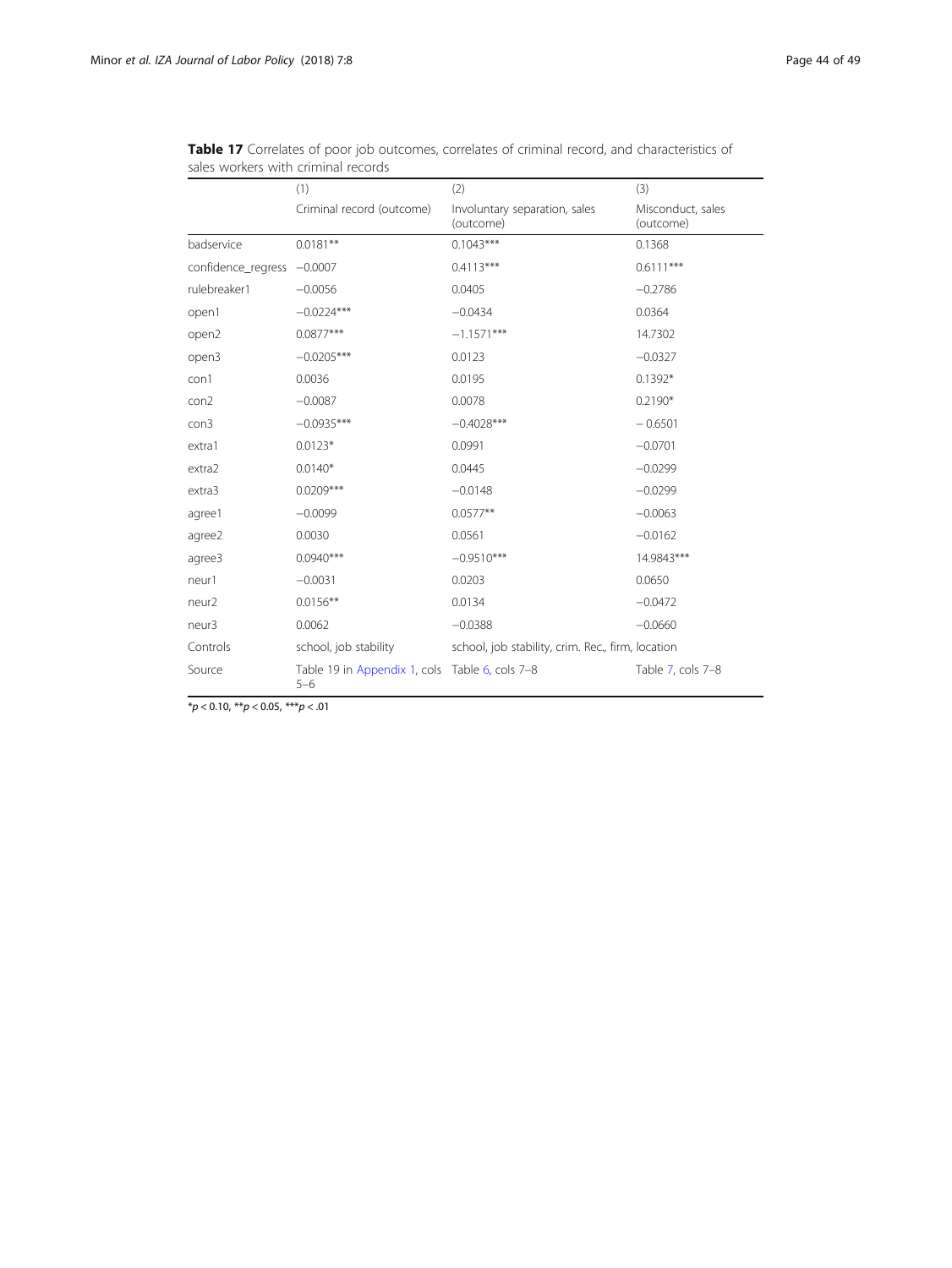|                    | (1)         | (2)          | (3)          | (4)          |
|--------------------|-------------|--------------|--------------|--------------|
|                    | pre_crim    | pre_crim     | pre_crim     | pre_crim     |
| school             | $-0.0017$   |              |              | $-0.0080$    |
|                    | $(-0.24)$   |              |              | $(-1.08)$    |
| fewer_short_jobs   |             | $-0.0205***$ |              | $-0.0192***$ |
|                    |             | $(-5.32)$    |              | $(-5.00)$    |
| longest_job        |             | $0.0183***$  |              | $0.0208***$  |
|                    |             | (8.64)       |              | (9.42)       |
| neurtot            |             |              | $0.0121***$  | $0.0129***$  |
|                    |             |              | (3.23)       | (3.45)       |
| opentot            |             |              | $-0.0205***$ | $-0.0184***$ |
|                    |             |              | $(-4.92)$    | $(-4.42)$    |
| extratot           |             |              | $0.0207***$  | $0.0220***$  |
|                    |             |              | (4.88)       | (5.19)       |
| contot             |             |              | $-0.0297***$ | $-0.0324***$ |
|                    |             |              | $(-7.56)$    | $(-8.20)$    |
| agreetot           |             |              | 0.0015       | 0.0014       |
|                    |             |              | (0.37)       | (0.33)       |
| Constant           | $0.1154***$ | $-0.0013$    | $0.1239***$  | $-0.0006$    |
|                    | (32.51)     | $(-0.12)$    | (9.94)       | $(-0.04)$    |
| Observations       | 10,698      | 10,698       | 10,698       | 10,698       |
| R-squared          | 0.000       | 0.008        | 0.010        | 0.020        |
| Adjusted R-squared | $-0.000$    | 0.008        | 0.010        | 0.019        |

|        | Table 18 Factor-level correlates of criminal background in hired population (customer service and |  |  |  |  |
|--------|---------------------------------------------------------------------------------------------------|--|--|--|--|
| sales) |                                                                                                   |  |  |  |  |

t-statistics in parentheses. Robust standard errors

 $**p* < 0.10, ***p* < 0.05, ****p* < 0.01$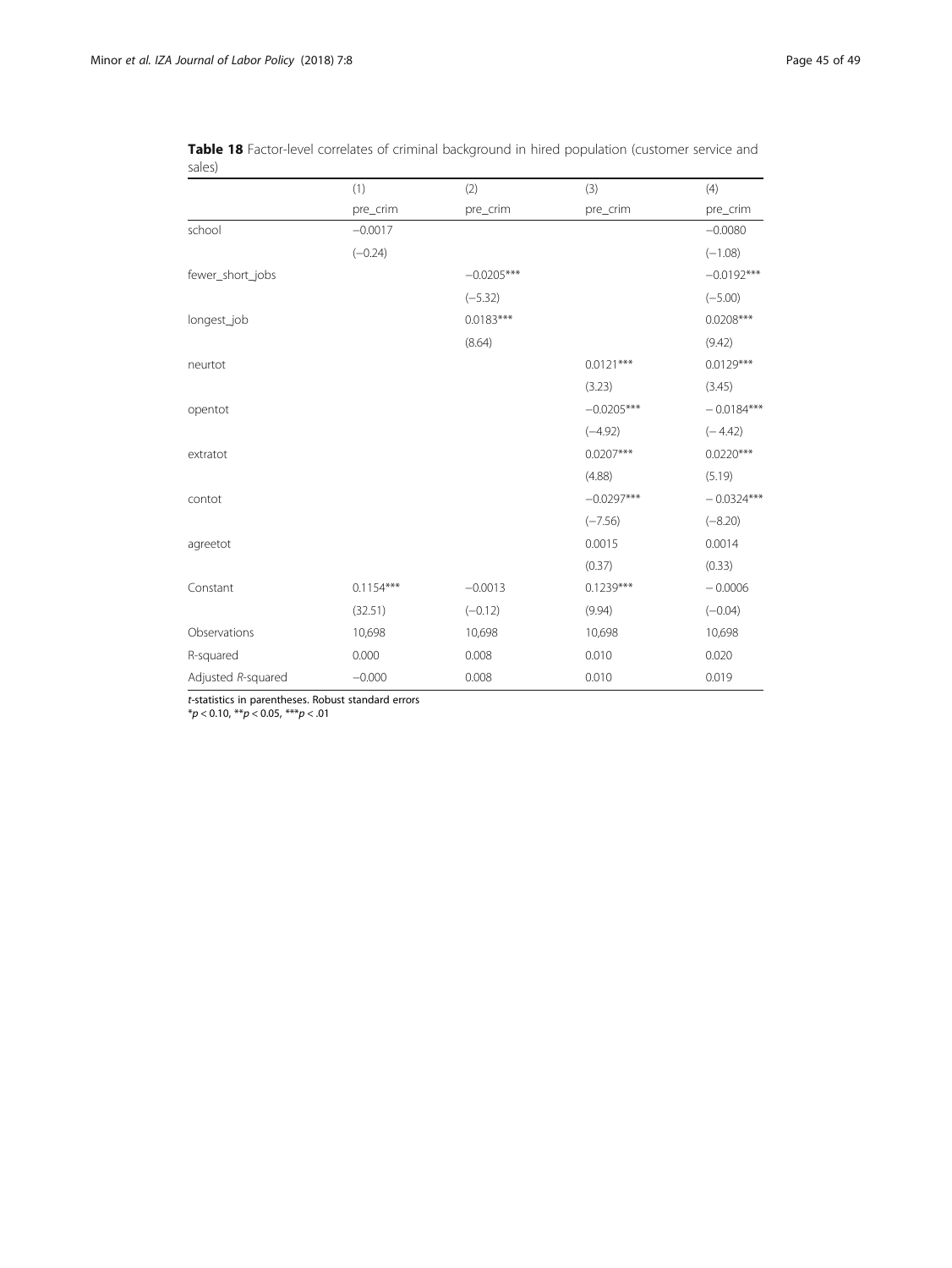|                    | (1)       | (2)          | (3)        | (4)          | (5)          | (6)          |
|--------------------|-----------|--------------|------------|--------------|--------------|--------------|
|                    | pre_crim  | pre_crim     | pre_crim   | pre_crim     | pre_crim     | pre_crim     |
| school             | $-0.0017$ |              |            |              | $-0.0121$    | $-0.0029$    |
|                    | $(-0.24)$ |              |            |              | $(-1.62)$    | $(-0.39)$    |
| fewer_short_jobs   |           | $-0.0205***$ |            |              | $-0.0198***$ | $-0.0187***$ |
|                    |           | $(-5.32)$    |            |              | $(-5.10)$    | $(-4.86)$    |
| longest_job        |           | $0.0183***$  |            |              | $0.0195***$  | $0.0231***$  |
|                    |           | (8.64)       |            |              | (8.80)       | (10.31)      |
| badservice         |           |              | $0.0178**$ |              | $0.0181***$  |              |
|                    |           |              | (2.11)     |              | (2.14)       |              |
| confidence_regress |           |              | $-0.0076$  |              | $-0.0007$    |              |
|                    |           |              | $(-0.60)$  |              | $(-0.06)$    |              |
| rulebreaker1       |           |              | $-0.0083$  |              | $-0.0056$    |              |
|                    |           |              | $(-0.84)$  |              | $(-0.57)$    |              |
| open1              |           |              |            | $-0.0217***$ |              | $-0.0224***$ |
|                    |           |              |            | $(-3.38)$    |              | $(-3.50)$    |
| open2              |           |              |            | $0.0798***$  |              | $0.0877***$  |
|                    |           |              |            | (6.54)       |              | (7.17)       |
| open3              |           |              |            | $-0.0243***$ |              | $-0.0205***$ |
|                    |           |              |            | $(-3.91)$    |              | $(-3.29)$    |
| con1               |           |              |            | 0.0070       |              | 0.0036       |
|                    |           |              |            | (0.99)       |              | (0.51)       |
| con2               |           |              |            | $-0.0107$    |              | $-0.0087$    |
|                    |           |              |            | $(-1.64)$    |              | $(-1.34)$    |
| con3               |           |              |            | $-0.0867***$ |              | $-0.0935***$ |
|                    |           |              |            | $(-13.56)$   |              | $(-14.40)$   |
| extra1             |           |              |            | $0.0138*$    |              | $0.0123*$    |
|                    |           |              |            | (1.91)       |              | (1.71)       |
| extra2             |           |              |            | 0.0112       |              | $0.0140*$    |
|                    |           |              |            | (1.46)       |              | (1.84)       |
| extra3             |           |              |            | $0.0187***$  |              | $0.0209***$  |
|                    |           |              |            | (2.85)       |              | (3.21)       |
| agree1             |           |              |            | $-0.0088$    |              | $-0.0099$    |
|                    |           |              |            | $(-1.30)$    |              | $(-1.48)$    |
| agree2             |           |              |            | 0.0001       |              | 0.0030       |
|                    |           |              |            | (0.01)       |              | (0.43)       |
| agree3             |           |              |            | $0.0937***$  |              | $0.0940***$  |
|                    |           |              |            | (10.06)      |              | (10.06)      |
| neur1              |           |              |            | $-0.0029$    |              | $-0.0031$    |
|                    |           |              |            | $(-0.46)$    |              | $(-0.50)$    |
| neur <sub>2</sub>  |           |              |            | $0.0139**$   |              | $0.0156***$  |
|                    |           |              |            | (2.13)       |              | (2.40)       |
| neur <sub>3</sub>  |           |              |            | 0.0060       |              | 0.0062       |
|                    |           |              |            | (0.83)       |              | (0.86)       |

Table 19 Question-level correlates of criminal background in hired population (customer service and sales)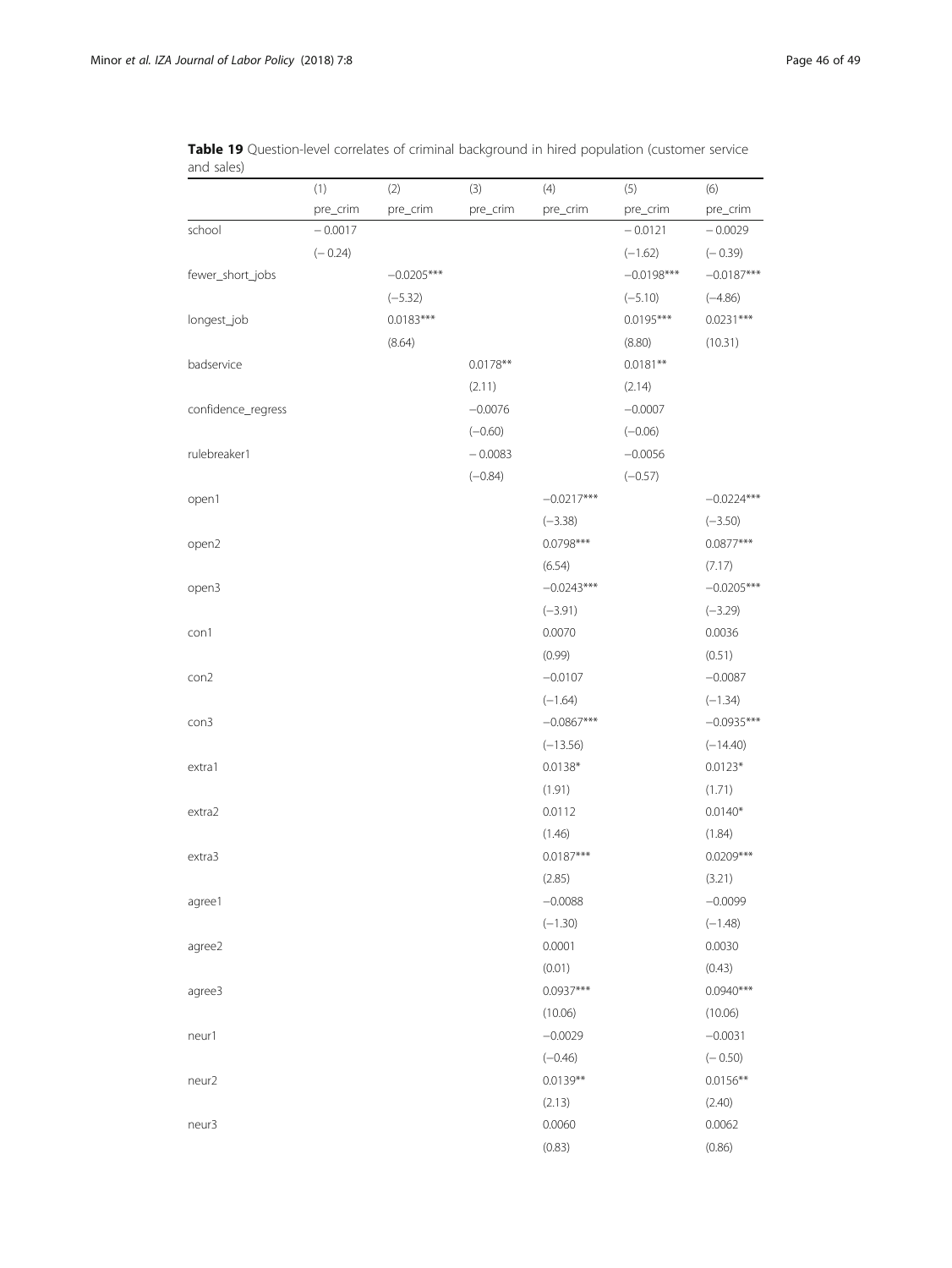|                    | $\scriptstyle{(1)}$ | (2)       | (3)         | (4)         | (5)       | (6)          |
|--------------------|---------------------|-----------|-------------|-------------|-----------|--------------|
|                    | pre crim            | pre_crim  | pre crim    | pre_crim    | pre_crim  | pre_crim     |
| Constant           | $0.1154***$         | $-0.0013$ | $0.1128***$ | $0.0389***$ | $-0.0047$ | $-0.0970***$ |
|                    | (32.51)             | $(-0.12)$ | (31.90)     | (2.84)      | $(-0.42)$ | $(-5.41)$    |
| Observations       | 10.698              | 10.698    | 10.698      | 10.698      | 10.698    | 10,698       |
| R-squared          | 0.000               | 0.008     | 0.000       | 0.022       | 0.009     | 0.032        |
| Adjusted R-squared | $-0.000$            | 0.008     | 0.000       | 0.020       | 0.009     | 0.031        |

<span id="page-46-0"></span>Table 19 Question-level correlates of criminal background in hired population (customer service and sales) (Continued)

Sample contains only hired workers for whom information about criminal background is available. Standardized beta coefficients. t-statistics in parentheses. Robust standard errors

 $*p < 0.10, **p < 0.05, **p < .01$ 

# Appendix 2

# Correspondence of FFA results to prior literature

The discussion in the main text uses the individual 15 questions as controls because these more closely approximate the trait level analysis that is currently preferred to the broader factor level approach. However, much of the earlier literature relies on factor analysis, and so we present factor variables here for purposes of comparing our results to prior research (Table 18 in Appendix [1](#page-38-0), columns 3–7). In Table 18 in Appendix [1](#page-38-0), the standardized coefficients in column 3 indicate that an increase of 1 standard deviation in neuroticism or extroversion increases the probability of having a criminal background by about 1.2% and 2.1% over its 12.4% baseline in the hired pool. An increase of 1 standard deviation in openness to experience and conscientiousness decrease the probability of having a criminal background by about 2% and 3%, respectively. Agreeableness has a small and insignificant coefficient.

As discussed in Section [2,](#page-2-0) the prior literature on the personality correlates of a criminal record is sparse, and much of the relevant work examines some different but related outcome such as aggression. However, two strong findings have emerged: a highly consistent positive correlation of related outcomes to neuroticism and a highly consistent negative correlation to conscientiousness. Our results are consistent with these, and also with the moderately consistent positive association found with extraversion (Jones et al. [2011](#page-48-0); O'Riordan and O'Connell [2014\)](#page-48-0). Openness has a negative association in our data, which may seem at first inconsistent with the usual finding in meta-analysis that it is insignificant (Jones et al. [2011;](#page-48-0) O'Riordan and O'Connell [2014](#page-48-0)). However, this can readily be explained by the fact that we do not have enough questions to examine all underlying facets.

Prior work finds differences among the approximately six lower order traits within each high-level five-factor (Jones et al. [2011,](#page-48-0) Table [3\)](#page-8-0). In that literature, outcomes related to criminality are negatively associated with one facet of openness (feelings), sometimes positively associated with two others (actions and ideas), and not significantly associated with three (fantasy, esthetics, and, oddly, values). Consistent with this complex pattern, Table 19 in Appendix [1](#page-38-0) shows that two of our openness questions are negatively associated and one positively associated with a criminal record. With only 15 questions, we observe a net negative effect. However, with a greater variety of questions comprehensively covering all facets of openness,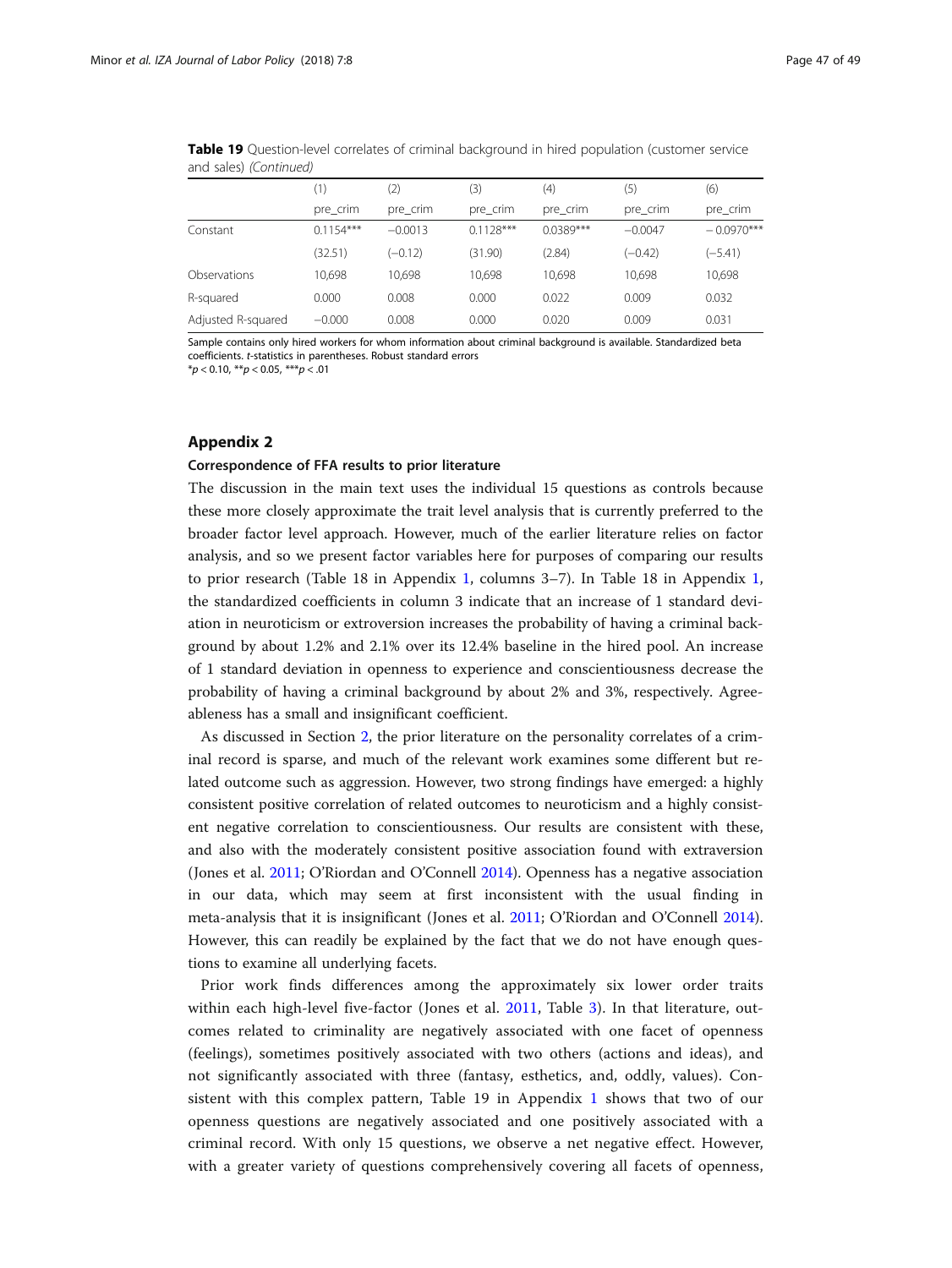<span id="page-47-0"></span>various opposing effects might have canceled each other out. Variation in findings may also be partly explained by differences in the outcome studied. Low openness may be correlated to recidivism (Clower and Bothwell [2001](#page-48-0)) while high openness may be correlated to aggression (Barlett and Anderson 2012).

Agreeableness is negative, as expected from prior work finding that all facets of agreeableness are negatively correlated with outcomes related to criminality (Jones et al. [2011](#page-48-0); O'Riordan and O'Connell [2014](#page-48-0)). It is, however, surprisingly small and insignificant. The explanation may lie in the fact that no individual question can be unambiguously assigned to any given facet or factor. Rather, test-makers assign questions to the factors or facets for which they have the highest loading, which may vary among tests. Of our agreeableness questions, one has the expected negative sign, one is insignificant. Only our question agree3 has a positive sign, and other tests group it with the facet assertiveness, which is part of extraversion, so that its positive sign is consistent with the usual sign of extraversion.

## Acknowledgements

Weiss and Minor gratefully acknowledge the generous financial support of the Joyce Foundation. This paper has benefitted from the input of participants at the Society of Labor Economists Annual Meeting 2017, the 2017 APPAM Fall Research Conference, and the faculty colloquium of the Northwestern Pritzker School of Law. We would like to thank the anonymous referee and the editor for the useful remarks. Responsible editor: Denis Fougère

#### Funding

Weiss and Minor gratefully acknowledge the generous financial support of the Joyce Foundation.

#### Availability of data and materials

The analysis in this paper was conducted on existing data not collected for research purposes and was fully deidentified—it therefore did not constitute human subjects research and did not require the approval of an institutional review board. A consultancy had collected the data for its own business purposes. Prior to delivering the data, the consultancy replaced the names of clients, applicants and employees with numeric codes. In addition, other information was omitted in order to foreclose any possibility of identifying firms or individuals. For example, the data did not contain any demographic data such as age, sex, or race.

### Competing interests

The IZA Journal of Labor Policy is committed to the IZA Guiding Principles of Research Integrity. The authors declare that they have observed these principles.

## Publisher's Note

Springer Nature remains neutral with regard to jurisdictional claims in published maps and institutional affiliations.

## Received: 7 January 2018 Accepted: 25 July 2018 Published online: 12 September 2018

### References

- Agan AY, Starr SB (2018) Ban the box, criminal records, and statistical discrimination: a field experiment. Q J Econ 133(1):191–235. <https://doi.org/10.1093/qje/qjx028>
- Allen DG, Griffeth RW (1999) Job performance and turnover: a review and integrative multi-route model. Hum Resour Manag Rev 9(4):525–548. [https://doi.org/10.1016/S1053-4822\(99\)00032-7](https://doi.org/10.1016/S1053-4822(99)00032-7)
- American Psychiatric Association, and others (2013) Diagnostic and statistical manual of mental disorders (DSM-5®). American Psychiatric Publishing, Arlington

Andrews DA, Bonta J (2014) The psychology of criminal conduct. Routledge, New York

- Barlett CP, Anderson CA (2012) Direct and indirect relations between the big 5 personality traits and aggressive and violent behavior. Personal Individ Differ 52(8):870–875. <https://doi.org/10.1016/j.paid.2012.01.029>
- Barrick MR, Mount MK, Judge TA (2001) Personality and performance at the beginning of the new millennium: what do we know and where do we go next? Int J Sel Assess 9(1 & 2):9–30
- Block J (2010) The five-factor framing of personality and beyond: some ruminations. Psychol Inq 21(1):2–25. [https://doi.](https://doi.org/10.1080/10478401003596626) [org/10.1080/10478401003596626](https://doi.org/10.1080/10478401003596626)
- Burks SV, Cowgill B, Hoffman M, Housman M (2015) The value of hiring through employee referrals. Q J Econ 130(2): 805–839. <https://doi.org/10.1093/qje/qjv010>
- Bushway S (2004) Labor market effects of permitting employer access to criminal history records. J Contemp Crim Justice Spec Issue Econ Crime 20:276–291
- Carson EA, Golinelli D (2013) Prisoners in 2012. Bur Justice Stat 2(3) [https://www.bjs.gov/content/pub/pdf/p12ac.](https://www.bjs.gov/content/pub/pdf/p12ac.pdf) [pdf](https://www.bjs.gov/content/pub/pdf/p12ac.pdf). Accessed 22 Aug 2018